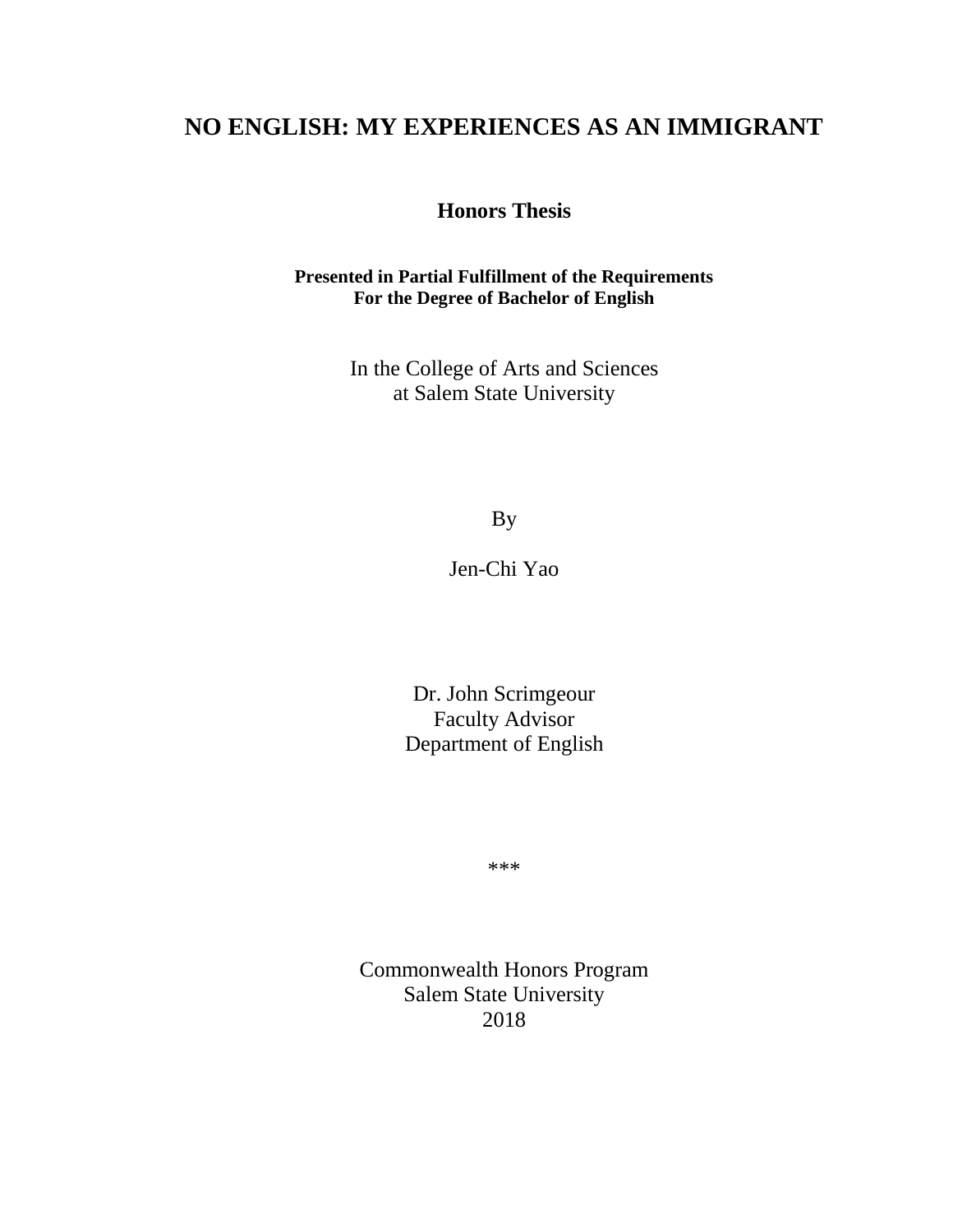*For Jon and Laura Jane: you are family. For Scott and Joanna: thank you for your wisdom and advice. For Elia: I raise a glass of Pinot Noir to you.*

*For J.D.: thank you for your patience and inspiration.*

*For my siblings, Jackie, Angie, Jeremy, & Cindy: thanks for putting up with me.*

*For my kids, Cleopatra and Hagrid: your fluffy company keeps me sane.*

*Mostly for Mom: thank you for your undying love and support.*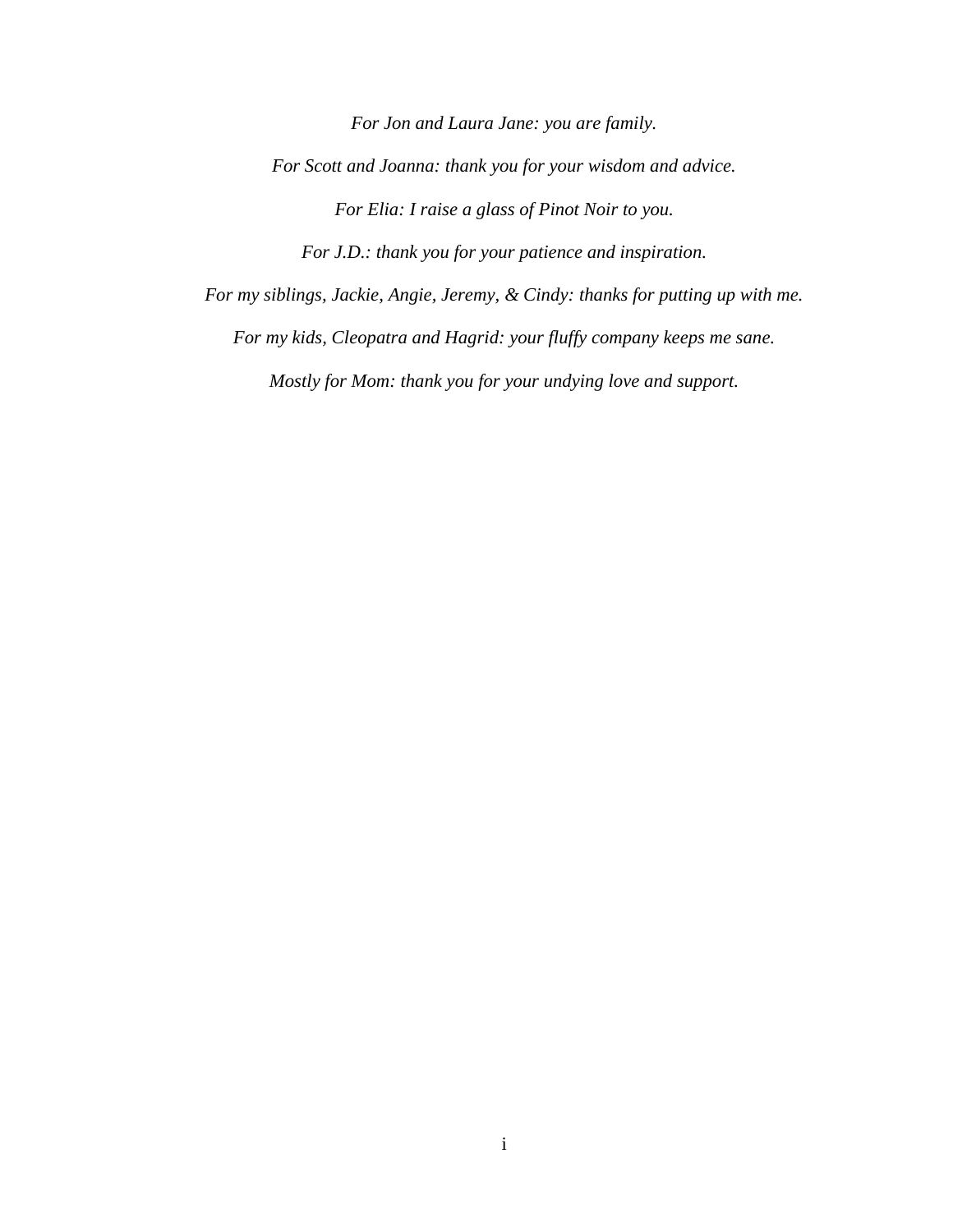## TABLE OF CONTENTS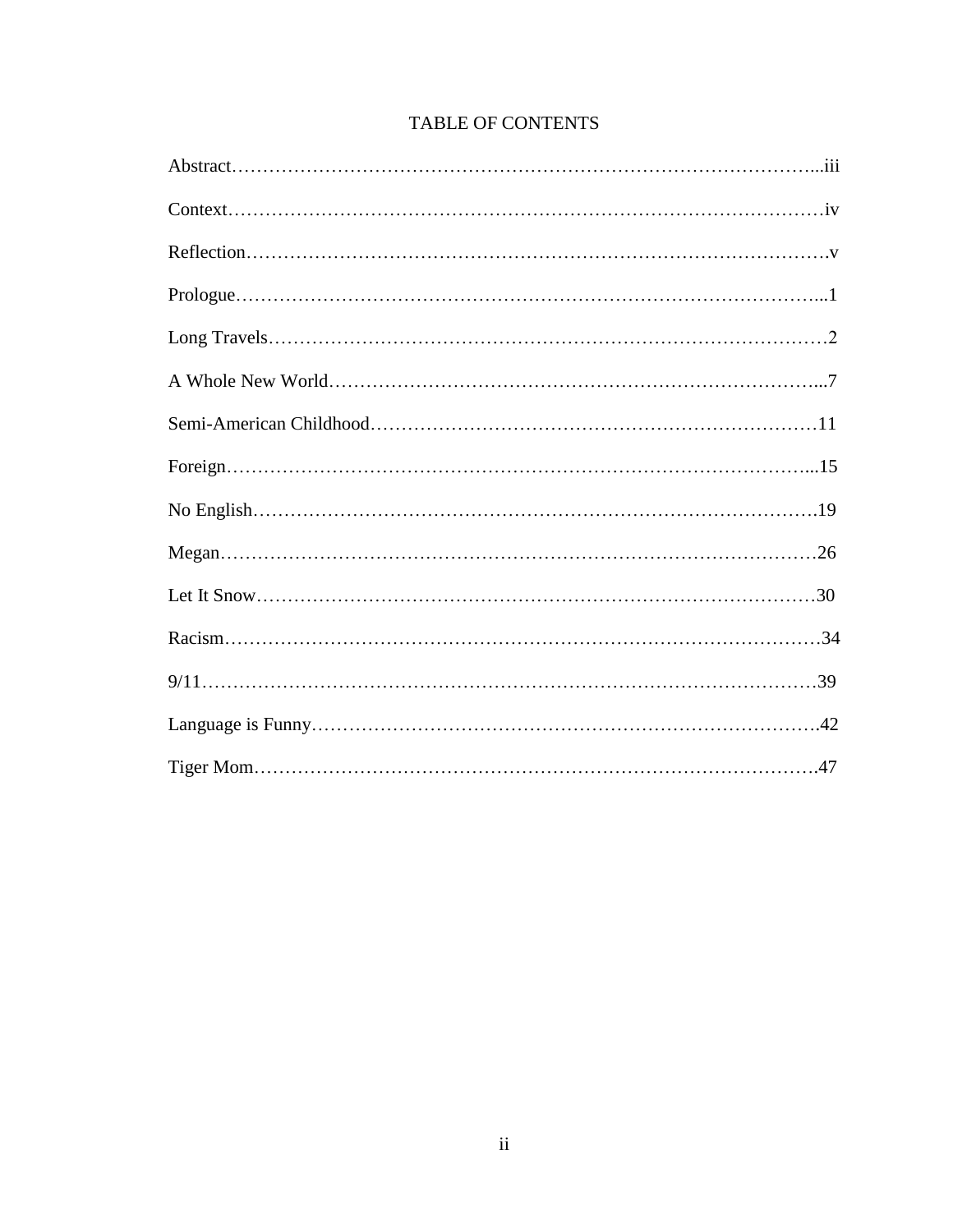## ABSTRACT

After living in Taiwan for the first nine years of my life, I moved to America with my family. I struggled with learning the language, adapting to the culture, and fitting in. Now that I have assimilated, I can see that some English speakers just didn't understand how difficult life was for immigrants.

My thesis is a series of creative non-fiction essays, attempting to help people understand what it's like to be someone who struggles to learn a new culture. By recording my transition from being illiterate in English to an English major, I demonstrate the hurdles that immigrants must overcome as they adapt to the American way of living.

Our schools and culture can impede an immigrant's development. The adjusting can be made easier and faster when immigrants receive the proper help and support. My thesis talks about the struggles I went through and suggest the best way to help immigrants, especially those who cannot speak English.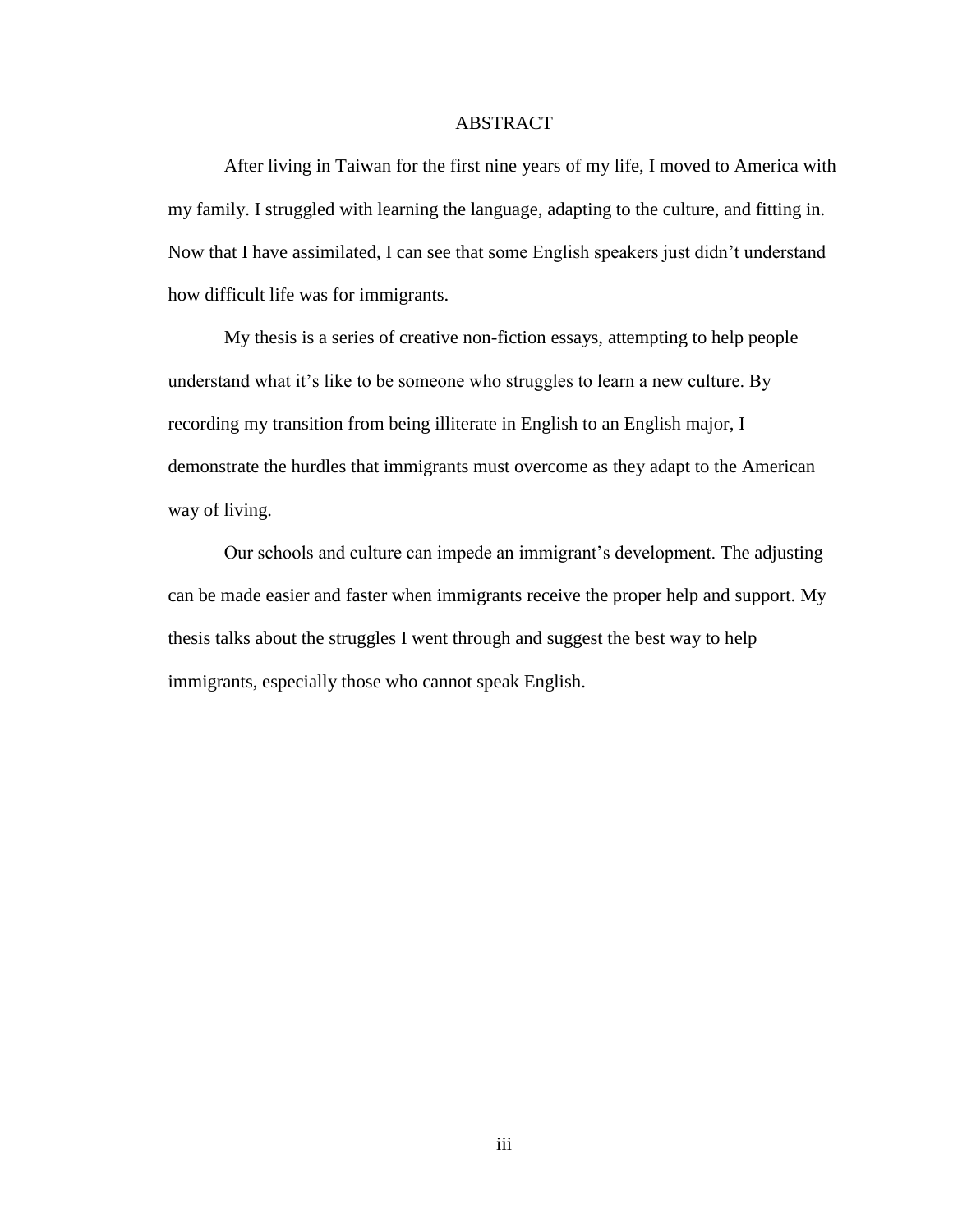## **CONTEXT**

After a period of struggling to fit in, I assimilated to the American culture after a few years. I never fully felt like I fit in since my skin was a few shades darker and I didn't have a typical American childhood, so I couldn't connect with my peers over *SpongeBob* and other popular culture references. But I did not stand out as much as I used to because I could smoothly communicate with other Americans, I dressed like a typical American, and I lost my Taiwanese accent.

As an American and an immigrant, I witnessed that other immigrants had similar experiences. They were ridiculed and bullied for looking differently and not understanding English and cultural references. They were told to "go back to their country" and to "speak English because you're in America." When I saw these moments of injustice and inhuman treatment, I got angry. I wanted to people to understand what it feels like to be an immigrant—how clueless and helpless you feel to be in a new environment and not know how to communicate with most people, yet you still have to make money, support your family, and keep living.

I believe that it is important to see the United States through the eyes of an immigrant because it shows the wonderful little things that people take for granted, like a beautiful pond and New England foliage. It also demonstrates the components of American culture that don't make sense, that need to be fixed, namely racism and treating people poorly based on their skin color or where they are from. My hope is that my thesis can shed light on how different the United States is in both good and bad ways, so that we would appreciate the unique qualities and fix the bad problems in this country.

iv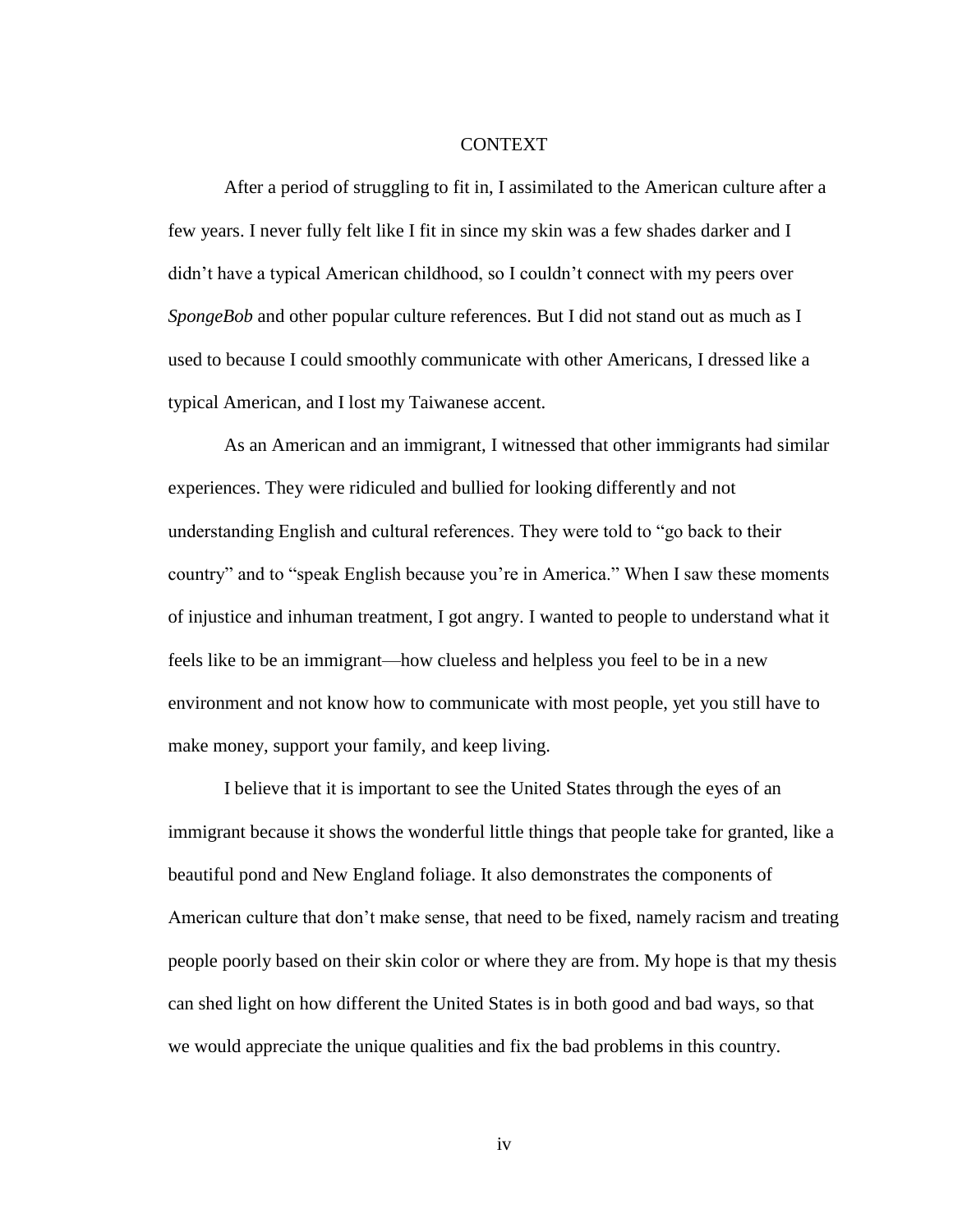## **REFLECTION**

Upon completing this thesis, I learned that everyone lives interesting and unique lives. You never want to judge a book by its cover. Instead, if you open yourself up to communicate with people, they can surprise you with their knowledge and experience. As an immigrant, I have experienced a lot of struggles of fitting in, assimilating, and finding my identity as a kind-of Taiwanese and kind-of American. Moreover, I have witness others' struggles, especially in cases of racism and ignorance. Therefore, I believe it is important to talk about and write down one's experiences. Because if we don't communicate important topics such as these, we will never learn and grow as human beings who are social and meant to live with others. We shouldn't remain ignorant and close-minded. We need to read, write, discuss, and educate ourselves and others. I hope that my thesis gets people talking about the important stuff in life, like racism and immigration. I will certainly be talking about them.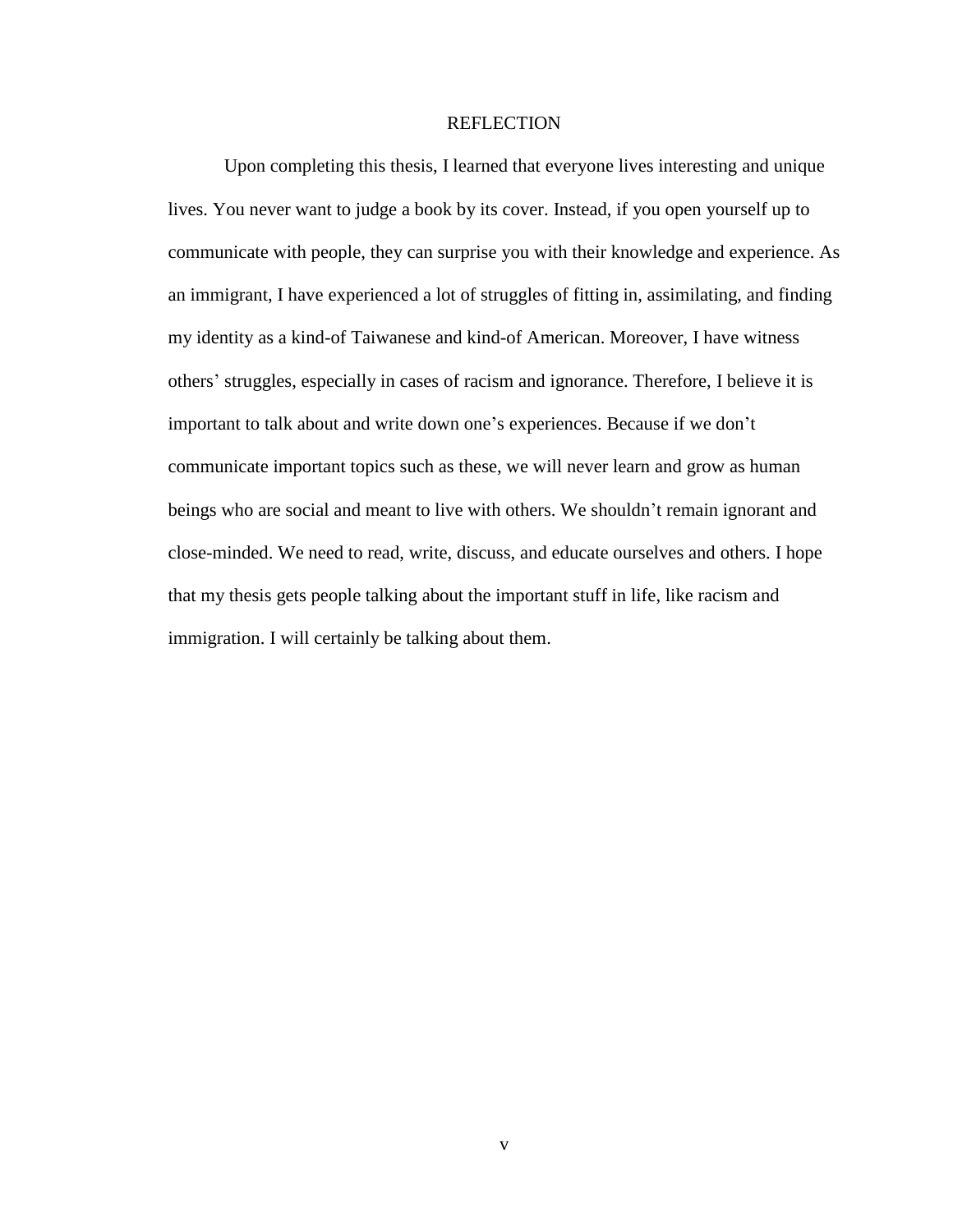#### Prologue

"So where are you from?"

That, by far, is the hardest question for me to answer. I always have to pause and think about how much information I want to give.

Usually in a very casual setting when everyone has to do a quick introduction about themselves, I would just answer, "I'm from Woburn," or, "the Northshore area," since that's where I spend most of my time.

But sometimes I would say, "I'm from Taiwan…" And then, I'd quickly add, "It's a small island next to China and under Japan." I never assume that people know where my hometown is.

When people hear that I'm from another country, the most common response is, "Oh really? How old were you when you moved?"

"Nine or ten."

"Wow, I can't even tell. You don't have an accent. You speak English perfectly." "Thank you," I'd say with a smile.

Learning English was the toughest, yet most rewarding thing I had ever accomplished.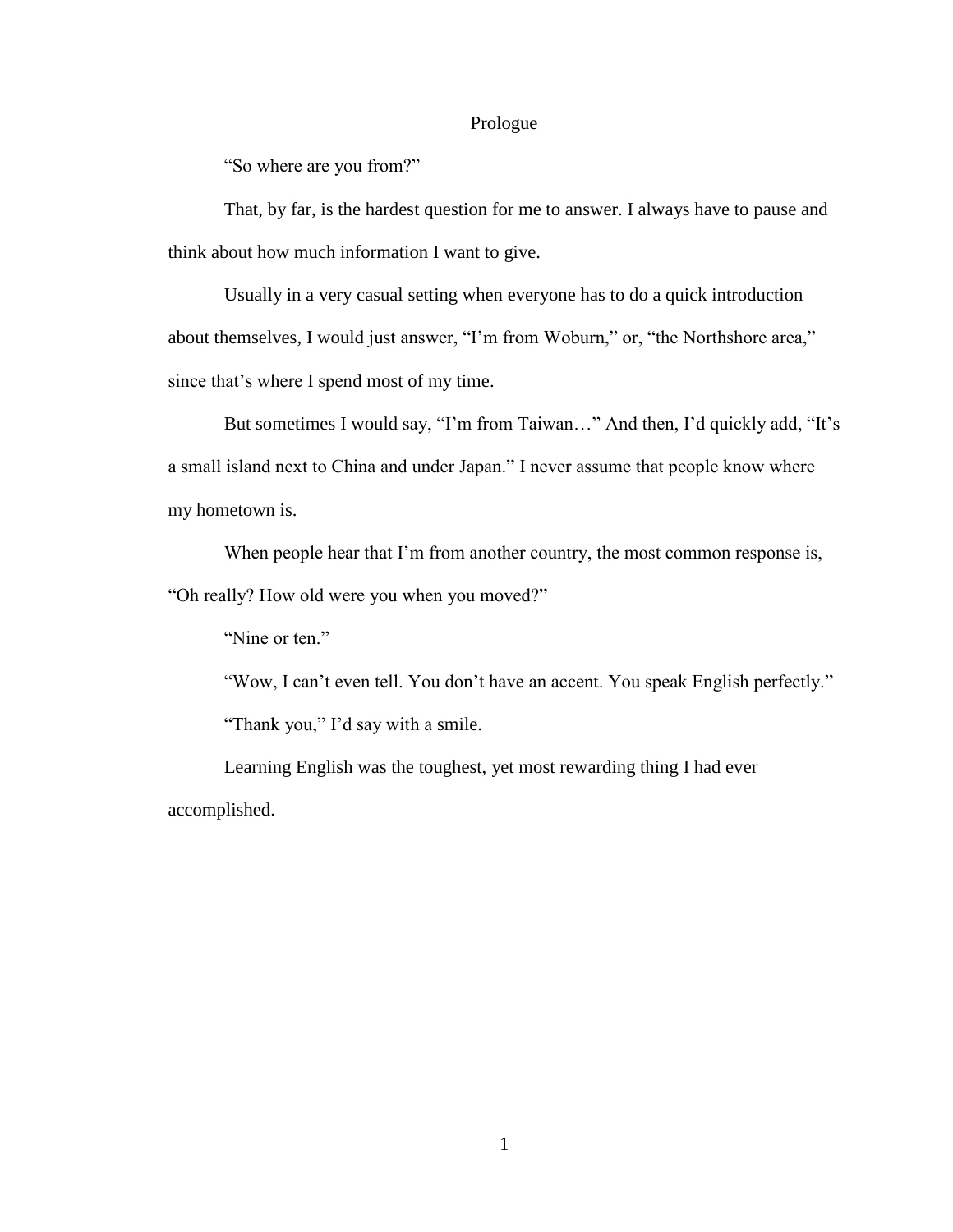## Long Travels

On May 26, 2005, my mother, two older sisters, one older brother, one younger sister, and I left our home in Taipei, Taiwan and traveled to Woburn, Massachusetts. I was 9 years old.

"We're going to visit Grandma," my mom said. She didn't mention anything about living in America.

"We're never gonna have another guava ever," my brother said. I thought he was joking.

I didn't know that I was saying goodbye to my childhood home. I only knew that I had to get out of bed early in the morning and get on a plane. But I didn't mind; I wanted to see my grandmother. She was a cool, hip grandma who had lived in America for 20 years. When she visited us in Taiwan, she brought foreign toys and candies. She had told me about how life was better there, more relaxing and fun.

The first plane flew from Taipei to Tokyo Narita International Airport in Japan. It was a little over a 3-hour flight. I was bursting with excitement, too much to even care where we were going. The airplane was such an interesting place, with rows and rows of nice cushioned seats and carpet underneath my feet. As the plane ascended, I stared out the window at how marvelous it was that everything slowly got smaller. Eventually, the sun made it unbearable to look outside, so I shut the shade and talked with my sister for the rest of the ride.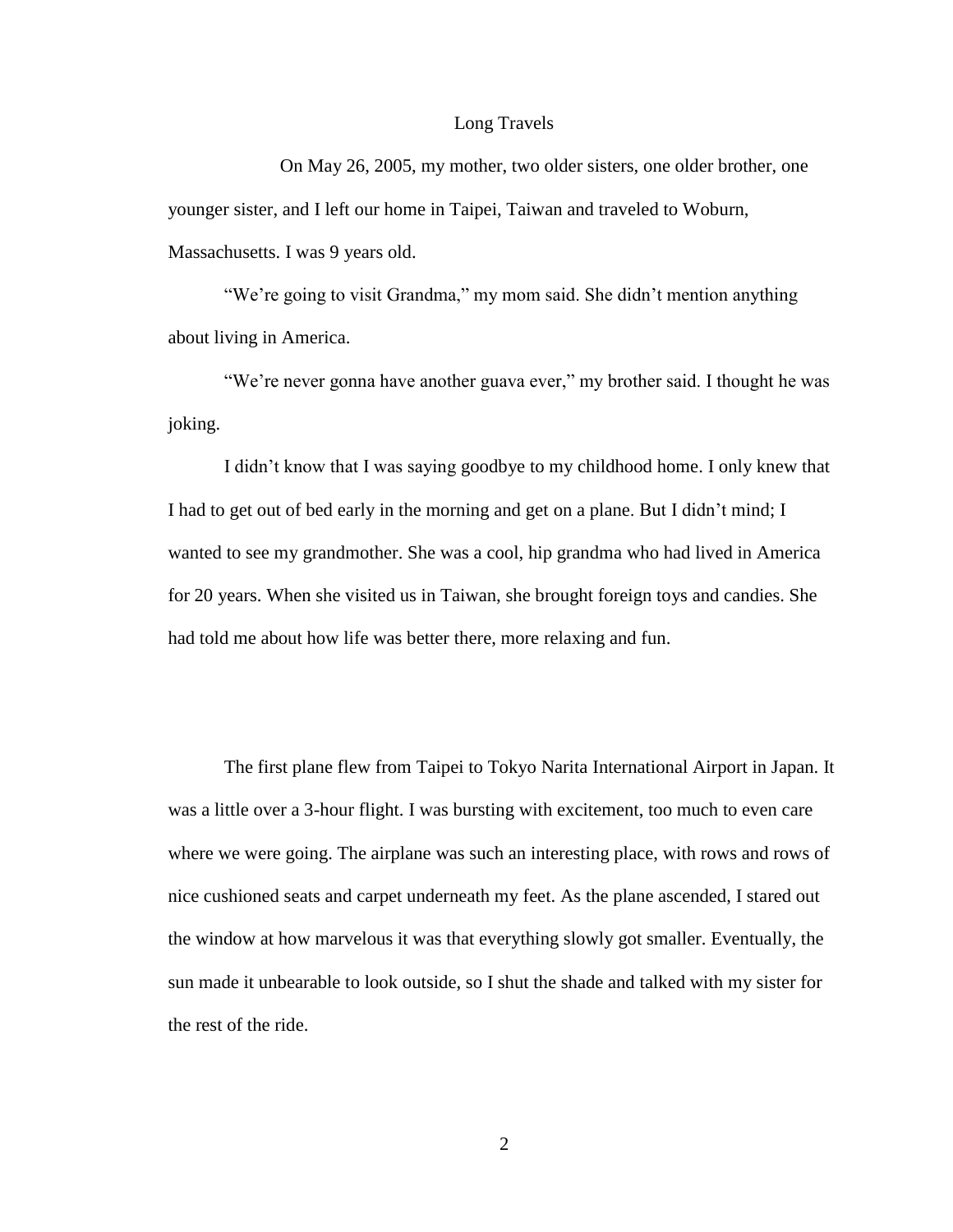Once we got off the plane, my family and I dragged our suitcases behind us, my eyes wide open to the wonders of the Japanese airport. My favorite part was the bathrooms. The toilets had so many buttons besides "flush," and I wanted to spend forever in the stall, pressing them all and figuring out what each does. The hand dryers, shaped like a U, had a slot for your hands; it automatically blew out gentle warm air when I stuck my hands in, and they dried in seconds.

Unfortunately, we had to stay in the airport because we were waiting to get on another airplane in a few hours. This plane ride—from Tokyo Narita to San Francisco International Airport—was the longest I had ever endured. I was stuck in a confined space for about 9 hours and 30 minutes. A flight attendant came down the aisle and asked if people wanted chicken or beef. As she moved closer to us, my oldest sister turned to me and asked in Chinese what I wanted.

"Ji," I said, the Chinese word for chicken.

"Okay, so when she asks you what you want, say 'chicken'," my sister instructed. "What?"

"Chee-ken," she repeated over and over. I tried to make those sounds. She eventually approved my pronunciation, and I was proud of myself.

But when the flight attendant stopped by our seat, I got flustered. I tried a few times, but I couldn't repeat the sounds. My sister responded for me, and the attendant moved onto the next seat. After she left, I realized that my face was hot. A few hours later, she walked down the aisle with a cart and gave me what I ordered. I smiled when she put my food down, praying that I would never have to speak to her again.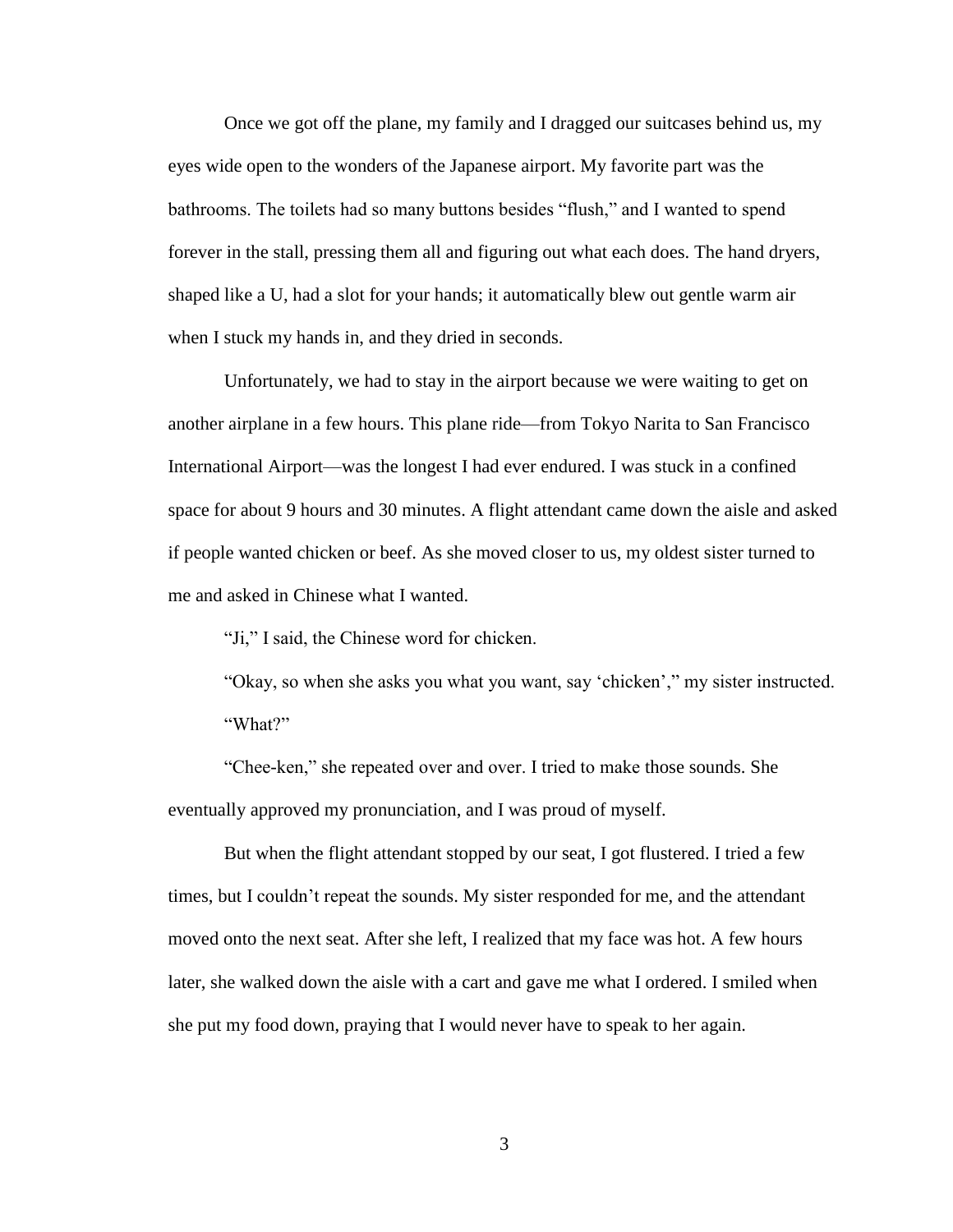The airplane was a cool place to hang out. I had my own television and earphones to watch TV shows on. The flight attendant gave us pillows and blankets. And the bathrooms! They were also unique. I asked my siblings where the poop and pee went.

"Do they just flush out into the air? Do people on the ground get hit in the head with poop?" I giggled.

I tried looking out the window, but it was so dark out. They eventually turned out the lights in the plane so that people could sleep, but I was too excited to do that. We were going on a trip! Another reason why I couldn't sleep was because of the turbulence. The first time the plane shook and rattled, I tensed up.

"What's happening?" I asked my mom.

"It's just the weather."

It kept happening. The plane seemed unstable, but I trusted the pilots to not get me killed so high up in the air. There were a few times when the plane shook quite violently. I prayed that I could get off the plane soon.

Every now and then, my mom told me to get up and walk around. I ran up and down the aisles. That was the most I had moved in a long time. I wished I could have brought my and my brother's bikes along; then I could race my brother around the airplane like we did last week at a park near our house.

When we finally landed, I was ready to shove everyone out of my way. It can't be legal to keep kids sitting in one seat in a tight space full of other people for 10 hours. I was relieved until my mom told me we had to get on another plane. But she said it was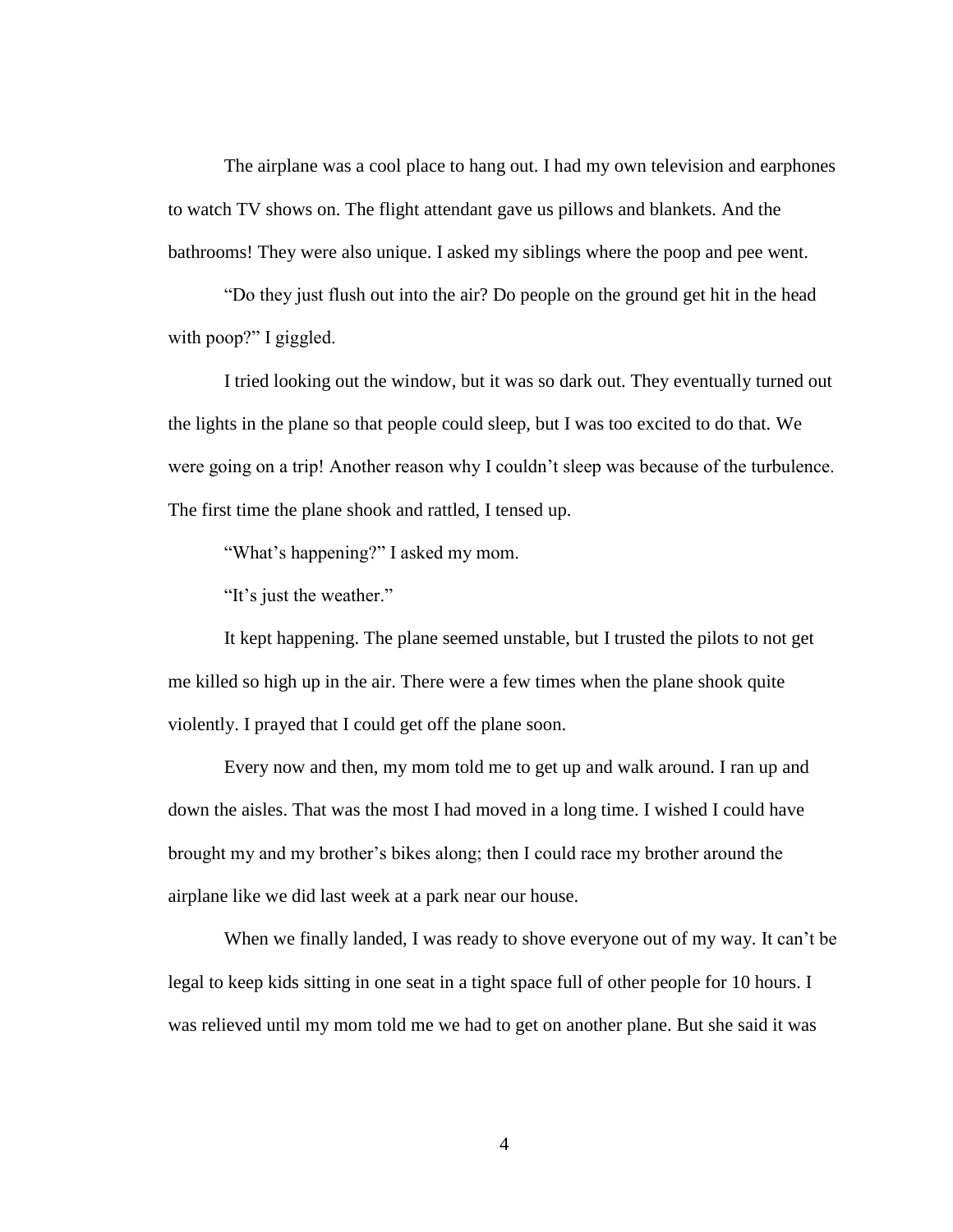much shorter—from San Francisco to Boston Logan Airport. I groaned as I boarded the plane.

I think the main reason why I hated getting on planes was because of the severe ear pain, the worst that my ears had ever felt. No one had warned me about it. The first time the plane took off from Taipei Airport, I didn't really feel it. But when the plane landed in Tokyo Narita, I thought my skull was going to explode, and my brain was going to leak out of my ears. My brother told me to pretend that I was chewing gum and move my jaw.

"Just pretend that you're chewing something. It'll help the pain go away." But it didn't.

*Please stop. Make it stop. Make it stop. Please make it stop.* I winced.

To help me feel better, my mom got me a Sprite, my go-to soda whenever we went to McDonald's. I would've preferred the Taiwanese apple soda, but she said that the airplane didn't have it. I took a few sips and sat back, staring out the window as the plane turned towards the runway and took off. I closed my eyes, and the next thing I know, my mom was shaking me awake.

"What? What happened?"

"We can get off now."

Wow, that was a very short ride.

My aunt, uncle, and cousin were waiting at the bottom of the escalator. I hadn't seen them since they were at my house in Taipei a few years ago. We loaded our suitcases into their car, and they took us to McDonald's.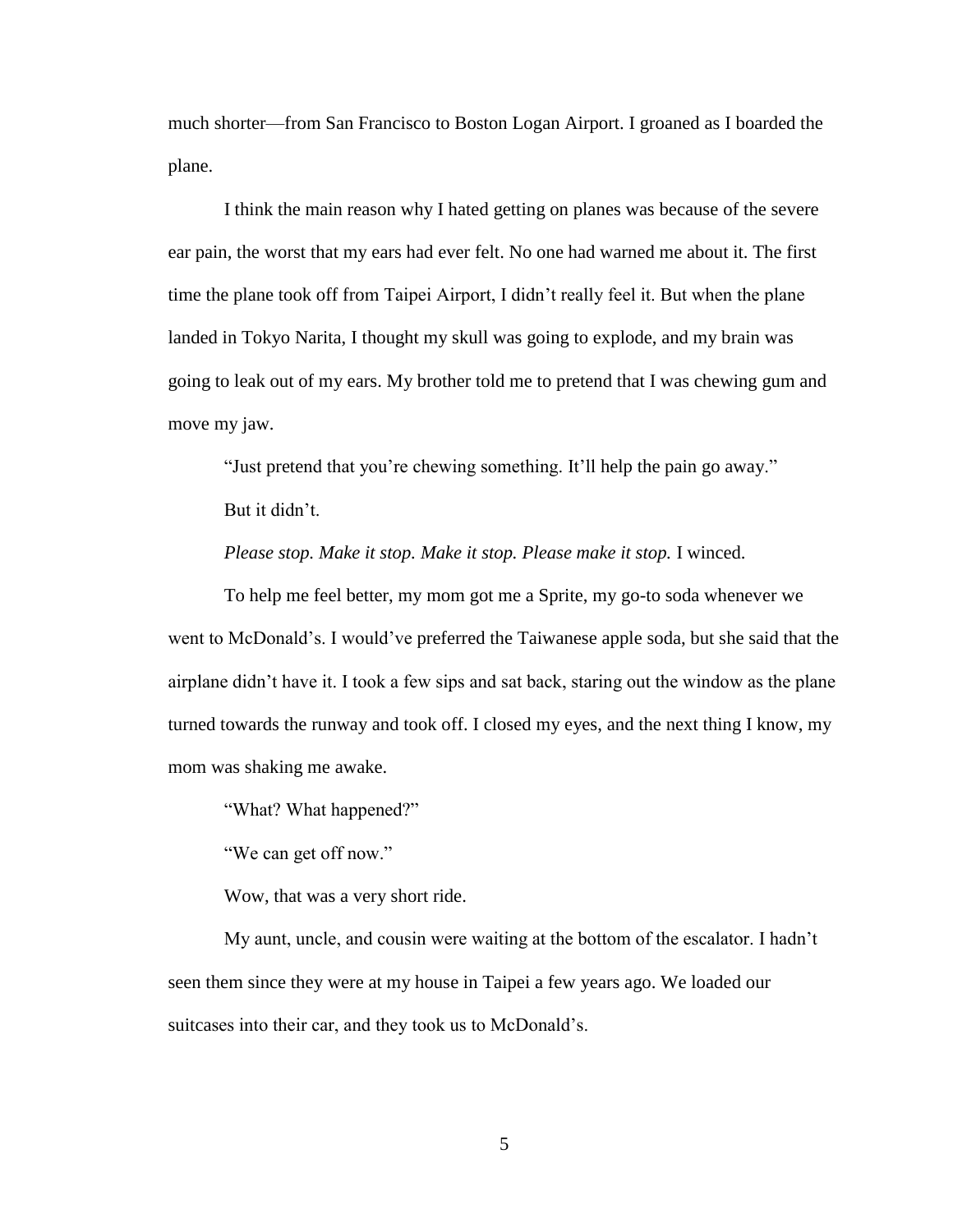I ordered what I always get in Taiwan: a fish filet sandwich and fries. One bite of the sandwich repulsed me. The filet was room temperature and reeked of bad fish. It didn't taste fresh like it always did. The fries were overly salty and slightly cold as well. I instantly missed the Taiwan version of McDonald's.

Final stop of the day was Grandma's house. By then, I was sick of traveling. I just want to settle down and stop moving.

The drive was weird. Out the window was pitch black, and I couldn't see anything. In Taipei, streetlights lined every road in Taipei, even on the highway, so people could see everything. I lost my sense of security here. What is this place?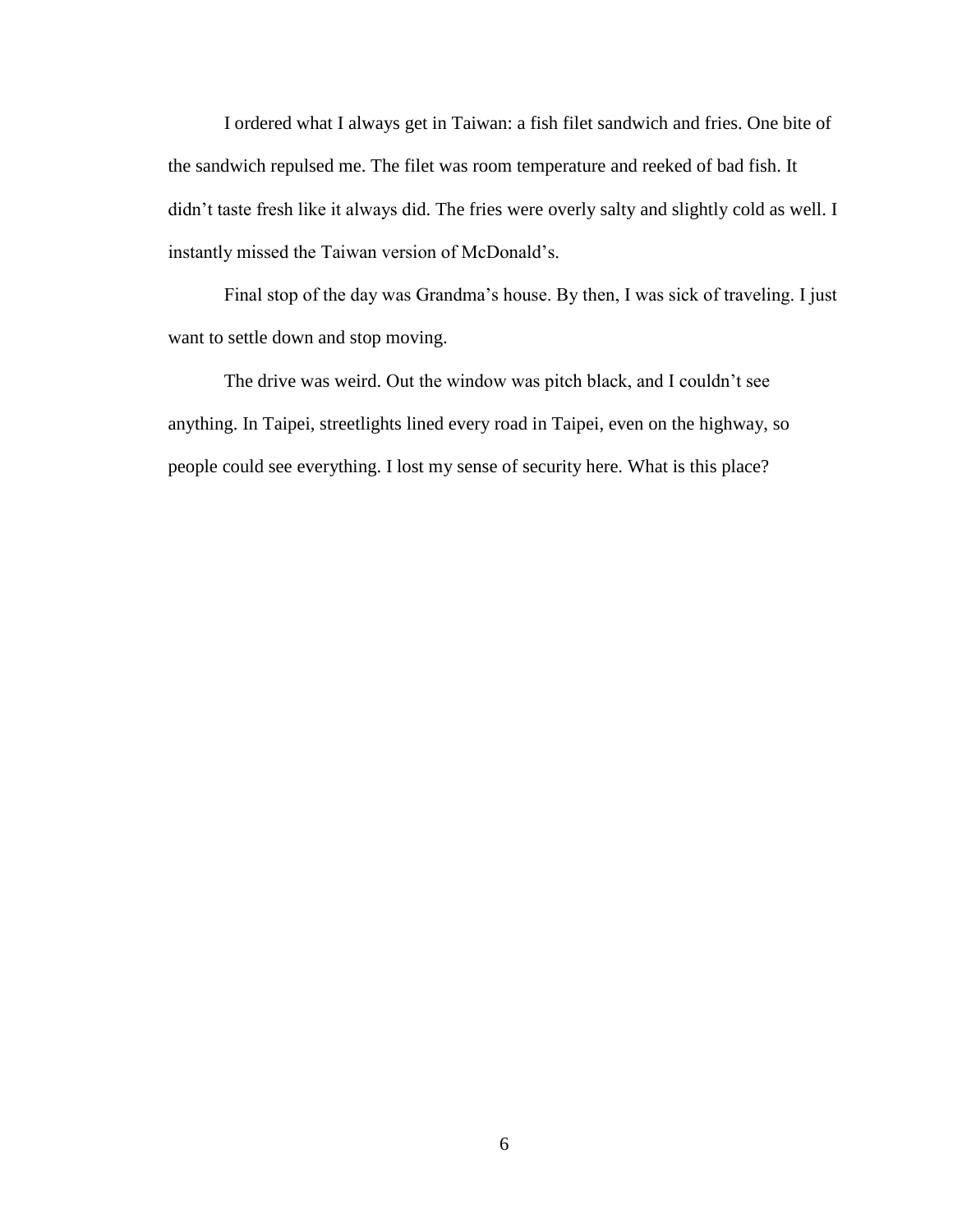## A Whole New World

On my first day in Woburn, my grandma took us on a tour of the area. Everything was so different from Taipei. For once, my lungs breathed fresh air instead of the stuffy, dry city soot. Drivers in Woburn always allowed pedestrians cross the roads first, so I didn't have to worry about getting run over. Here, we didn't have chant prayers to find a parking spot. Driving in Taipei was always a constant stop-and-go with traffic backed up for miles, so we always used public transportation. But Woburn had hardly any traffic, though public transportation was not as accessible. There weren't as many streetlights on the highway and regular roads whereas Taipei was well-lit everywhere. The houses in Woburn were so big, two- or three-stories tall, with enough space to run around and play in the yard. Meanwhile, Taipei had mostly apartments and no personal space between neighbors.

While there were many big houses in Woburn, my grandmother, however, did not have a spacious house. She rented a two-bedroom apartment with her son. The kitchen area felt crammed with just two people, and the dining table can only sit two. The living room had enough floor space that my family and I ate, did homework, and spent our leisure time there. At night, we slept on the rough carpet, arm to arm. The area became more cramped when my aunt and her two sons came to visit.

"Ugh," I cried, "why are they coming over? Where are they gonna stay?"

My mother yelled at me for having a bad attitude and told me to be grateful about the family reunion.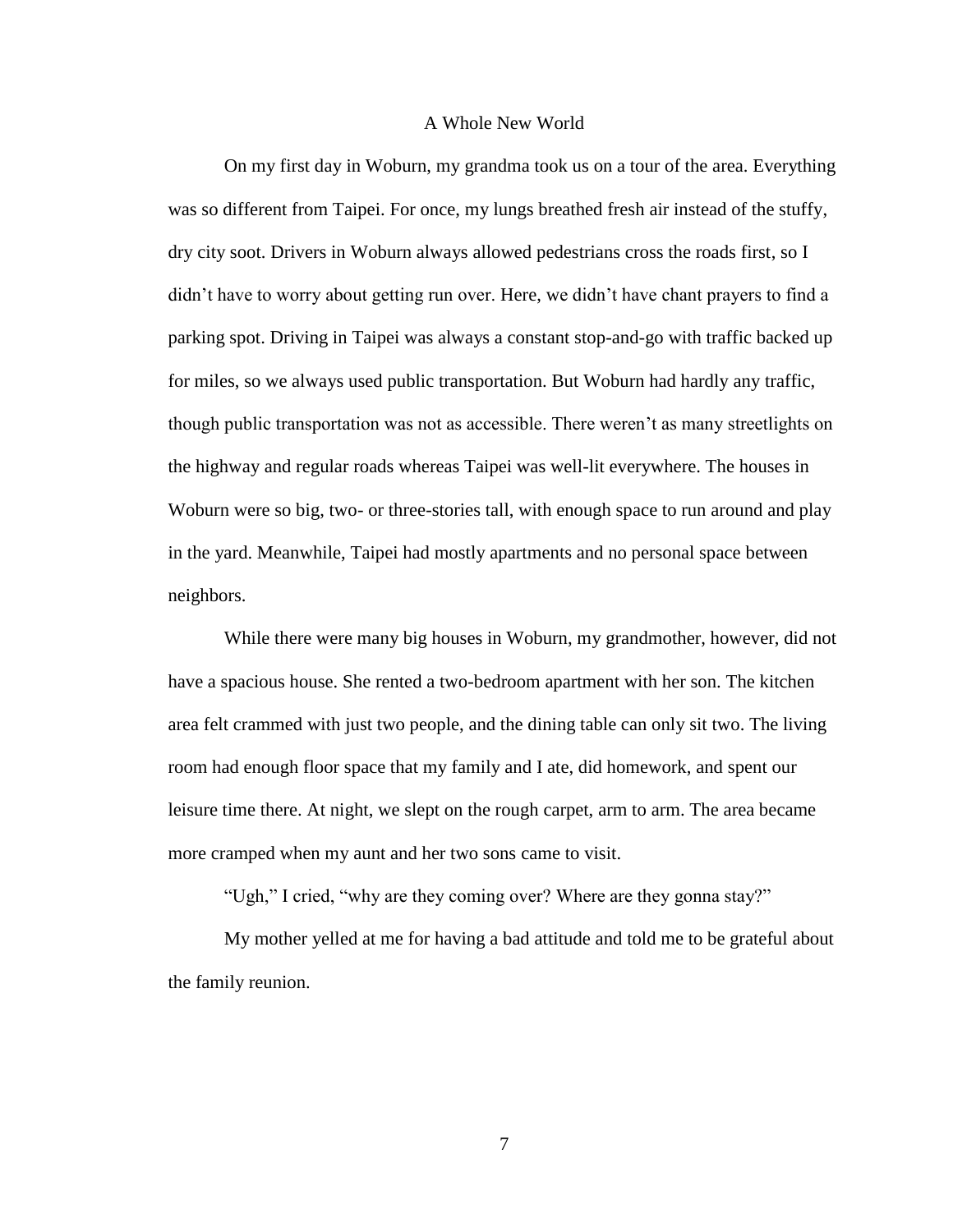When we wanted some alone time, we went to the condominium's outdoor pool, played at my school's playground, or walked to the nearby pond, my favorite place in Woburn.

It was a big body of water called Horn Pond. Alongside it was a concrete path lined by trees and flowers. Mallards swam across the pond, the males with their beautiful turquoise heads and females with a bit of navy blue in their wings. Sometimes, you would see the swans with their newborns. It was best not to approach them because the parents would attack.

However, the bird that ruled the area was the Canadian geese. Their droppings covered the grass and sometimes the concrete pathway. They had zero fear and would not hesitate to let you know you're getting dangerously close. Once, my boyfriend was walking next to a Canadian goose when it attacked, lunging its neck to him like a snake.

Whether it was sunny or gloomy, parents walked down the path with baby strollers, teens jogging by them. Families walked their dogs while elderly couples sat on the benches, bathing in the sun. The water sparkled like diamonds in the sun, as if it was waving at me and welcoming me to the suburbs.

On average, it took me and my family about an hour to walk around the pond, but there were many hidden trails that only the locals know. Next to the pond was a little mountain. At the summit, people can see the beautiful skyline of Boston.

On a beautiful day when the wind is calm, the pond perfectly reflects the trees like a mirror. I have often gotten lost in the beautiful scenery, in awe of the wonders of nature. I especially loved when the sun set. The sky is a gradient or mixture of pinks, oranges,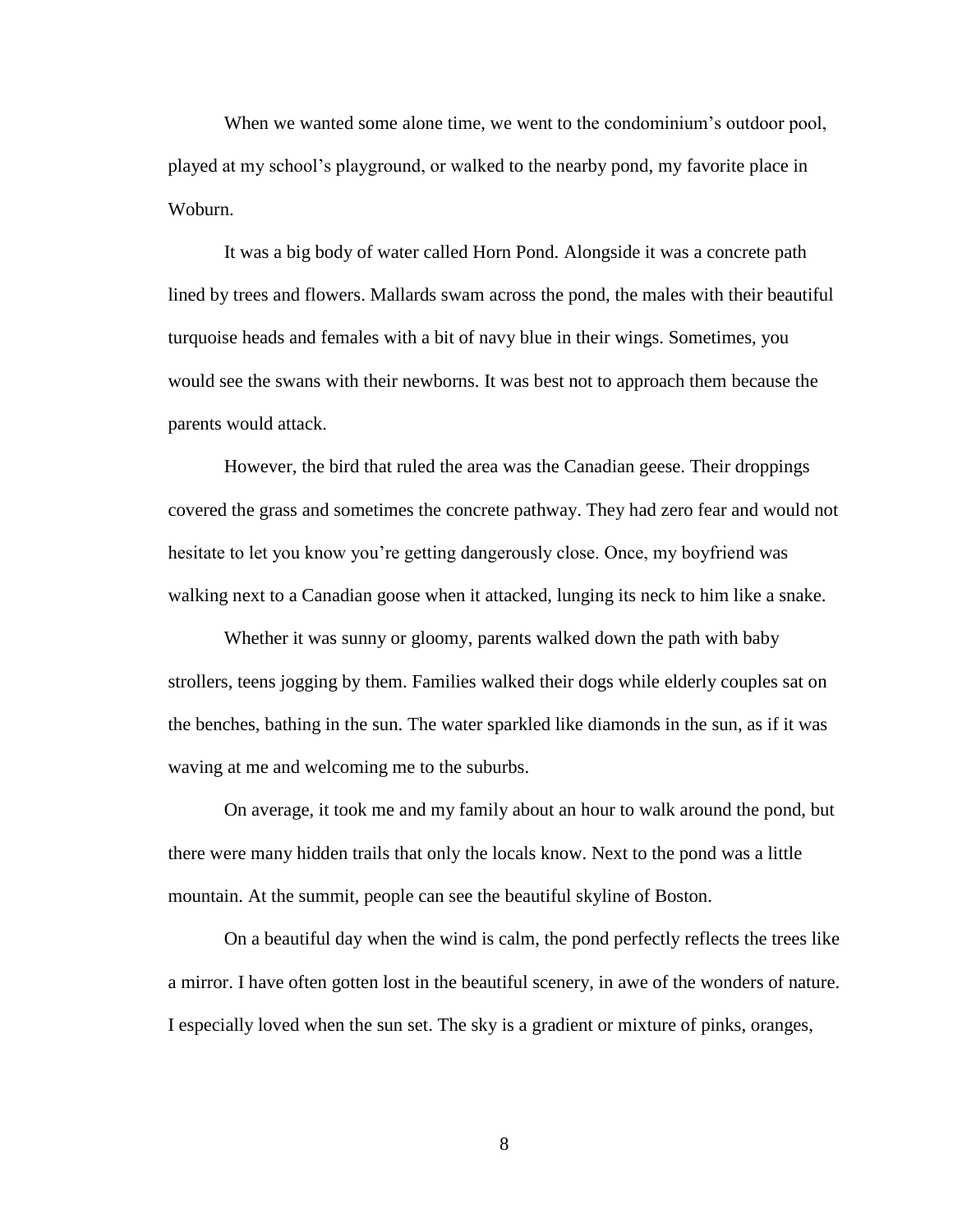and purples. And I couldn't help myself; I fell in love with the place instantly. There was nothing like this back in Taipei.

I frequently walked around the Pond, at first with family and my Chinesespeaking American friend, Megan. We petted other people's dogs, saw some girls riding on horses, and were harassed by some bees that were vicious and would sting even when we didn't provoke them. We made a game out of avoiding the goose and duck poop, as if we were in a game of Mario Kart.

In high school, I walked with my boyfriend who knew all the hidden trails because he grew up near the Pond. We hiked around the pond for hours. He showed me a field of flowers in different shades of pinks, oranges, yellows, and whites. We passed by people playing golf and some runners, but other than that, we were left alone with nature. Once, we were hiking upward with me in front of him when he pulled me to a stop.

"Look!" he whispered and pointed to the trees.

A female deer was facing us but looking past us. She stayed so still, I almost missed her. We stared at her for a while. I had never seen a wild deer before.

"She's probably waiting for her fawns," he said. "We should go."

Sometimes I walked or ran by myself, soaking in the sun's warmth with the wind pulling my hair back. Every summer, I admired the fuzzy little geese and swan newborns waddling after their mother. During the fall, the red and orange and yellow foliage took me by surprise, making me wonder how nature can be so incredible. In the winter, snow covered all the trees, paths, and the pond—a textbook image of a winter wonderland. When spring time comes, the rain washed away the snow, and flowers of every color bloomed along the concrete path and on trees. The vibrant pink flowers that grew on trees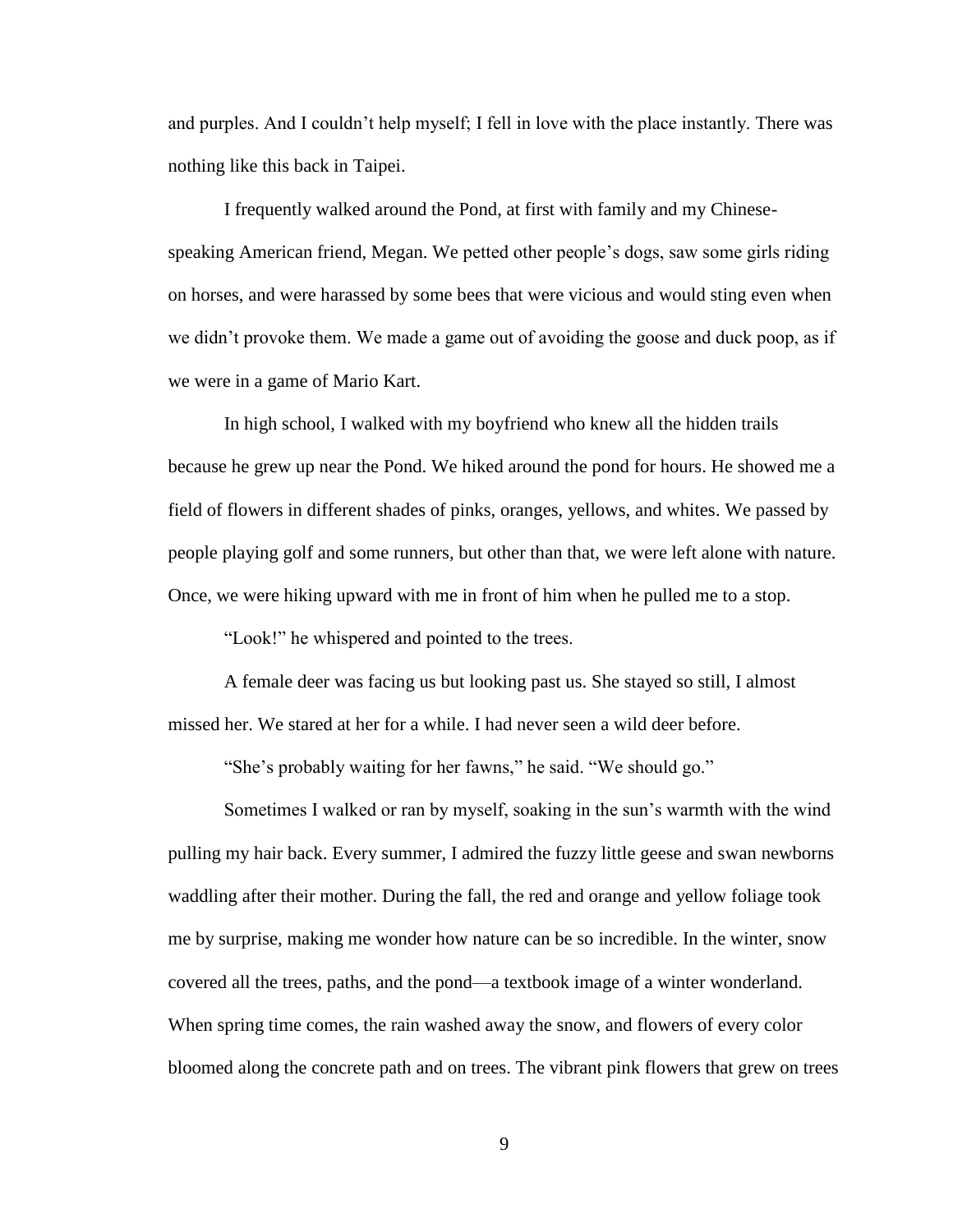were especially beautiful, and my mom always stole a little section, brought it home, and left it on the kitchen to display.

After a year in Woburn, my family and I moved out of my grandmother's tiny apartment and into a condo with three bedrooms, farther away from the Pond. I was sad that we didn't go to Horn Pond as often. So, when I reached high school, I walked there by myself at least once a week. I plugged in my earphones and brought music as company as I took an hour round trip to the Pond on a nice day. Sometimes, I was too tired to walk all the way around the Pond, so I walked down the path on Arlington Road, just enough to see the water dancing and shimmering in the sunlight, and then I made a loop towards home. This trip to the Horn Pond made me feel like an adult, independent to do whatever I wanted to do.

On a warm 75-degree afternoon once, I made my way to Horn Pond. With a carton of Ben and Jerry's Cherry Garcia, I sat down on a bench and enjoyed the sun, the cool breeze, the scenery, the ice cream, all of it. I couldn't believe this was my life now, a life that I have gotten used to.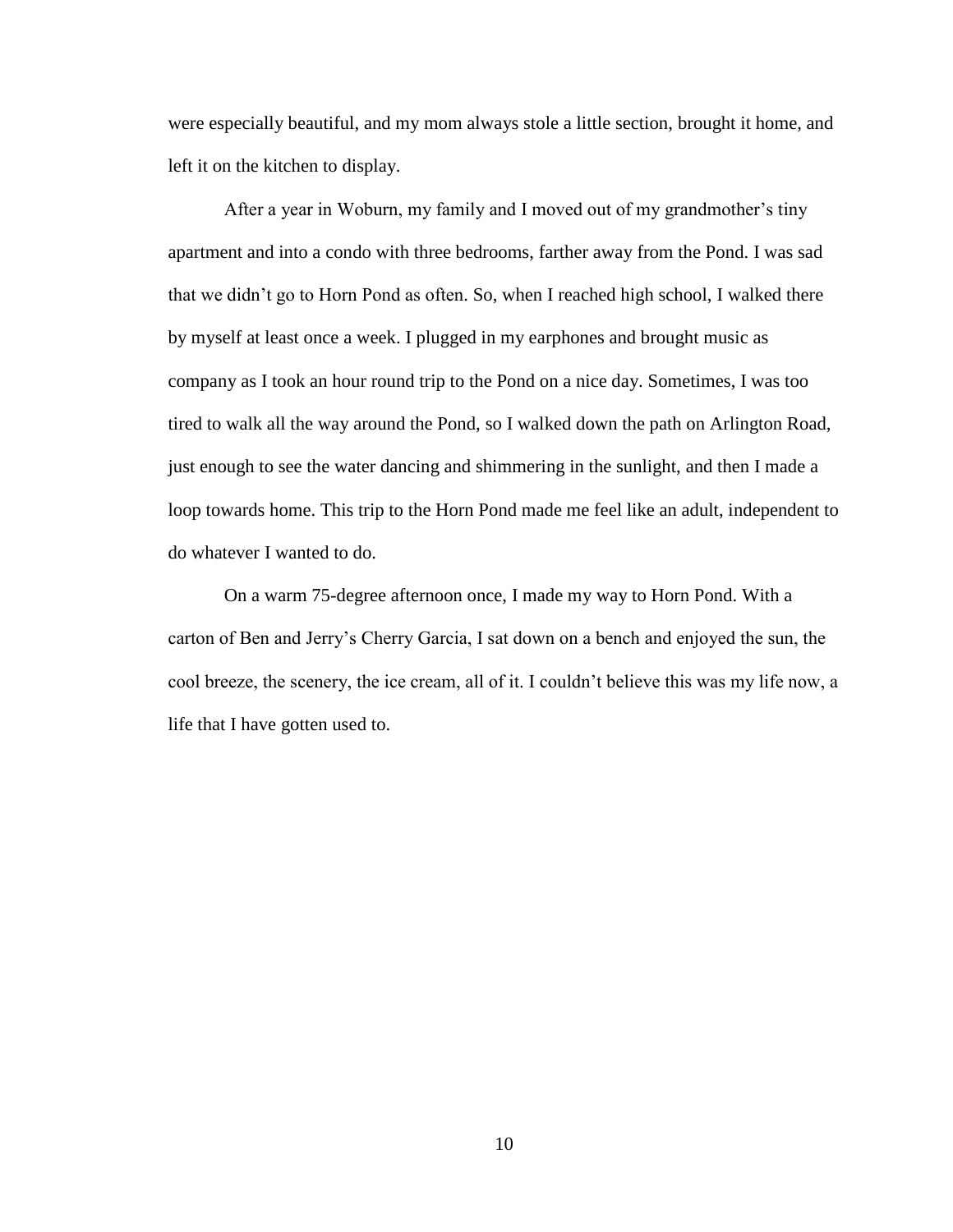## Semi-American Childhood

Even though I spent most of my childhood in Taiwan, I experienced bits of American culture. My dad frequently traveled to the United States for work, and he always brought back presents for me.

Once, he gave me a Dr. Seuss computer game. It taught the alphabet one at a time with funky characters and cool animations. Each letter was associated with a word. For instance, A had a yellow background, and a little girl said something like, "A. A is for alligator. A, A, A." And then from the left side of the screen, a green, unusual-looking alligator marched across the yellow backdrop. It was wearing a harness and a seat on its back, carrying an elegant lady with a fluffy hat. I could click words or letters to make the game repeat sounds.

The secret challenge in the game was finding two little creatures hidden somewhere on the screen. I wasn't sure if they were a mutation of human and mice, but they hid well and ran fast. For some letters, the little rascals were easy to find; but for others, I clicked just about every character and object and still couldn't find them.

At the end of the game, two yellow furry creatures sang the ABC song, voiced by two little girls. They sing the entire song the first time, and then I could opt to repeat the entire song or repeat individual letters. My older sister taught me to click a single letter really fast to make the game stutter. The first time I did it, I roared with laughter.

I got a kick out of this game. It was colorful and had unique characters who could do funny things if I knew where to click. I especially loved how the characters looked. After I moved to America, I learned about the author Dr. Seuss and read his books in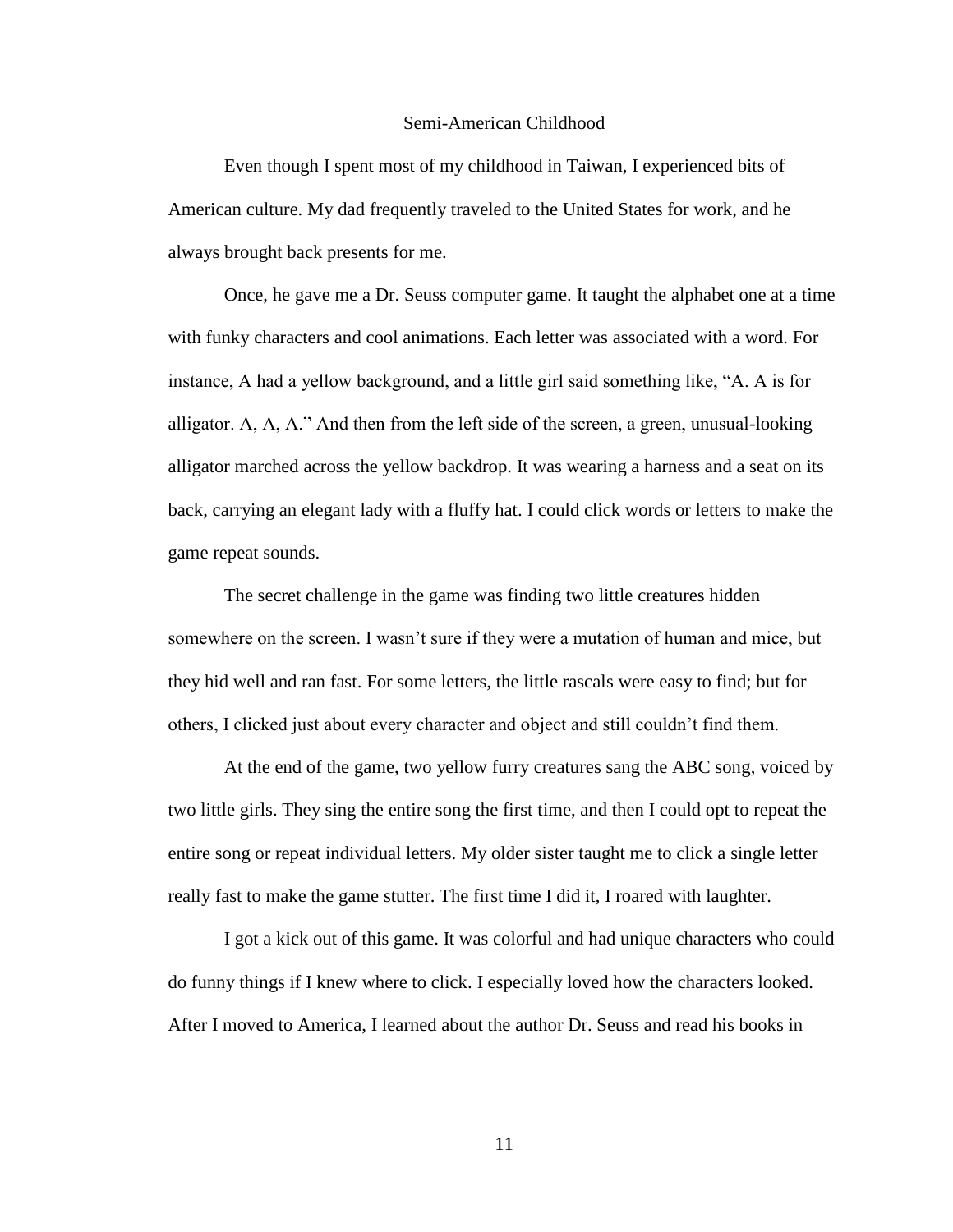elementary school. In the books, the drawing style was the same as the game, but I couldn't understand the words. Why would anyone want to eat green ham?

Another time, my father brought back Fruit by the Foot in a giant box of assorted colors and flavors. I instantly fell in love with it. I loved the concept, how you have to unroll the candy to eat it. My favorite flavor was the red, but the other one was cool too, because it changed colors, from orange to yellow to green and back to orange. In Taiwan, there was no candy as colorful and sugary as Fruit by the Foot.

I didn't get a Fruit by the Foot often because I was quite mischievous. Once, I hit my older brother on the head with a trash can. I think we were fighting about something, and I got angry at him. He ran off to tell Mom, so I locked myself in the room. Karma came back to bite me, because I couldn't unlock the door after. I bawled my eyes out as people were trying to tell me how to unlock it. I just couldn't get my little fingers to unlatch the door. My mother had to call someone with a long metal ladder. He went down the back of the house, moved his ladder to the window of the room I was in, and climbed up. I was so grateful when he climbed through the tiny window and unlocked the door.

Because I behaved poorly, I was rarely rewarded with Fruit by the Foot. So, whenever I did get one, I would save it for a time when I really needed it, like at school when I wanted to seem cool or when I wanted to celebrate an achievement. And I would try hard not to eat the whole thing, but it was so delicious that I couldn't help myself. On a rare occasion, I would unroll the paper, tear off a piece, and put the rest back in a wrapper. This practice allowed me to eat Fruit by the Foot over several days. Though it was hard to control myself, as I was eating the candy, I knew it was worth it to not stuff the whole thing in my mouth the instant I get it.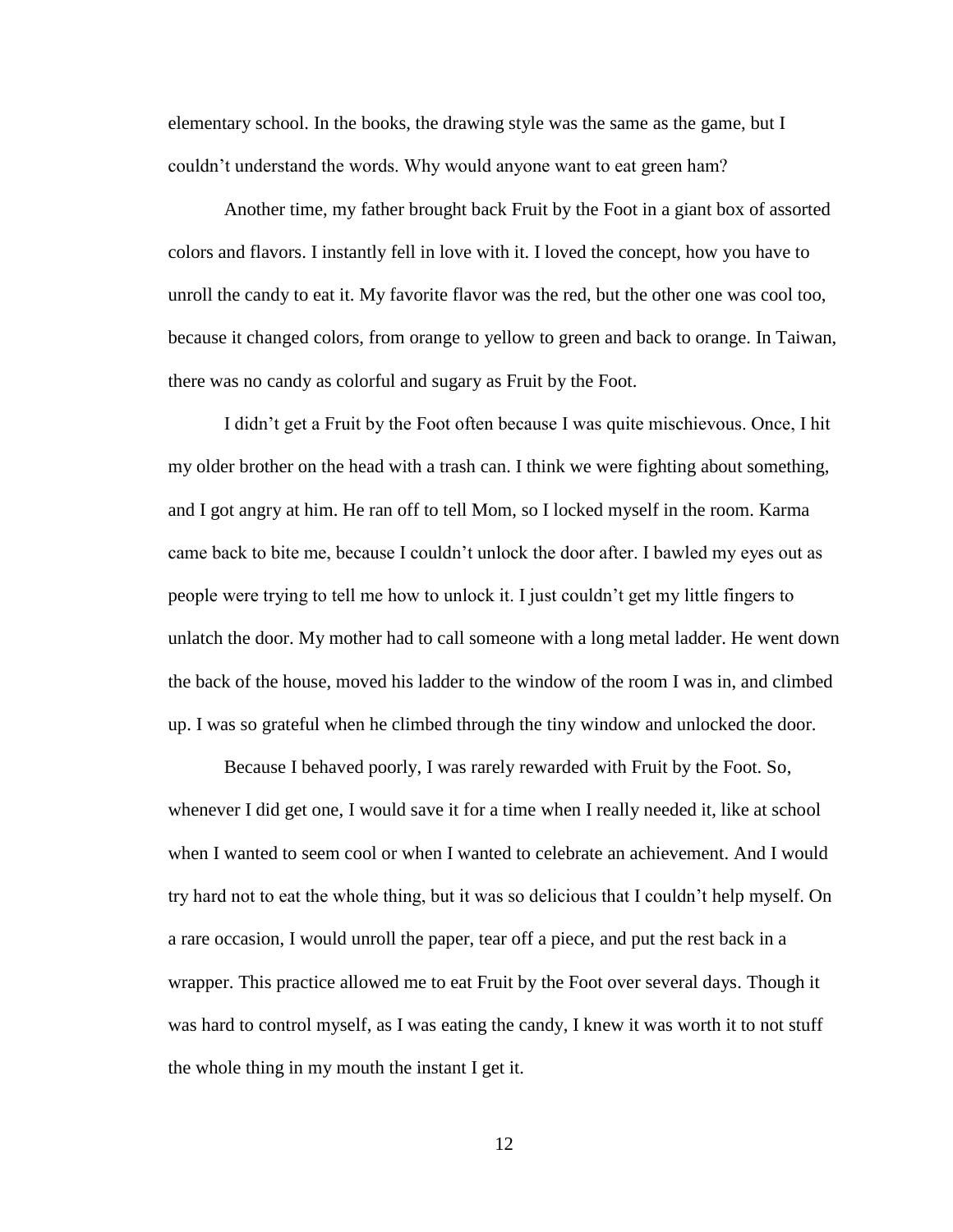After I learned where my mother put the box of candy, I devised a strategy. At the age of 6, I was a genius. When people weren't home, I grabbed a chair from the kitchen and climbed up on my tiptoes to grab the box. I pocketed one of the candies and carefully slid the box back on the high shelf. Then, I climbed down the chair and carried it back to the kitchen like nothing had happened.

Even though I played the Dr. Seuss game every day and devoured every Fruit by the Foot I got, my favorite present from America had to be Legos. We had a giant box of Legos, all different shapes and colors. With my older siblings' help, I built my own dollhouse out of Legos. I customized bedrooms with desk, chair, and computer. I made bathrooms with a shower head, a sink, and a toilet with a flushing handle. I created a kitchen with a stove that had a hood over it; a sink deep enough to put dishes and cups in; shelves to store the clean dishes; and a set of dining table and chairs. I even made a living room with couches, a TV, and bookshelves. I inserted windows in all the rooms, so the people living in the house could breathe fresh air. And sometimes, I even built secret passageways for my characters to escape when bad guys broke into the house.

I liked to put together my own Lego people, pairing a red shirt with green pants for a bald guy with a mustache and a blue outfit with a pearl necklace for a lady with lipstick and a ponytail. They were awesome little guys because I could clip Lego cups into their hands.

My favorite character, though, was this tiny Pikachu figure that didn't come with the Lego set. Cute and chubby and half the size of an average Lego person, this Pikachu often traveled in my pocket, ate dinner with me, and tried to help me with my homework. My sister made him a house out of paper, but I thought he needed a bigger home, so I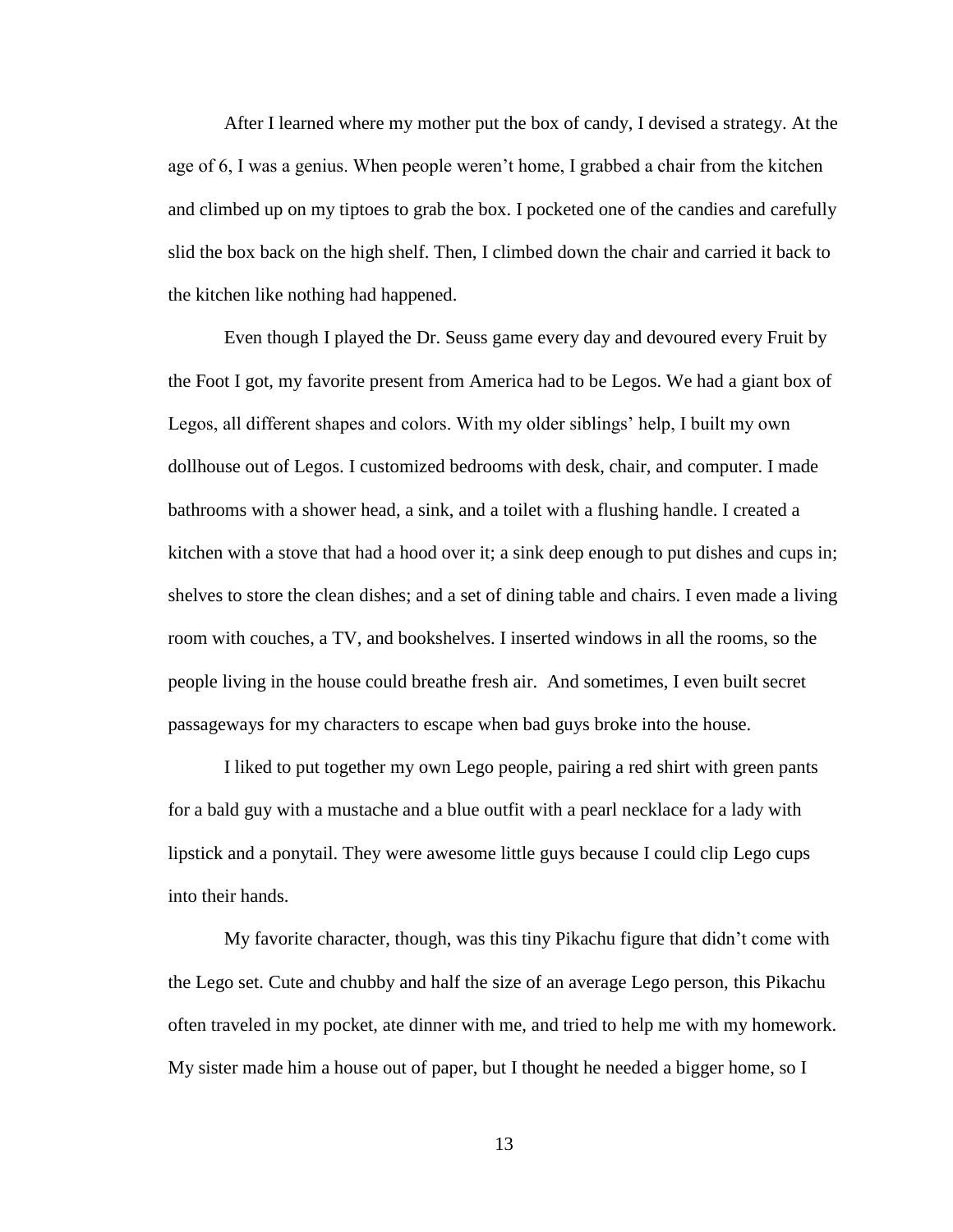made one out of Legos. He got along well with Lipstick Lady and Mustache Man. He was the best at escaping from bad guys. Unfortunately, he always fell out the window of his bedroom. He also didn't sit still on any chairs and would often fall out of the bed.

When we moved to Massachusetts, my mother didn't bring our Lego set. I missed the days when I could build cool things with Legos. Even though I am an adult now, I purchased a BB8 Lego set because I wanted to play with Legos again. And like Pikachu, BB8 is an awesome character.

As I was juggling hundreds of little pieces and trying to build the droid with my younger sister, I kept messing up where the pieces were supposed to go. A few times, I finished one of the major parts of BB8 only to discover that I had to take everything apart and rebuild it. I gave up, handing the whole thing to my sister to do. While she skillfully put it together, I recalled the times when I used to create PAC-MAN-like creatures with just basic rectangular Lego pieces. They wouldn't be as detailed as BB8, but I had more fun creating my own characters from my imagination.

To this day, I still think Legos is the best toy ever invented. It inspired me to be creative and taught me to be nimble. I never had a blueprint; I just built whatever I wanted. My dream to become an interior design started with Legos. Then, I got the Sims 4 game and built houses of many styles: modern, contemporary, and rustic. But, it wasn't the same as my Lego houses. Sure, there were more details in the furniture and decorations. But with Legos, I had to imagine that a block that is sticking out of the wall is a toilet paper roll.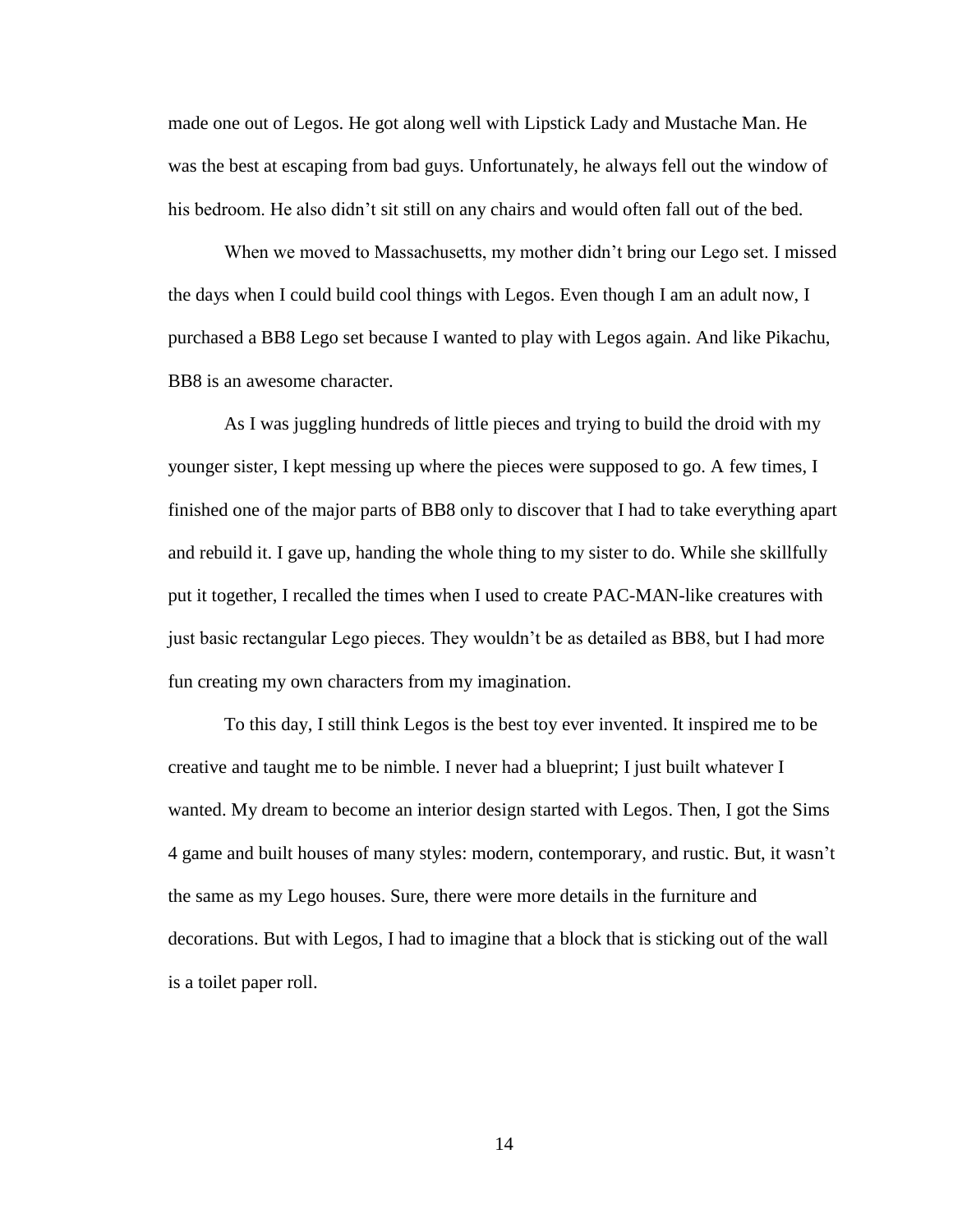#### Foreign

Alien is another word for immigrants, for people who move from one country to another. That word cannot be more accurate for describing how I felt when I came to America.

I knew nothing about the culture. I moved from a city on a tropical island to a suburban town in a coastal state. Instead of having a dry and a wet season, I had to deal with four distinctive seasons in a year and sometimes even experience multiple seasons in *one day*. My clothes from Taiwan, a pink shirt with a fuzzy bear in a tutu and flowerpatterned pants, made me feel awkward at school. On top of that, I didn't speak or understand a word in English. And it didn't help that people often laughed at me.

Once in school, after I had been here for maybe six months and knew some English phrases, my fourth-grade teacher asked me, "How come?"

At first, I was confused. "What?"

I can't remember what it was regards to, but she asked me again and again.

My palms were wet. My body burned with sweat. I felt like I was a suspect being interrogated by Jack Bauer in *24*, a show that my family watched in Taiwan.

"I don't know," I responded. I could tell that she was frustrated with me, but I couldn't help it. I didn't understand the question, so how could I respond correctly?

In college, I worked a job where I was a shuttle dispatcher. I answered calls that requested for rides and sent drivers to pick them up. There was a lady with a thick Chinese accent who called me. She didn't know where to get picked up, so I tried to describe the location to her. I tried my best not to yell, but I was frustrated as I told her to look at a map to find the restaurants I was talking about. She still didn't understand me,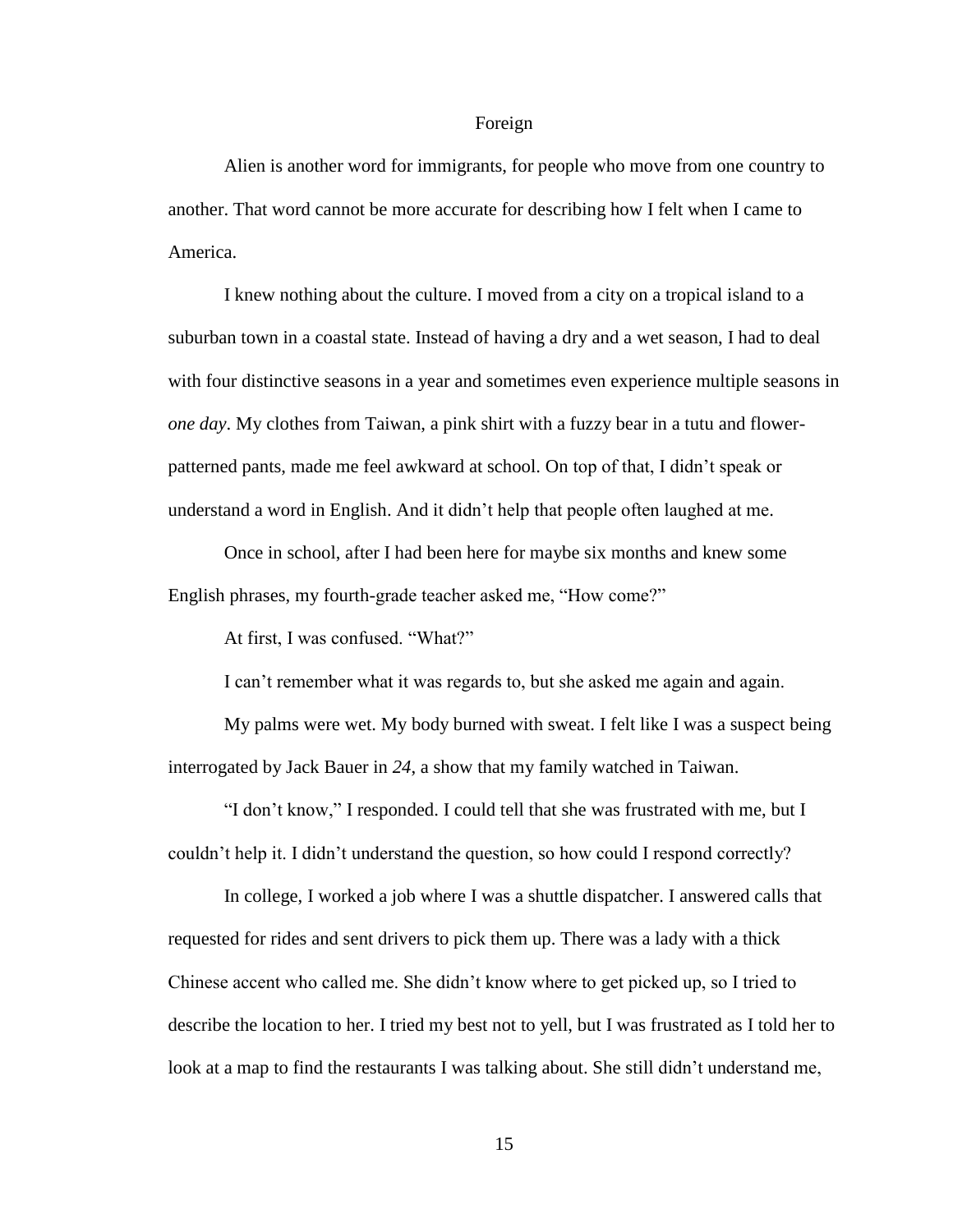so I explained the same thing in several different ways to her until she finally found the pick-up spot. I saw myself in her that moment, a confused and lost immigrant who needed someone to be patient with them, to explain things differently instead of being told the same thing repeatedly.

In another instance, my class in sixth grade was talking about pickles for some reason.

I raised my hand and asked, "What's a pickle?"

Everyone turned and stared at me.

"You don't know what a pickle is?" someone said.

"How do you not know what a pickle is?" another said.

My face heated up to a cherry red. The teacher tried to calm everyone down and said that someone would bring one in the next day to show me.

When lunch time came, everyone headed downstairs to the cafeteria. People ran by me, laughing and yelling, "I can't believe you don't know what a pickle is."

I tried to explain that I probably knew what it was, but I don't know the English word for it. They didn't care though. It was funny that a foreigner didn't understand commonly used vocabulary.

In high school and even college, people have made fun of me because I didn't understand cultural references and jokes. In high school, the friend group I was in would play rock band every weekend. They teased me when I didn't know popular alternative songs like, "Bohemian Rhapsody" by Queen or famous bands like the Beatles.

"You don't *know* that song?" they'd exclaim.

"How have you not heard of that band?" they'd said.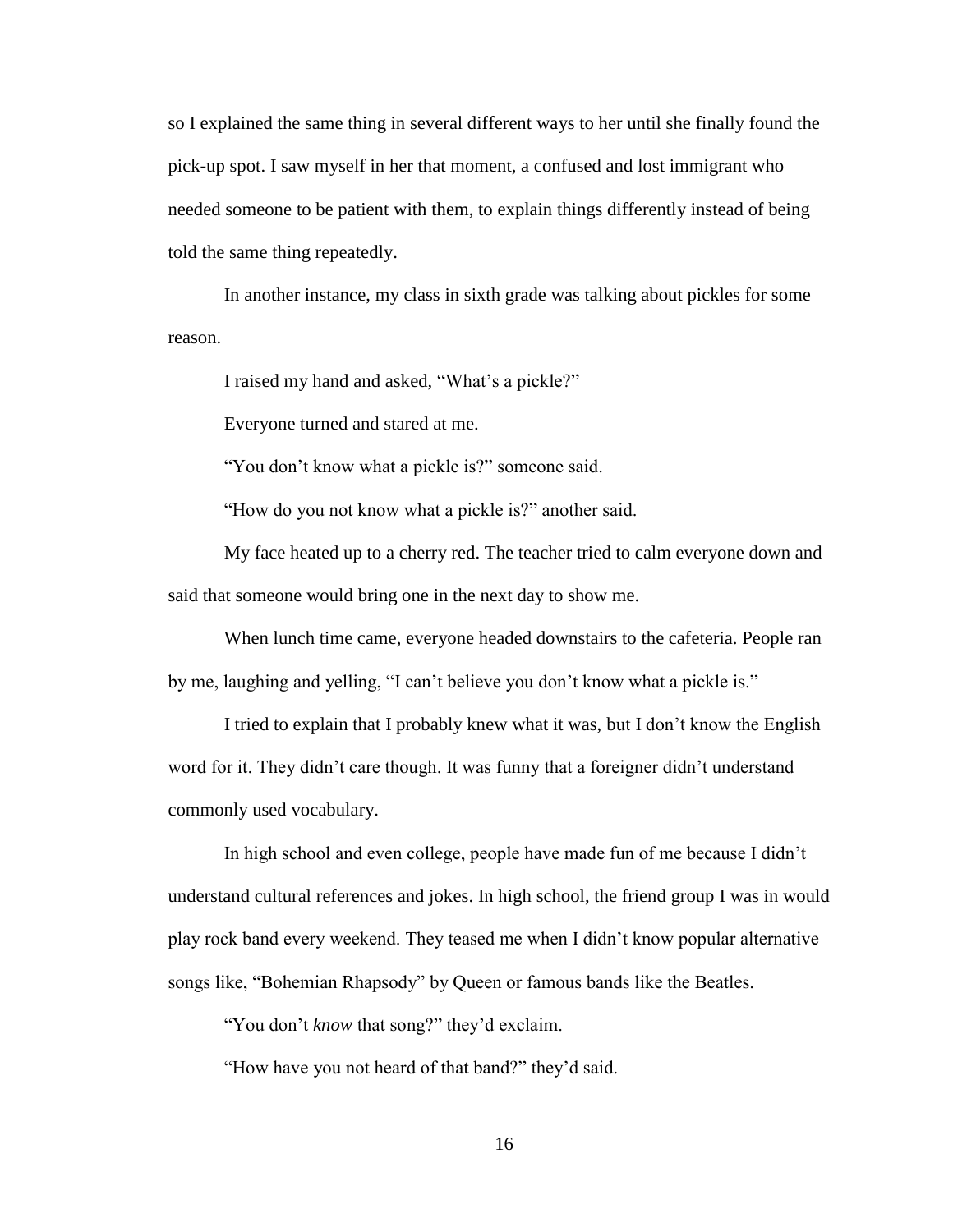While everyone sang along and rocked out on their toy instruments, I sat in the corner of the room, feeling out of the loop.

In college, my friends and peers did the same thing.

Once, a friend jokingly said, "Can you feel it, Mr. Krabs?" I looked at him uncomfortably.

"It's a reference… to *SpongeBob*… you know?" another friend explained.

"Oh, I've never seen *SpongeBob*."

"WHAT?" he cried. "You've never seen *SpongeBob*?"

I couldn't stand it anymore; I had to say something.

"No, I haven't," I snapped. "I didn't *grow up* in this country. Just like if you moved to Taiwan, you wouldn't understand a lot of cultural things."

The phrase I hate the most is: "You don't know what that means?" People have said that to me throughout my life instead of telling me what something is or what something means. That sentence always made me feel stupid and helpless, even though I tried my best to learn and understand this culture. Even though I look like an American and talk like an American, I didn't feel like one.

Thankfully, I worked with this girl, named Lexi, who once understood my position.

She said to me one day, "Teach, don't preach." It means you should be teaching people what they don't understand instead of making them feel bad for not knowing.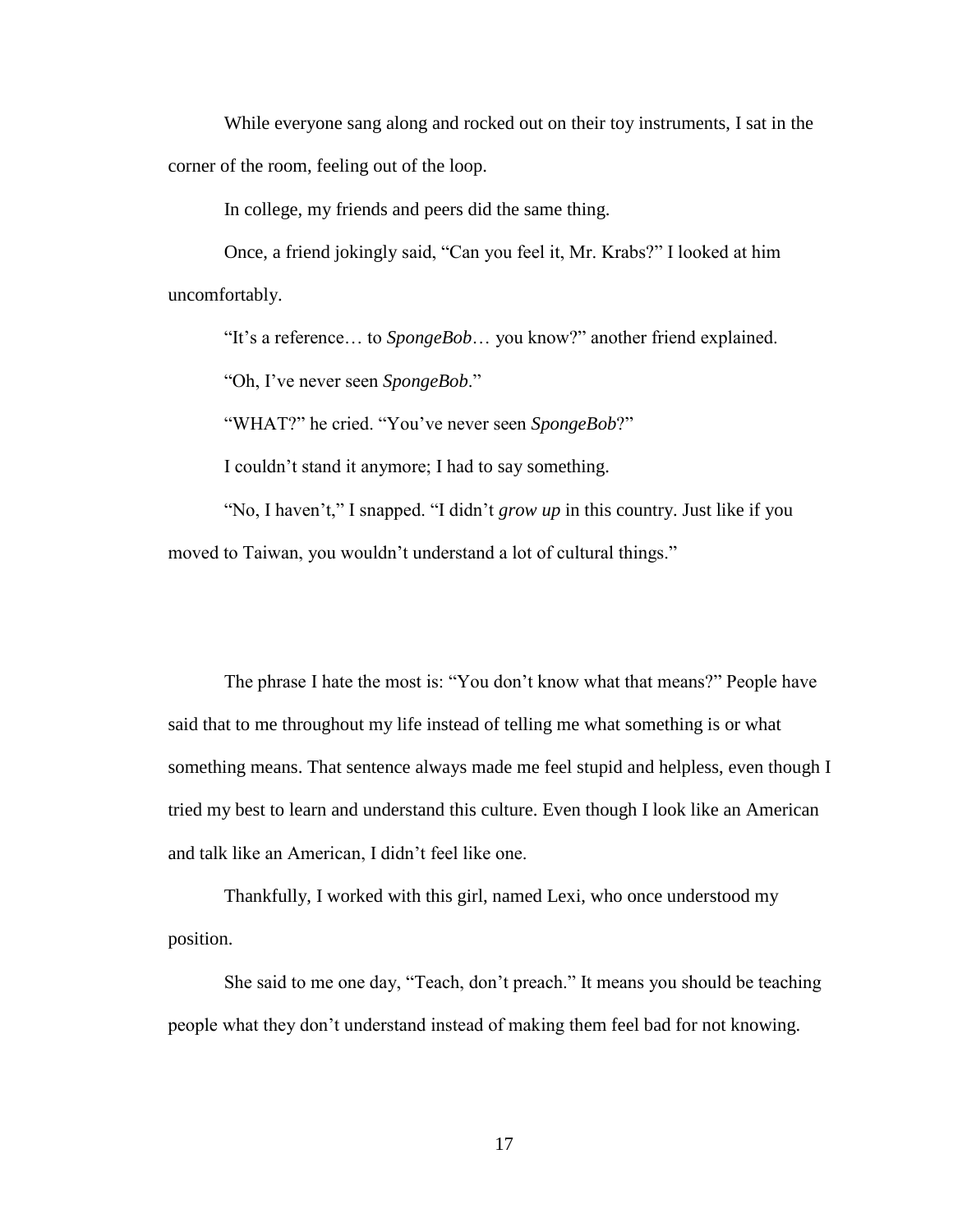I have met some people who have never seen *Star Wars* or *Harry Potter.* They were like me: they whispered with shame that they had never seen such an iconic series, an "American staple." I could tell that they were ready to defend themselves because they had a lot of people reprimand them for being "uncultured." And ironically, some of these people grew up in the United States and have been living here their entire life.

Lexi's phrase, "Teach, don't preach," stuck with me. Even though I am a *Star Wars* and *Harry Potter* fan, I knew I didn't want to make them feel how I felt: foreign, awkward, angry, annoyed. And honestly, is it *that* big of a deal that someone doesn't know all the words to "Bohemian Rhapsody" or hasn't seen *SpongeBob SquarePants*?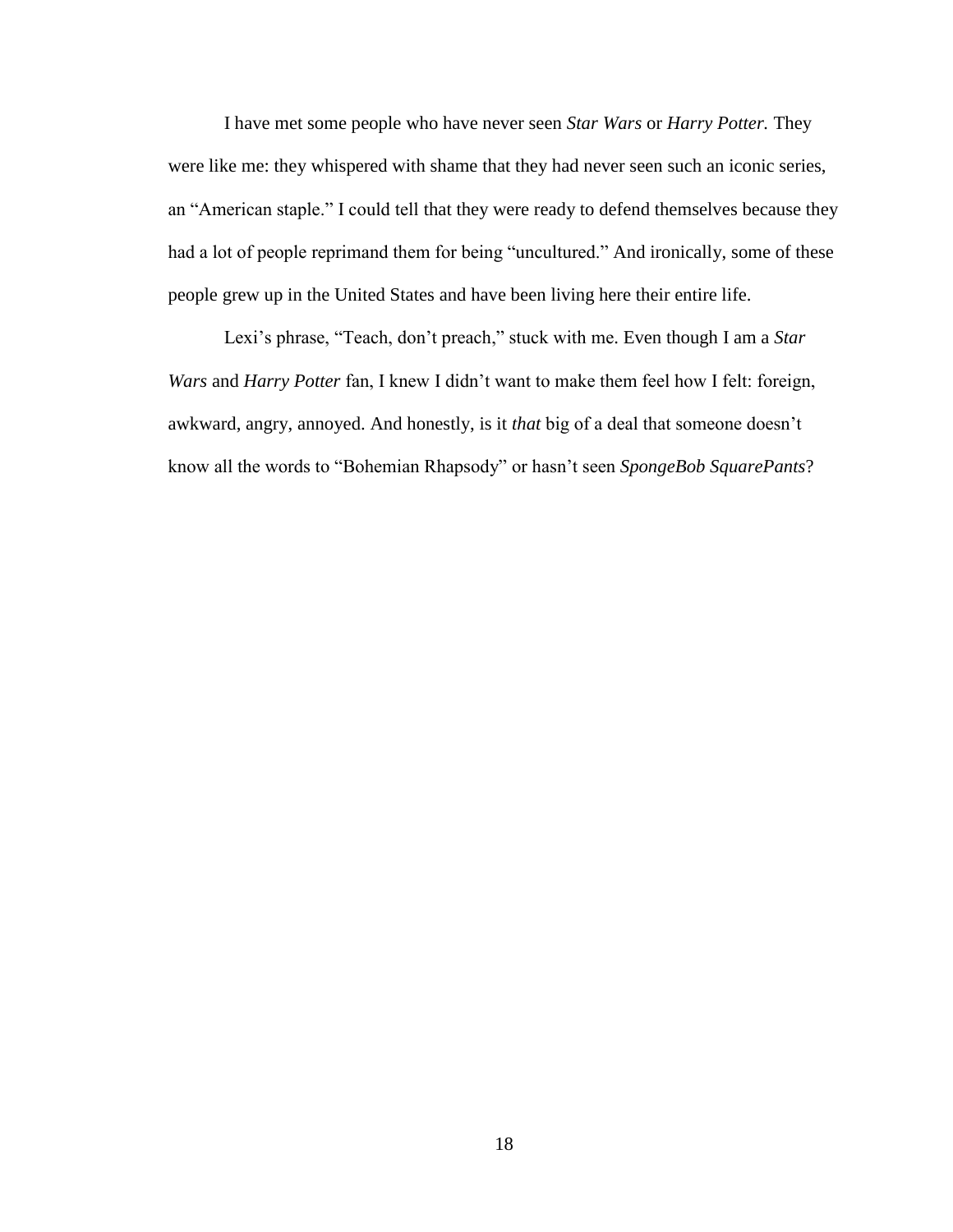#### No English

Before I moved to America, my elementary school made us students take an English class. And while we were reading thick Mandarin Chinese texts with intelligent and meaningful content, our English textbook was a children's book: thin and soft-cover with lots of colorful pictures and one or two lines at the bottom.

We learned vocabulary words like "Coca-Cola" and "cookie," which the main characters of the book—a female and a male frog—often held and consumed. Besides those two words, which I kind of understood, I didn't know any other English. My peers seemed to understand the material, but hard as I tried, I sat with a blank stare and a nervous squirm in class, hoping that I wouldn't get called on.

When I got my midyear exam back, I wasn't surprised to see a big circled 32 in red ink right next to my name. But I was terrified; because I got an F, I had to get my mother to sign it. I knew that if I showed her, she would hit me with a long ruler. So, when no one was looking, I threw the exam in the recycling bin in the classroom. I didn't even understand why I needed to know English. It wasn't like I would ever leave Taiwan.

A month or so after that, my mother announced we were moving to America.

*Great*, I panicked, *I'm dead.*

After we moved, I was immediately enrolled in second grade. Though I was in third grade at the time, my mother thought that being in a lower age group would help. But it didn't. I was unprepared to be in a room full of foreigners speaking a foreign language. Luckily, it was the end of May, so I only had to suffer for a month.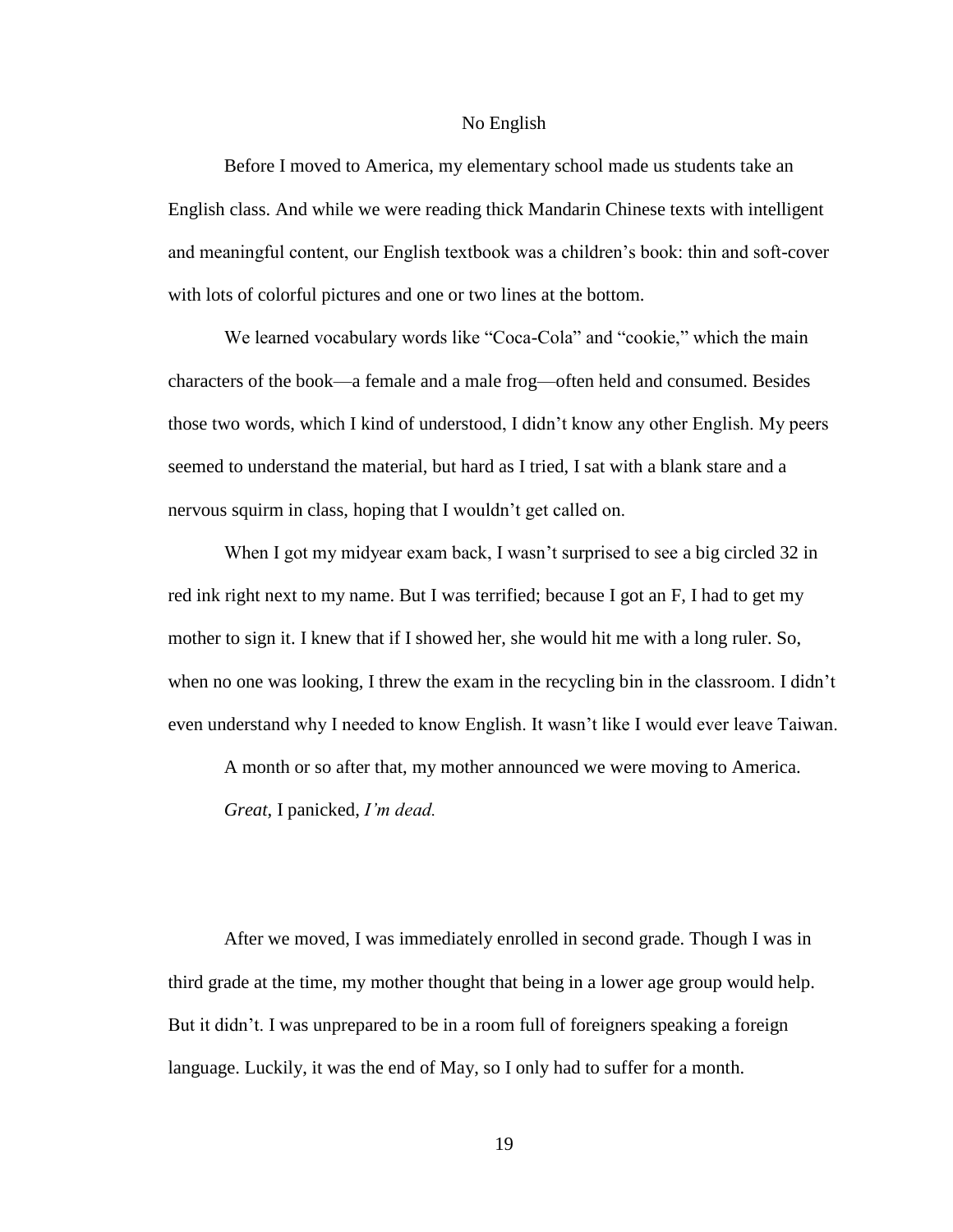On my first day in an American school, Mrs. Freeman selected a girl to show me around. Her name was Caroline. She had these gorgeous blue-as-the-sky eyes and shiny blonde hair that ended around her waist which she kept tied in a low ponytail most of the time.

Caroline walked me around the classroom, pointing to each person and telling me their names. I just nodded and smiled sheepishly; I couldn't tell her that she was wasting her time, that I wasn't going to remember anyone's name, especially when I didn't know what she was saying. Then, she walked around the school with me to show me the bathrooms, the cafeteria, the offices, the library. The entire time, I hopelessly smiled and nodded, pretending like I knew what she said.

One day, Mrs. Freeman asked if I needed to use the bathroom. I just stared at her blankly. She asked me a few times, then gave up. She called Caroline over and told her to take me to the bathroom. Then, she ushered me out the door as Caroline waved me over. When we got to the bathroom, I figured out what Mrs. Freeman was asking me. I hated that we couldn't communicate.

Another time, I forgot that no one understood my language and went on a rant in Chinese to a male student. I was very vocal and wild. He was so confused afterwards and chased me around the room, asking me what I said. I just ignored him until he stopped asking me, feeling awful that I couldn't explain myself.

During that month, I met a girl who annoyed me no matter what she did. She followed me around and would not stop talking. I couldn't stand it anymore; I had to make it stop.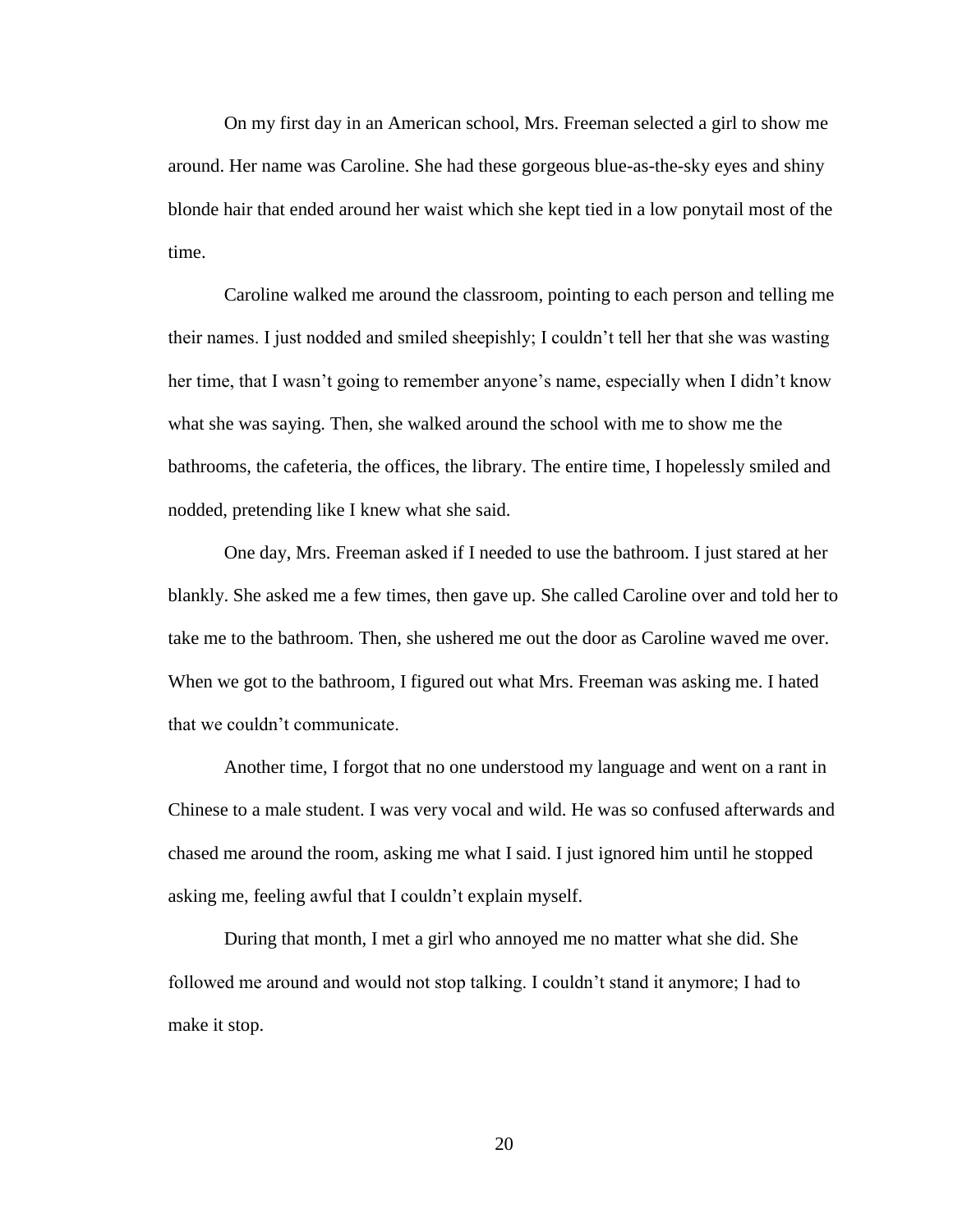The next time she annoyed me, I turned to her and yelled, "Shut up!" She did stop annoying me, but she also told the teacher on me.

My second-grade teacher scolded me, "You cannot tell people to shut up."

But, I didn't understand what she was saying to me because a couple of weeks later, I told someone else to shut up.

Mrs. Freeman talked to my grandma about my bad behavior. Grandma suggested me try, "Be quiet," because it was a nicer thing to say to someone.

I barely got by the first few months in America by hand gestures and body language. When summer started, so did the hard work. My mother was determined to make me learn English before school started again, so she used the summer reading booklet about bridges that all second-graders received to teach me. She sat down with me at the small dining table and told me to translate all the words with the handheld electronic translator device she bought for me.

After a couple of sentences, I wanted to quit. My heart wasn't in it. I hated English, especially because I had already failed an exam once.

I complained, "I don't want to do this anymore. This is torture! Why did I even need to learn about bridges?"

She didn't care if I wanted to or not; she made me continue. I got into a fight with her, screaming and crying. But still, she told me that I had to continue translating all the words in the booklet.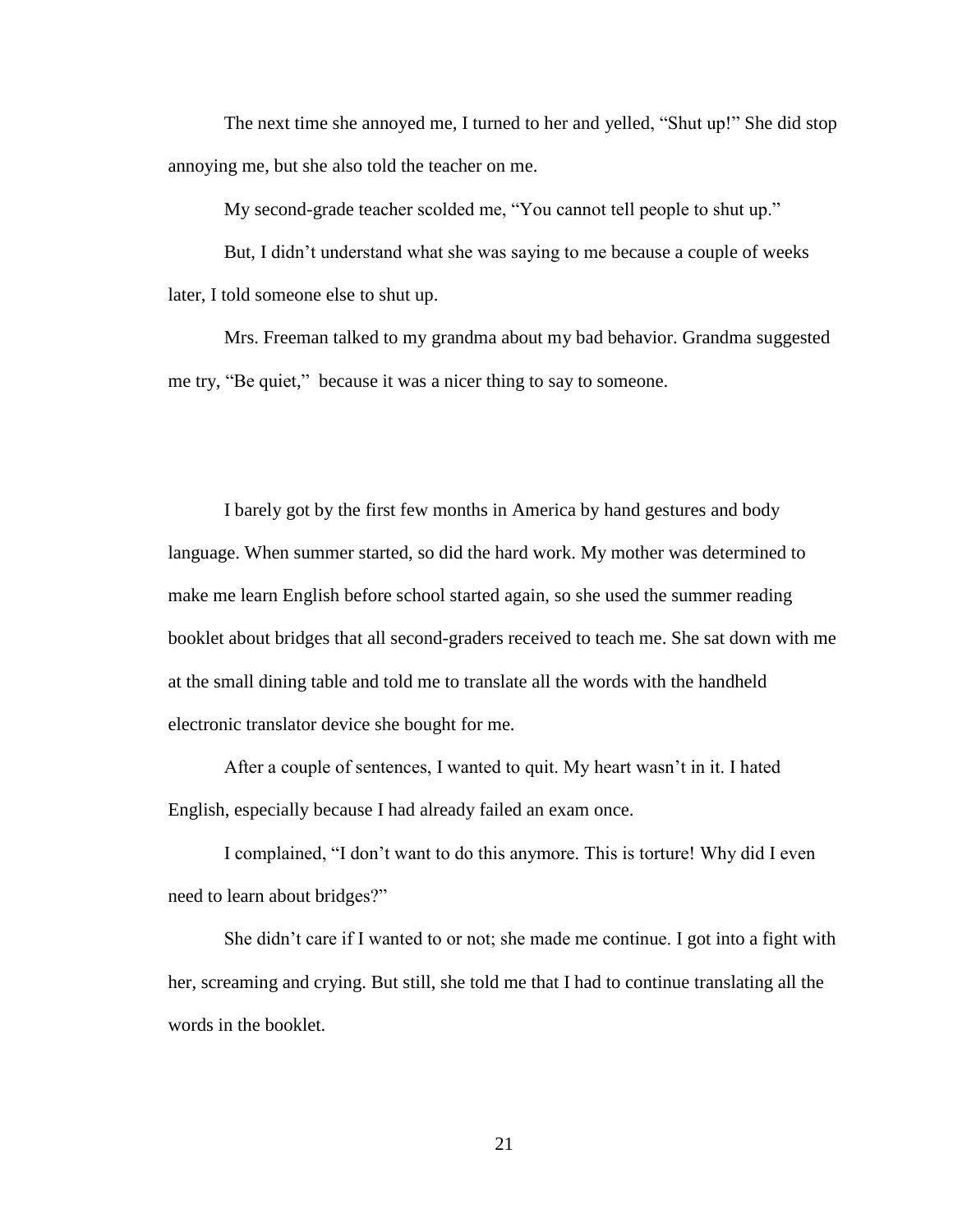It was a small booklet with maybe 10 or 12 pages and words simple enough that second graders can understand. And yet, I had spent the entire afternoon pouring out frustration and anger because of it. By the end, I was so sick of bridges, I couldn't be near one.

That summer, we devised a more fun strategy to learn English. We borrowed my grandmother's library card and rented a lot of DVDs. We also watched TV shows like *The Price is Right*, *Foster's Home for Imaginary Friends*, and *Suite Life of Zach and Cody*. We always turned the subtitles on because we couldn't follow the actors' words as fast as they spoke them. And then, I noticed all the words that I didn't know.

Grateful that the subtitles showed me how to spell them, I would write them down, then used one of the thirty dictionaries in school to look up their meaning. Eventually, I got tired of waiting until I went to school to look up the words. So, I stole a dictionary, labeled the first page of all the letters with sticky notes, and kept it in my room.

"It's for a good cause," I told myself. "How else would I learn English?"

The public schools also came up with a way to help me learn English. They had a program called ESL or ELL, which stood for English as Second Language or English Language Learner. It was an unofficially class, just for me and sometimes one or two other students. The teacher in charge of the program would pull us students out of our regular class schedule and bring us to another room.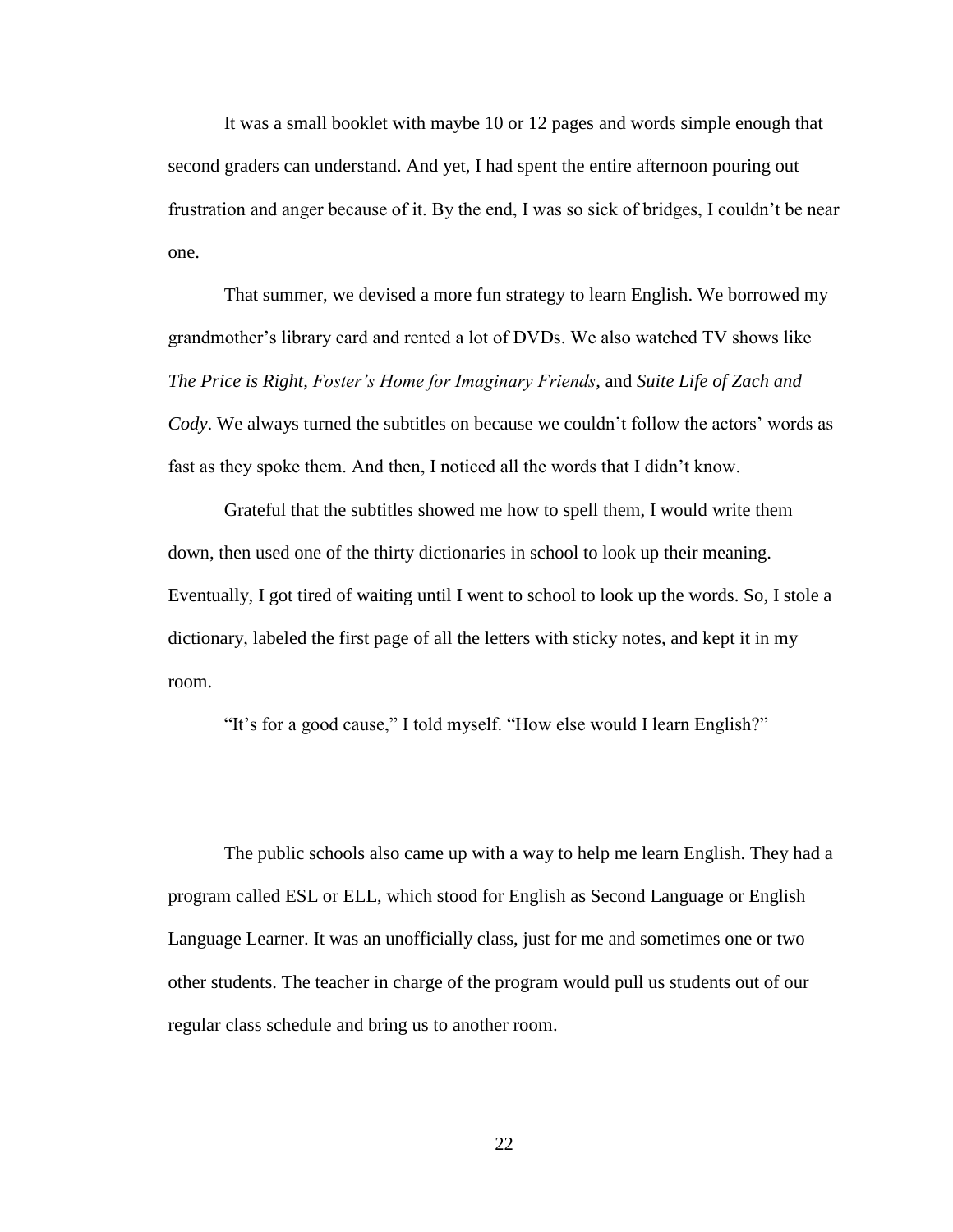My first ESL teacher was Ms. T. She was very patient and nice to me since I couldn't communicate with her at all. She read me books like *Amelia Bedelia*, and I loved it, especially how her name sounded. The drawings fascinated me. Ms. T and I also played games like Candyland and Uno. I enjoyed these games as well because they were a part of this new peculiar culture that I was trying to get used to.

We also did grammar worksheets and went through vocabulary flashcards. I learned odd and non-sensical things like the plural of goose is geese, but the plural of moose is moose.

## *Shouldn't it be meese?*

I couldn't wrap my head around these weird rules and their even weirder and numerous exceptions.

I spent many ESL classes learning how to write as well. In Mandarin Chinese, the symbols usually write from top to bottom and right to left, but English is written from the left side to the right, each line under the previous. The punctuation marks are in the middle of a sentence in Mandarin, like a regular symbol, getting their own space. Meanwhile, English punctuation is usually tucked at the bottom and not always spaced out in a sentence. Despite all of these complicated rules, I tried my best to memorize them: when to use "s" or "es" to make a noun plural, how to conjugate verbs in the past, future, perfect, and conditional tenses, and where to put the subject and object nouns in statements and questions.

In fifth grade, I watched myself improve at a tremendous rate. My English class did weekly spelling bee contests where we had to stand up and spell words that the teacher gave us from our vocabulary list of the week. I was winning just about every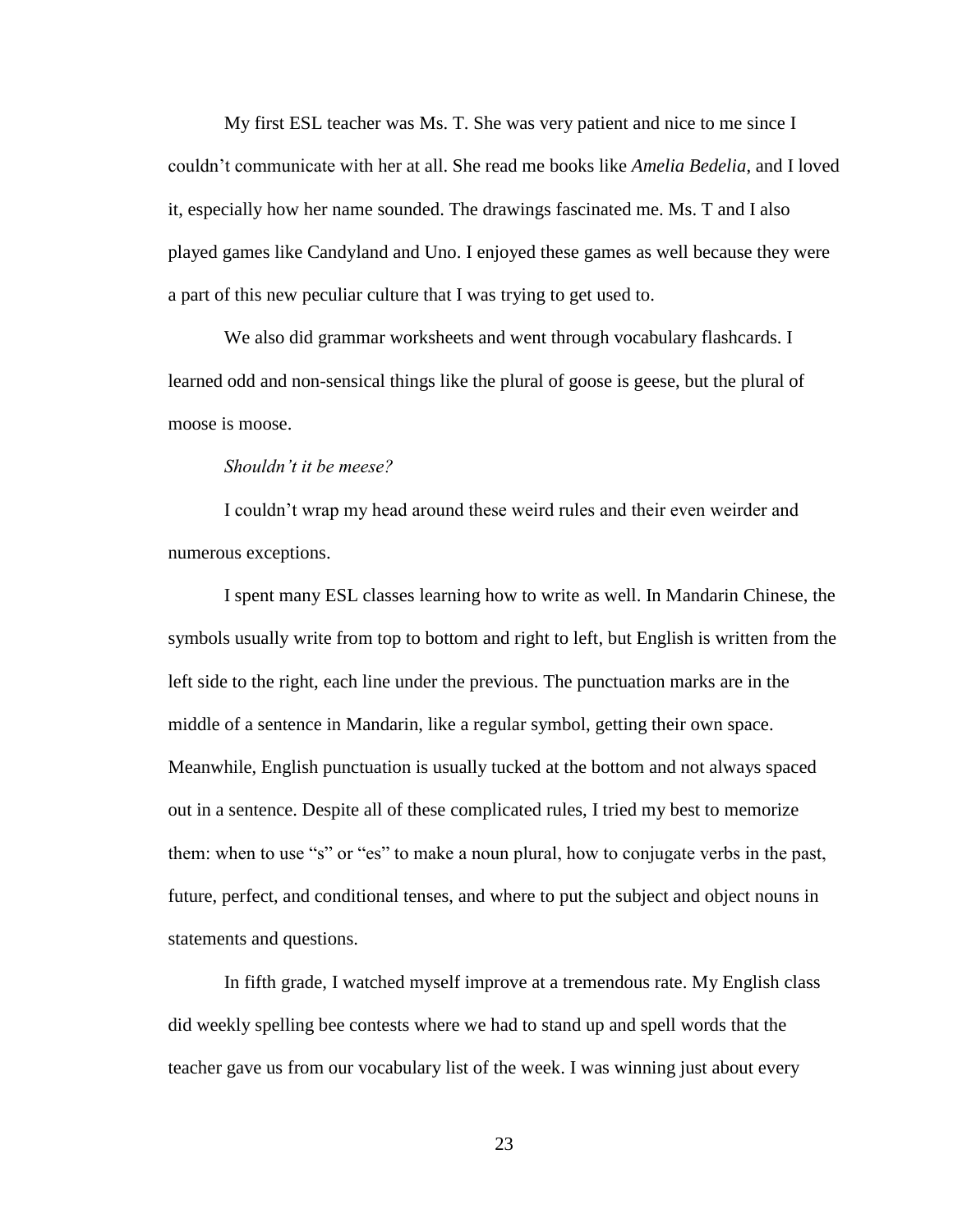week's spelling bee. Besides that, I quickly learned cursively and actually enjoyed the grammar exercises we did. Better yet, I was no longer the last one to hand in in-class writing assignments.

While I was trying to master English, I also had to take Spanish or French classes. This was confusing because I could barely speak English, let alone two more foreign languages. In the end, I was grateful that I had to take Spanish for several years, because I could speak three languages.

Spanish came in very handy at times. Once, I was in an Uber and the driver only spoke Spanish. I could tell because we didn't talk much; when he did speak, it was only Spanish. Because Uber didn't recognize my dormitory's address, I had to tell every driver where to drop me off. In this case, I used the limited amount of Spanish I still remember from high school and the first two years of college.

"Aquí?" he asked.

"No," I said, the gears in my brain churning, "más… y a la izquierda."

After I thanked him and got out of the car, I realized what would have happened if I didn't know any Spanish: pure awkward silence, most likely having to walk in the 5 degree wind chill for a few minutes, freezing my butt off, and hating that I had no way to communicate with someone.

Spanish also came in handy at one of my jobs. When I worked at a sushi place in Salem, the people that worked in the kitchen only spoke Spanish, one person spoke minimal English. Meanwhile, my bosses spoke mostly Chinese and heavy-accented, broken English. They often asked me, "Jen, can you ask Cristina if she wants to eat dinner?" or "Jen, can you tell Cristina that I need sushi rice right now?"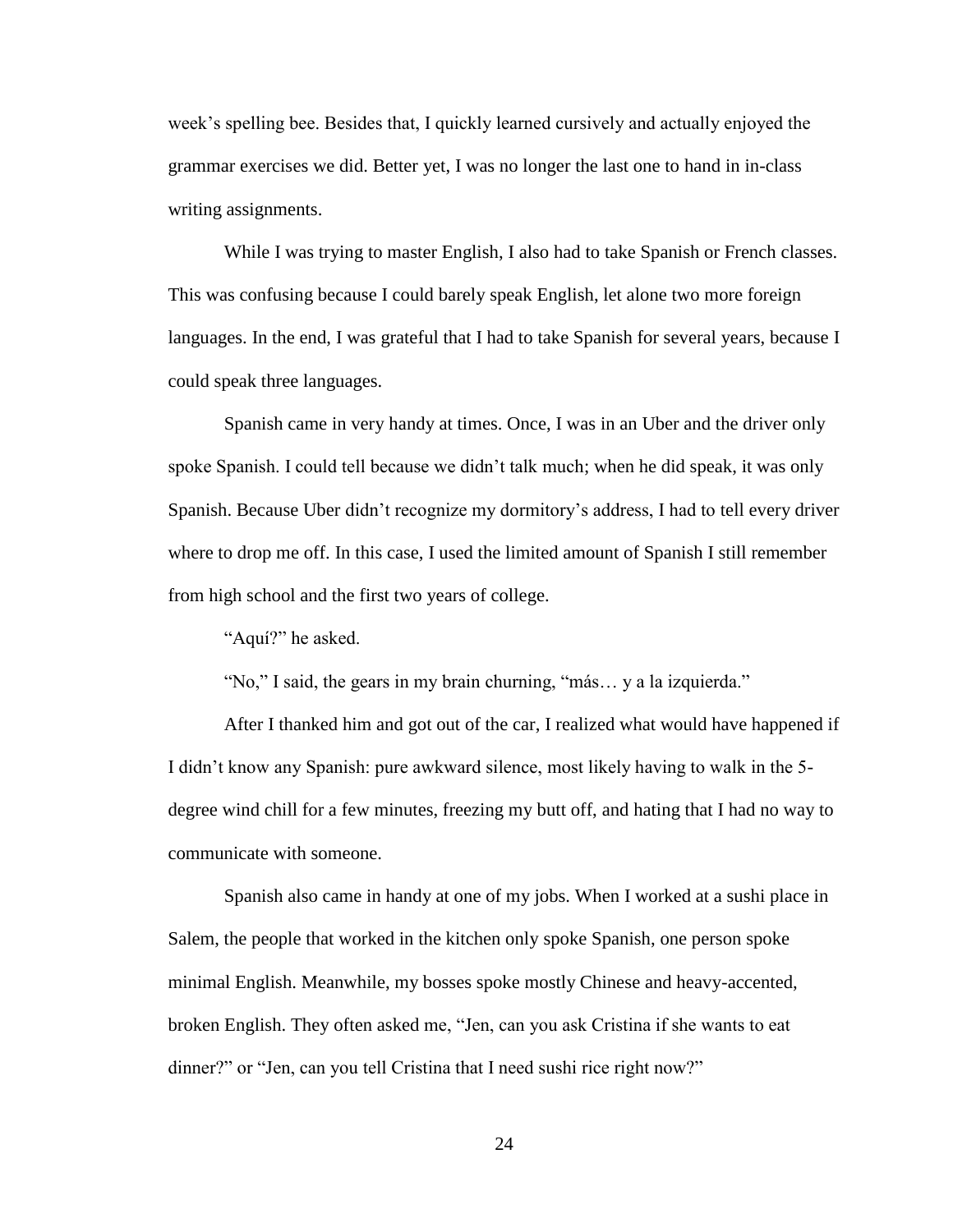With an English-to-Spanish translator website on my phone, I tried my best to communicate with the Spanish-speaking ladies.

Even on my days off, my boss called and asked me to communicate with one of the women that he only wanted her to work Thursday's to Saturday's. I was confused and frustrated at times because I wasn't sure if I were doing it well enough. But I remained patient, remembering how much I had struggled to communicate with people when I didn't know any English. I spoke slowly to the woman and tried to explain things differently to help her understand the message.

I never thought that I would need to utilize all three languages in one place. But of course, it was an awesome experience. Language is wonderful because I realized that I can connect people based on language skills that I have. But it is also difficult, especially for people who are trying to learn a new language. They need a lot of patience and help from native speakers in order to learn quickly.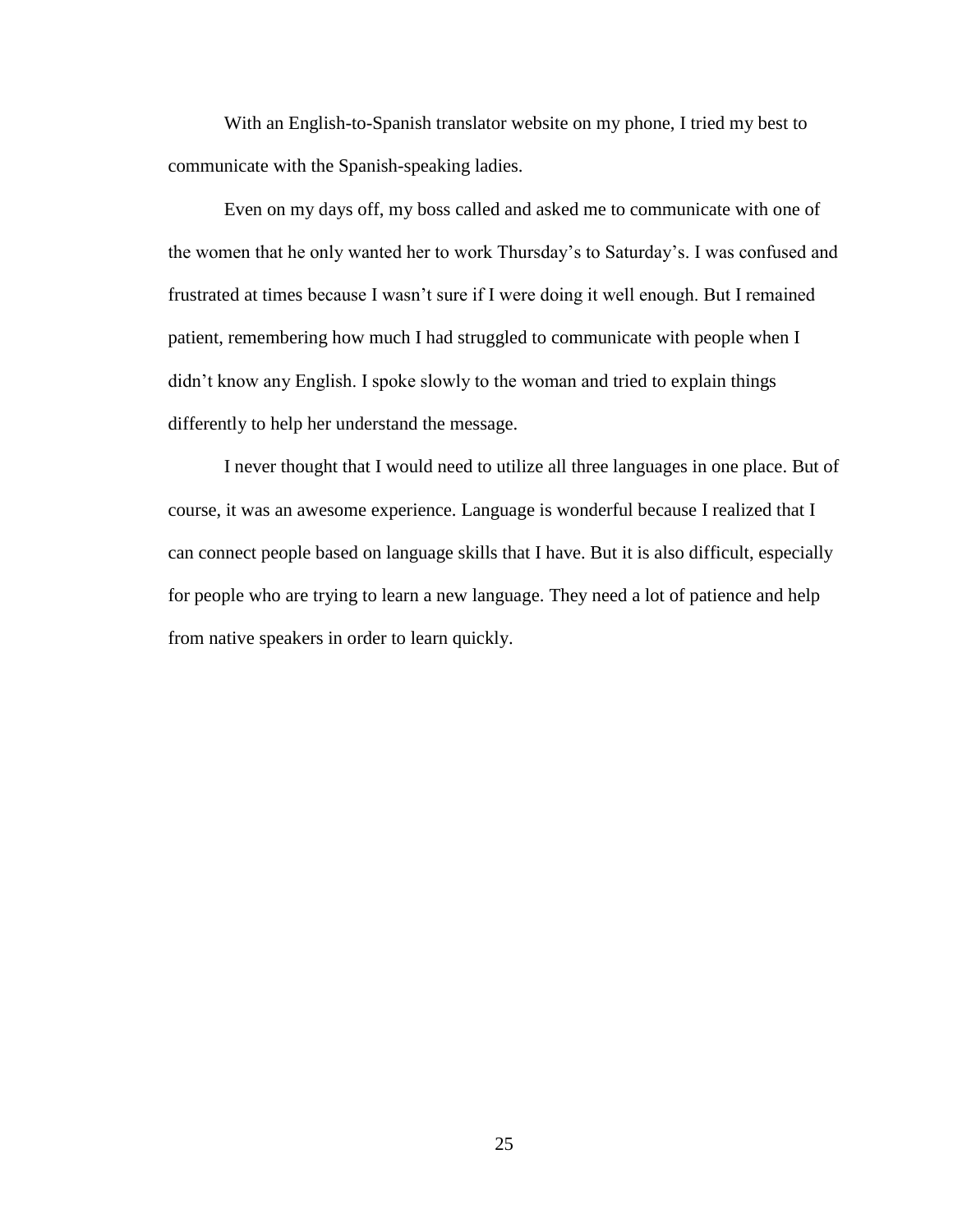#### Megan

Megan was a year older than I. Her hair and eyes were a milk chocolate brown, but they shone a golden caramel in the sun. Her skin was a beautiful olive shade. She looked very white, but her mother a Chinese woman named Lee. The elementary school that my brother and I attended introduced my mother to her, so that she could have a translator.

When Megan and I first met, we sat silently in the backseat of a car. I didn't know how to say anything in English yet, so I shifted in my seat uncomfortably. But then when I held the car door open for her to get out after me, she said thank you in perfect Chinese.

I was taken aback. *She can speak Chinese?* 

I made my first American friend.

One day, they invited me over to their house in Billerica.

When I watched American movies, like the *Home Alone* series, I always thought, "These houses can't be *that* big," "There are *stairs* in houses?" and "I can't believe people have grass in front of their houses."

But indeed, people do have their own two- or three-story houses with a front yard or a backyard, sometimes a swimming pool, many dogs and cats, and other luxuries. And I got a firsthand experience at Megan's house.

They lived in a three-story house. I often ran up and down the stairs, fascinated and excited by the indoor wooden steps. It would be so much cooler if their house had the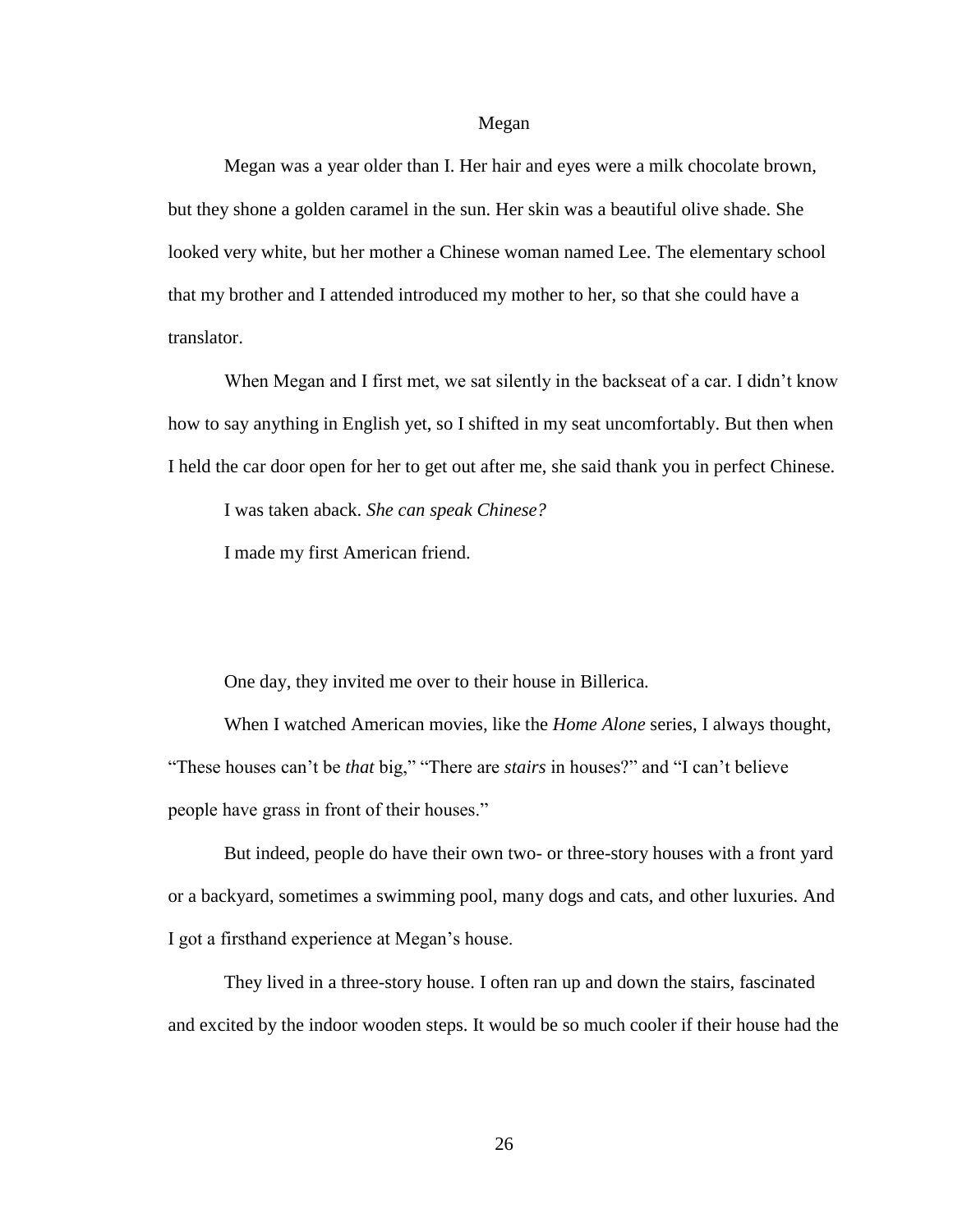tiny elevator that the house in *Home Alone 3* had. I still found it fun to ride down the stairs with nothing under me.

"The key is to ride on the edges of the stairs, because when you hit each step, it slows you down," I told Megan.

We had competitions to see who could reach the bottom of the stairs the fastest.

We also took turns sliding down the rails. We'd climb onto the rail, our chest and stomach resting on it, and we held on until we felt secure to let gravity to the work. Too soon would our feet hit the floor, so we went again and again. It was like going down a slide, but better, because it was more risky.

When we got bored with the stairs, we played in the giant room next door. It was like a Toys R Us: the room had boxes of Barbies and Legos and shelves board games and card games. The carpet made the floor comfortable for us to sprawl down on and play for hours. When we got bored with one toy, we could easily switch to another: the options were endless.

During the summer, we mostly played outside. We rode bicycles and scooters around the house and to a nearby park and school parking lot. I almost felt like I was in Taiwan again, riding a boy bike in the spacious outdoors of a giant apartment complex where I learned how to ride a bike in the first place.

For a long time, I never saw Megan's dad; the first time I did, I realized that Megan gets her American look from him because he is white. I couldn't communicate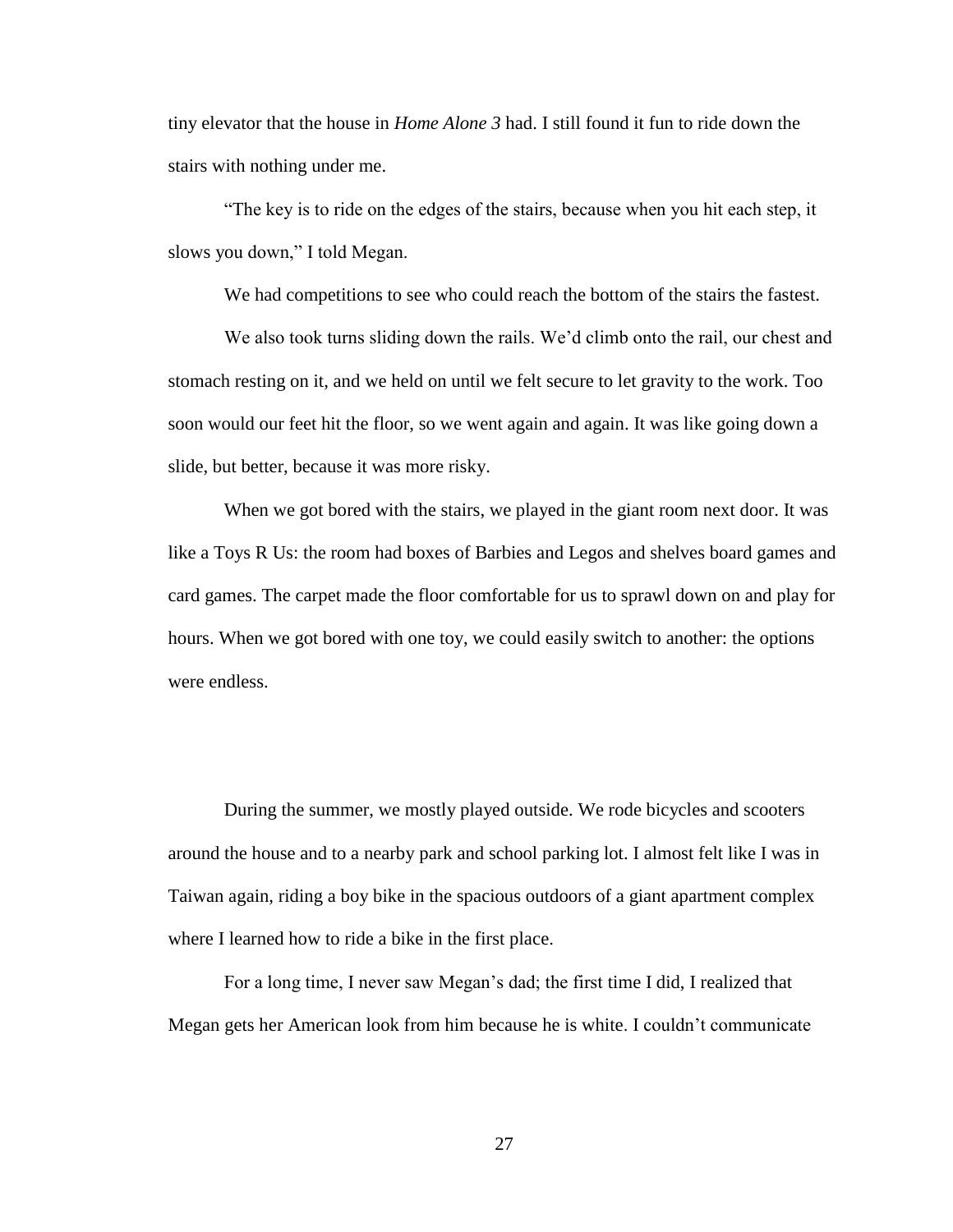with him at the time because I didn't understand or speak any English. We only awkwardly smiled and nodded at each other.

One of the times he spent time with me and Megan, we were going to have lunch. Her mom said that we were going to have barbeque.

"What's barbeque?" I asked.

She tried her best to explain it to me, but I couldn't picture it. I watched from the living room as her dad went out to the porch to set up the grill. He took a bag of charcoal rocks and dumped them into the grill. He sprayed gasoline over the rocks and lit a flame. Then, on the wire rack, he cooked burgers and hotdogs. The only burgers and hotdogs I've had then were either from McDonald's or the school cafeteria, and nothing tasted as fresh and juicy as the food that Megan's dad cooked that day. Megan's mom laid out salads and drinks. I had a feast and my first traditional American experience that day.

Another time, Megan's family invited me out on a boat ride. We drove a truck, hauling the boat behind us. We girls both brought a stuffed animal with us. I brought a dog or a wolf, mostly because I was scared yet excited—I'd been on big boats but had never been on a small, personal one before. So, if something bad happened, my guardian dog-wolf could protect me.

As the boat began to move, everything was peaceful. The sun was hot and unbearable, but the breeze cooled us down, blowing our hair back. Megan and I sat on white-leathered cushion seats in the bow while her father sat behind us at a wheel too big to fit in a car.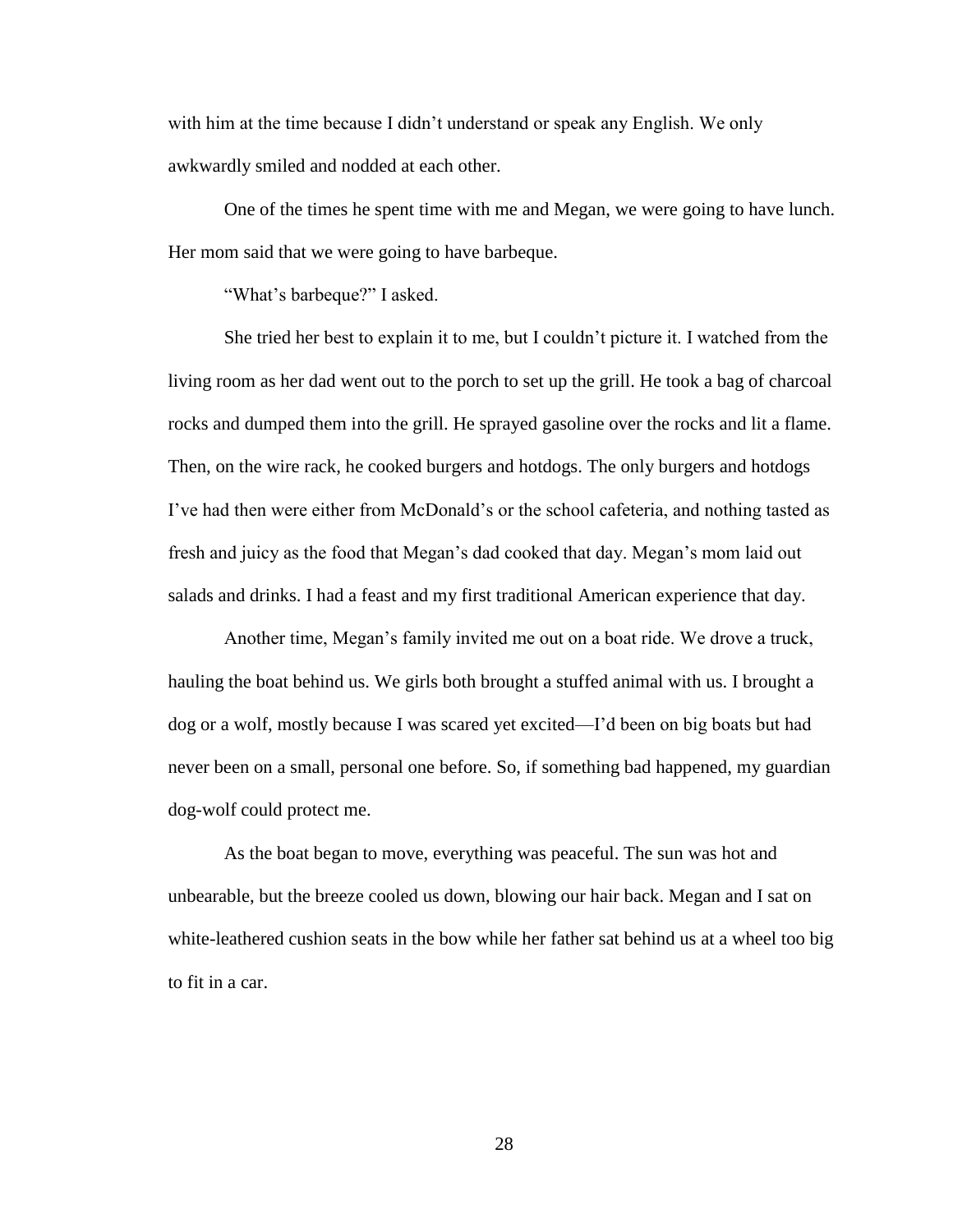I looked down at the deep blue water, sparkles dancing on the surface. It made *shoosh* noises as it flowed around the boat. I felt inspired and in awe, one with nature… and then the boat started to rock harder.

At one point, the boat was bouncing up and down—gently at first, and then the bounces got more violent. I have always loved water, the beautiful shades of blue it had, and the way it flowed, but not that day.

I held onto my guardian dog-wolf. *What's going on? Are we gonna die?* 

"Ahh," we girls screamed. One of the bounces was too violent. The bow dipped down into the ocean and saltwater got into the boat and on us. We were soaked and upset. When I looked back at Megan's dad to see if he got drenched too, but he was smiling, teething shining and not a care in the world.

When we got back to her house, her dad immediately went back on the boat. I watched him wash the salt off and wax the boat until it looked brand new. I felt super grateful for that trip and for his hard work. Because of him, I got to be an American girl and experience some major American experiences, like barbeques and boat rides.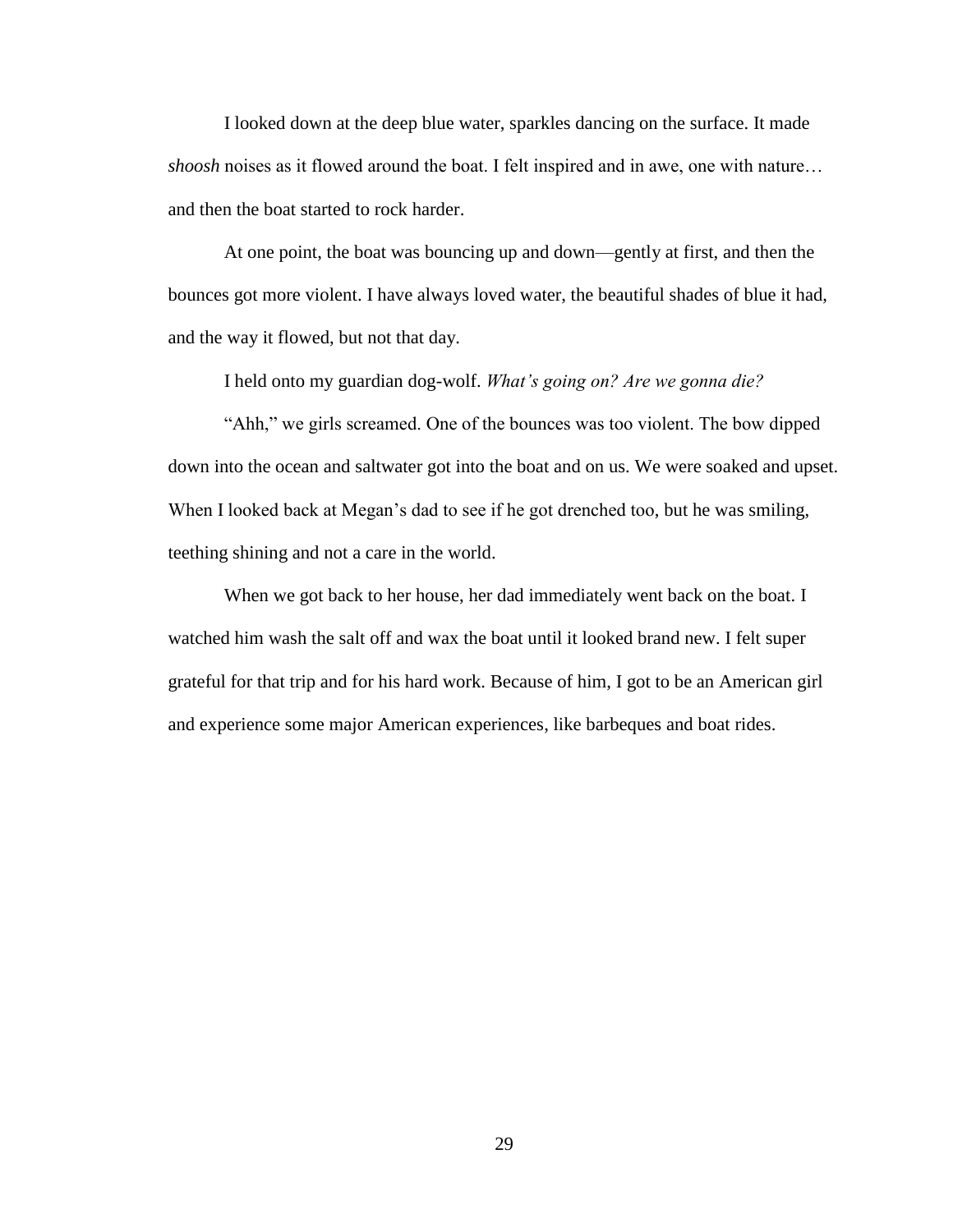## Let It Snow

Filled with awe, I stared out the window of my grandmother's house. White specks fell from the sky like skilled paratroopers gracefully floating in the air and landing on the ground. I stood on the cushioned chair, my hands gripped the windowsill, speechless and lost in wonder. It was winter 2005. I was nine when I saw my first snow.

Hot and sweaty or humid and rainy: that sums up the weather in Taipei. I grew up on a tropical island where there was a dry season and a wet season. Summer lasted three months—June to August, during which the temperature got up to 100 degrees Fahrenheit or higher. The second you walked out the door, you would be covered in sweat. The humidity made the sweat stick to you like a Command strip. For the rest of the year, residents enjoyed a cool 60- to 70-degree day, with the lowest temperature at around 50 degrees at night. Rain often poured from the sky, causing floods, and sometimes we had acid rain warnings.

Back then, the concept of snow wasn't even reality, not even when I saw it on *Home Alone 3*. Even though I didn't understand English, I still laughed at parts when the villains fell into black gooey matter, were sprayed with cold water, got a haircut from a lawn mower, and received extreme electric shocks to their butt. But the scene that stood out to me the most was when a snowstorm hit Chicago.

#### *What is that white stuff?*

When I asked my mom, she told me it was snow and that we would see it when we moved to America. I couldn't believe her. I thought it was something the movie made up. And then we moved to Woburn.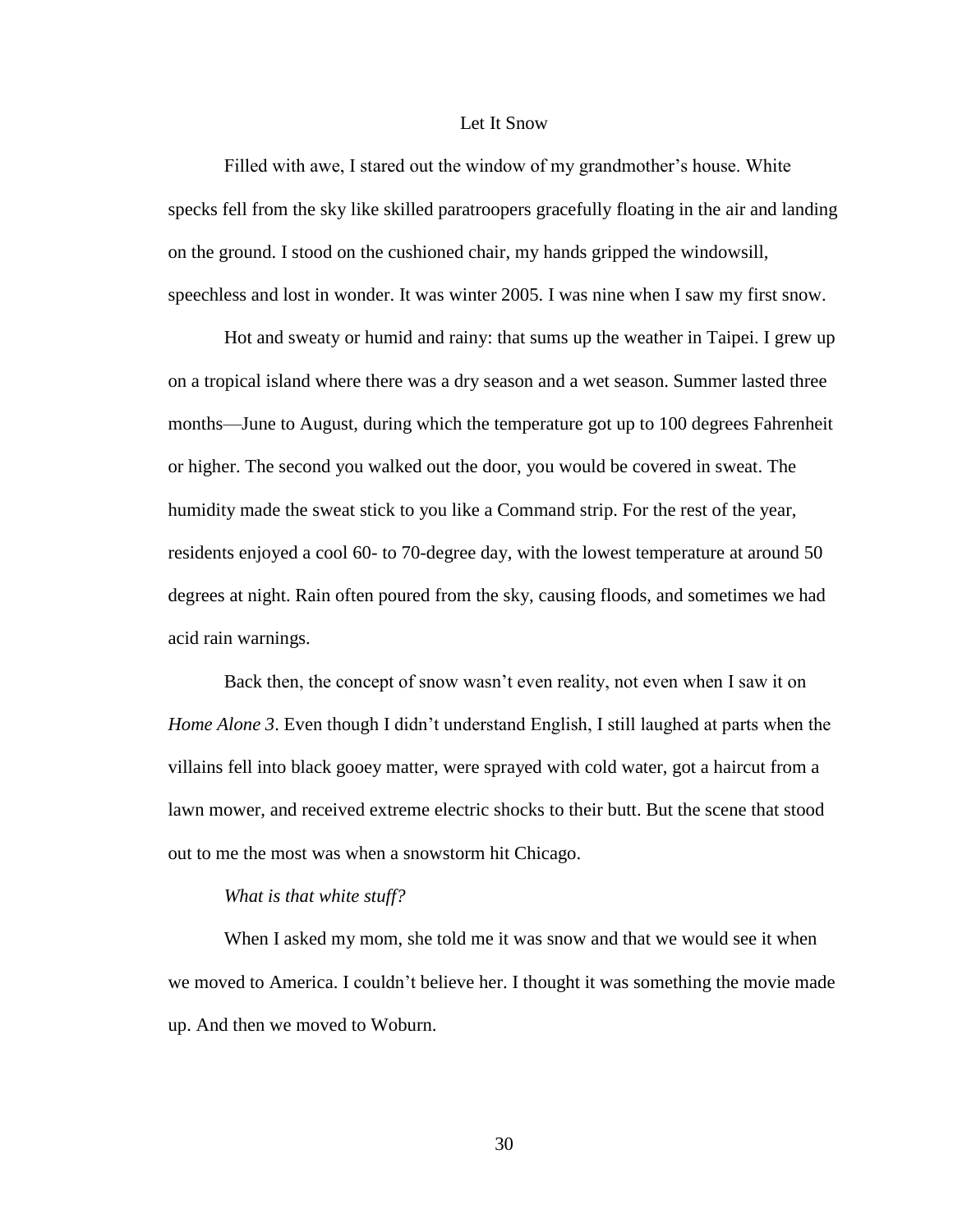That day, I fell in love with snow. I could not believe it was real, but it was right in front of my eyes, floating through the sky and collecting on the ground. Eventually, it covered everything: from the bushes to trees, the cars to the front doorstep, and even the lines that ran between telephone poles. It was especially beautiful at night in the yellow glow of the streetlights. Each snowflake sparkled like diamonds, and I wanted to go out with a pillowcase and catch them all.

One afternoon, a family member handed me a cooking pot filled with snow and told me I could make things with it by squishing it together.

So, it's beautiful *and* it's something I can play with? I inhaled deeply and grabbed a handful of snow.

"Ah!" I immediately dropped it back. "It's *cold*."

I picked up another handful and squeezed. The winter solid snow turned into clear water in my hands. I marveled at the transformation. Now that I knew how snow behaved, I stuck both hands in the container the second time and kneed it like it was the dough I used to play with in Taiwan. But after a while, everything turned to water. I asked for another pot of snow.

The next morning, my mom said we could go out and make snow angels. I have always loved angels and was eager to lie down on the white sheet of snow. But the second I got outside, I changed my mind. My body was freezing, my face hurt, and my nose and toes lost feeling.

Stomping around in snow was all the interaction I could stand. *Crunch, crunch, crunch.* I loved the noise it made under my heavy snow boots. But still, I wanted to return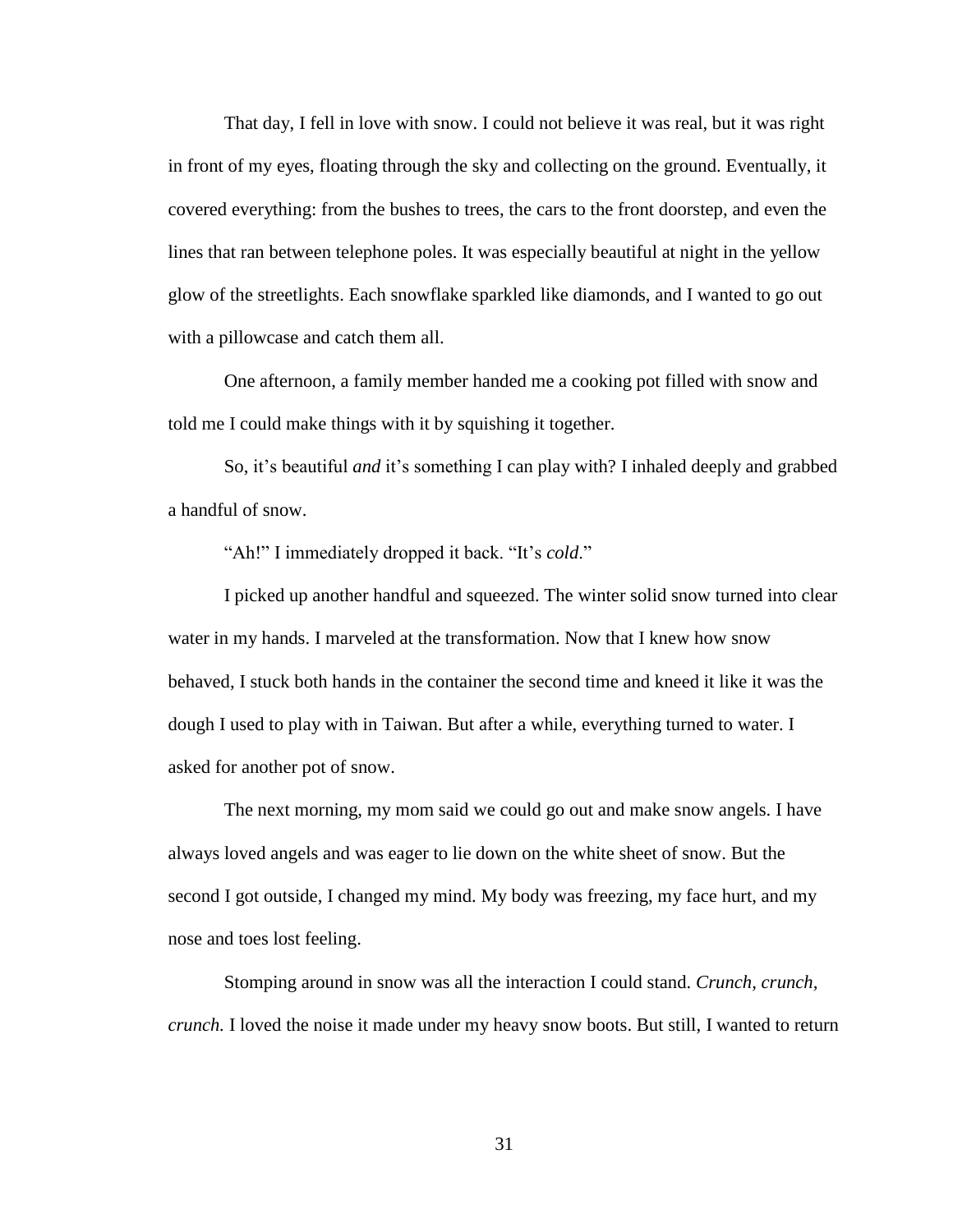to the hot climate where I could wear tank tops and shorts and enjoy iced drinks and watermelon slices.

After the first few snowstorms we had, I quickly grew sick of the weather. I was still amazed at the beautiful scene of white flakes falling from the sky, but I cringed the next day at the mountain of white snow. It looked gross when it turned dirt brown and black or when dogs peed on it. Every winter, I despised the cold air that I had to endure.

Sometimes, 40- and 50-degrees and sunny days were actually nice, but the wind could destroy beautiful winter days when it blew at 15, 20 miles per hour. On a typical winter day, I had to wear a tank top, a shirt, a sweater, and a jacket on top and a pair of fleece-lined leggings and jeans or sweatpants with two pairs of socks and snow boots. And even with all those layers, I could *still* be freezing.

Every year I told myself, "Why do I live in a place where the air hurts my face?" I grunted as I stuffed my face behind a scarf with a knitted hat and threw the furry hood of my winter coat over my head.

I often contemplated hibernation. I wanted to be like a bear, snuggled up against other bears in the warmth instead of feeling the violent cold wind that managed to push me around.

I thought I knew everything about American winters, but then I encountered ice. I was eleven and on my way to school for breakfast. My favorite was the apple churros powdered with sugar and a small carton of grape juice. I dressed in thick layers and heavy winter boots, prepared for the cold. But then, I got out of the car and could not stand it. I ran up to the front door and *woosh*.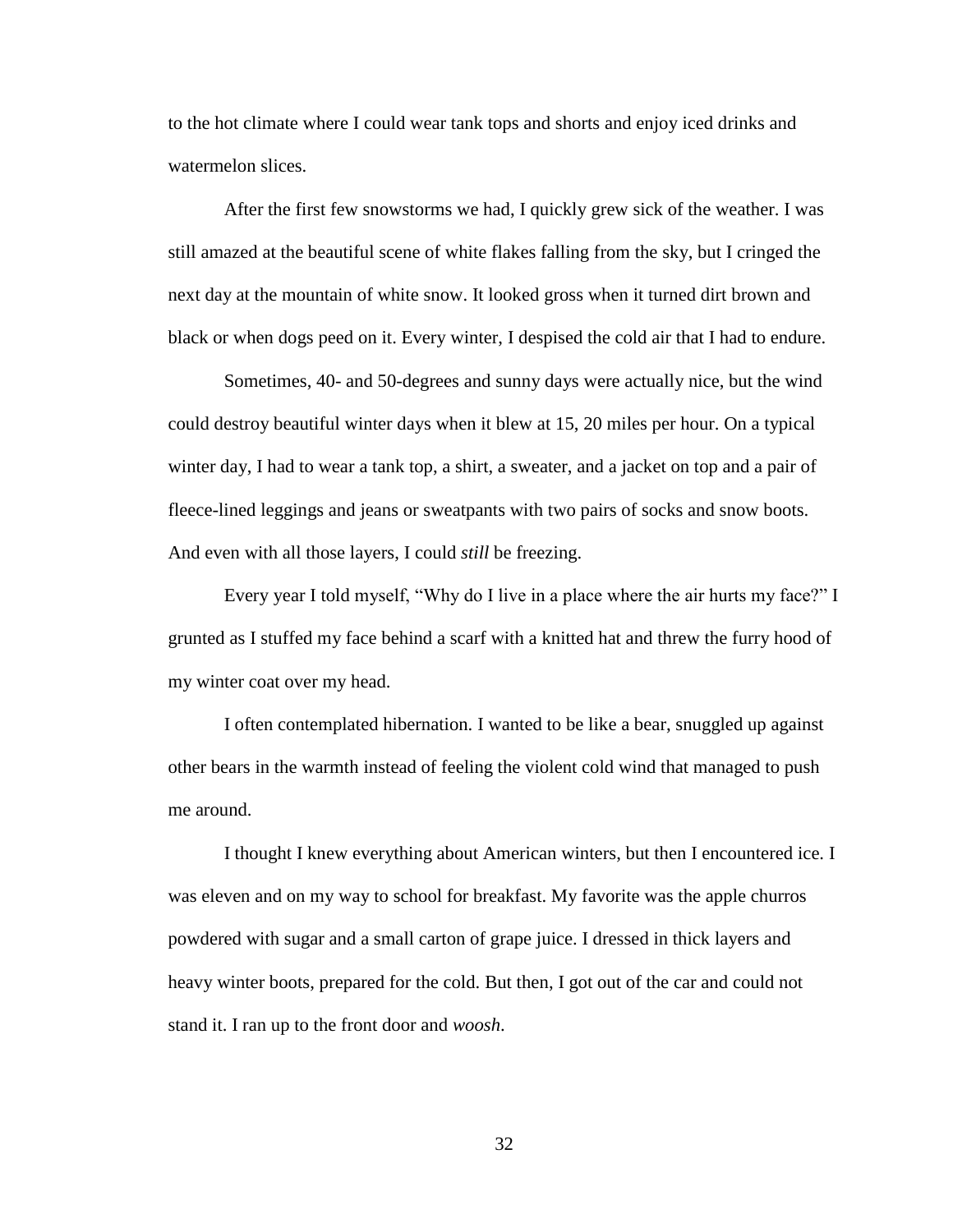I landed on my butt hard. I felt betrayed. What I stood on looked like snow, but it wasn't the powdery stuff or the chunky pieces.

Later, my family told me that it was ice. It was slippery, and I needed to be careful where I walked. Since that experience, I became paranoid. In the winter, I always took one baby step at a time. Sometimes I would put a foot down and slide it around to see if it was icy. I would take a step only if I trusted the ground not to betray me.

When I learned what black ice was and what it could do, I grew to hate winters in New England even more. It wasn't just pedestrians who could trip, but drivers weren't even safe to drive because their cars could slide on the ice and crash. It was like the weather was trying to kill you.

Even though having no school on snow days is nice, I growled at the evil white matter on the ground every winter. Some of my peers expressed that they like the cold and the snow, but I could never understand that. I came from a tropical island; my body was used to warm climate all the time.

What I found shocking was that New England even had snow in the spring months, like March and April, and in the fall, like October and November. Whenever it snowed early or late, I held a grudge against Mother Nature for forcing me to wear layers of insulation. Every year, I vowed to myself and everyone that I would move to California or Florida so that I could return to my natural environment, to the weather that I am used to. But I am still here in New England, battling every winter like the warrior I am.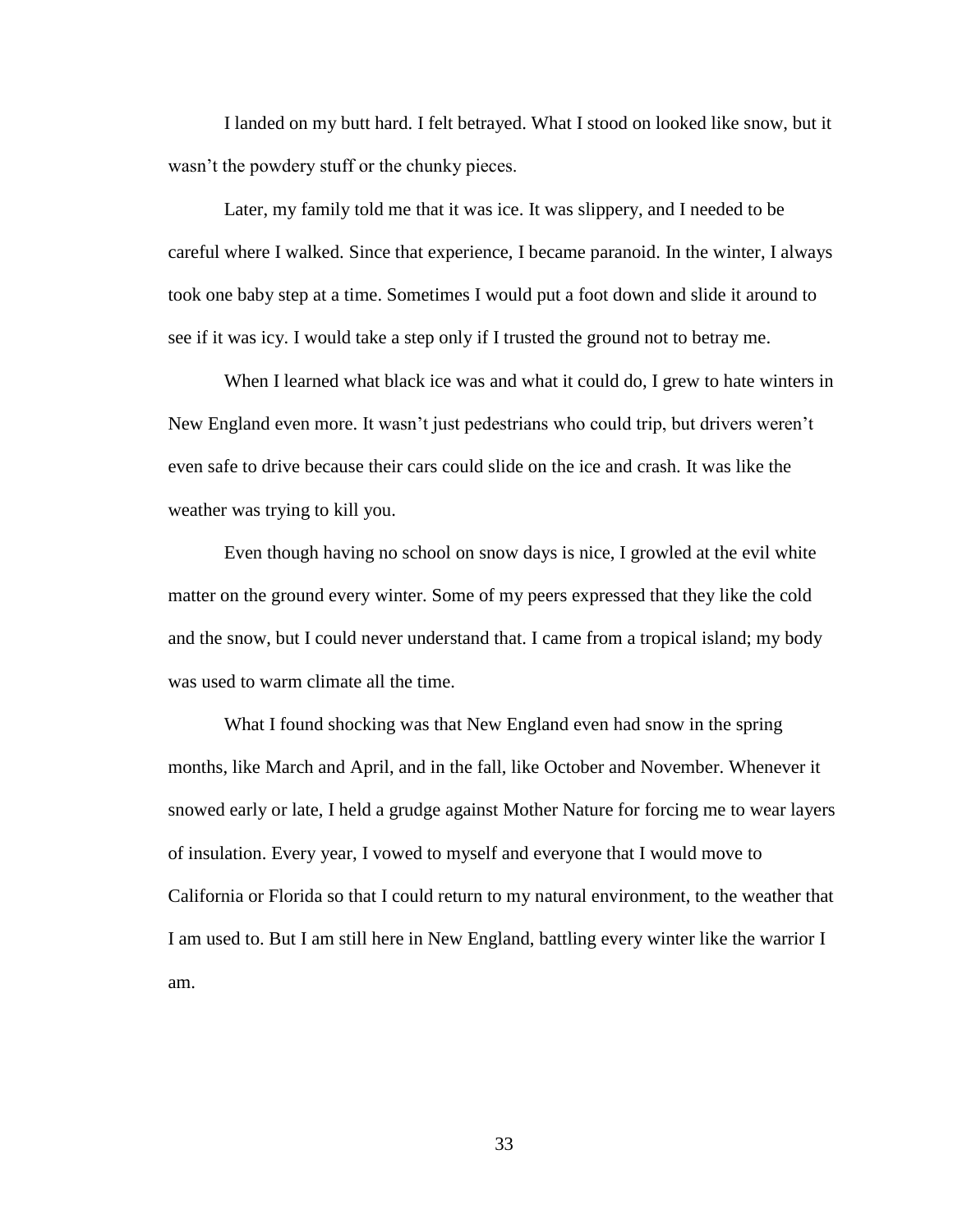#### Racism

When I lived in Taiwan, everyone looked the same: straight black hair and dark brown eyes. Some people, like my second older sister, were pale as snow, but most Taiwanese had olive or tan skin. I remember watching American films, shocked and surprised that people had blonde or light brown hair and blue or green eyes.

"Do they really exist?" I asked my mom. "They didn't dye their hair, did they?"

I thought that everyone was born with black hair and eyes so dark and black that you couldn't see any brown or gold unless they were in direct sunlight. Then I moved here and met people of all different colors.

At school, I marveled at the people who had blonde hair and blue eyes. Each strand of their hair was thin and glowed under the sun. And they didn't have just one color all throughout their hair; they had different shades of brown and yellow mixed together. Usually, the brown colors appeared at the roots of the hair or the innermost layer while yellow and gold layered the top. Their eyes ranged from a light sky blue to a medium ocean blue and sometimes had specks of green, gold, gray, white, or brown. Once, a guy sitting next to me on the school bus had blue eyes and dark brown hair.

"Are you getting off at this stop?" he asked and turned to me, our eyes met.

I lost my ability to speak.

Wow. How did they get such amazing natural hair and blue eyes pattern? And more importantly, why were *my* hair and eyes so boring? I was sure that I was cursed to look boring.

There was another type of hair in my class. Two girls with darker skin color had tight black braids against their scalp with beads at the end. It was so cool! I had seen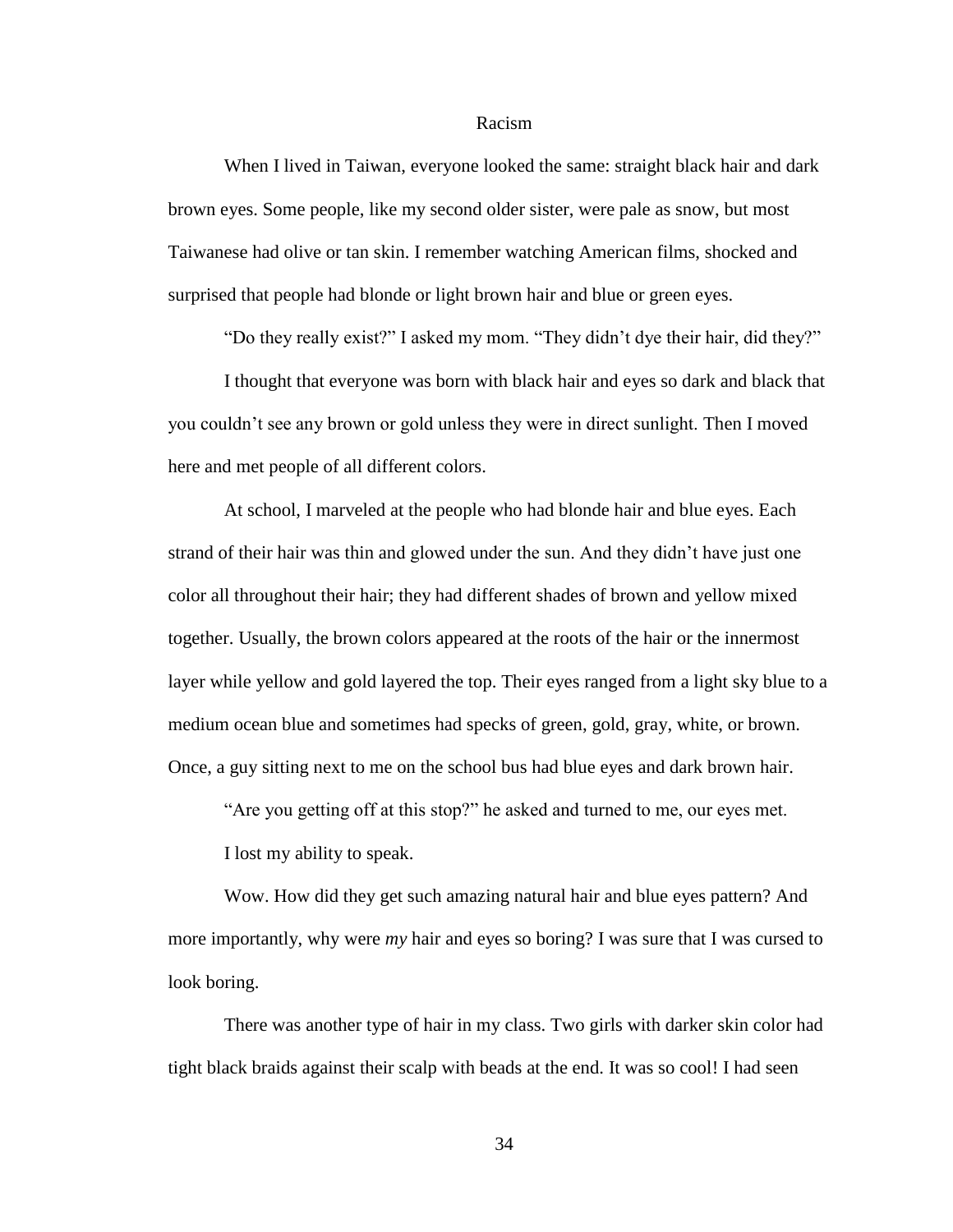many hairstyles, but this was the first time that I saw pretty beads in hair. And they change every few days: from small bright-colored beads to giant sparkly ones. When the girls turned their heads, the beads clashed together—*clink, clink, clink.*

In high school, I officially learned what racism was. We discussed how black and white people had to go to schools ran by their own race, use separate bathrooms, and sit in different sections on the bus. Baffled, I couldn't even imagine what that life was like because I had always lived in a homogeneous society.

After I learned what racism was, everything made sense. I understood why I received unfair treatment from my peers and why people sometimes separate themselves because of their skin color.

The first time I sensed racism was in elementary school. My peers treated me differently. They often referred to me as "yellow" or "yellow-skinned," which was confusing because my skin is more of tan than yellow. Meanwhile, fairer skinned students were not called "white," "nude," or "pink" by their peers.

During recess, I noticed that the students with darker skin color tend to spend time together and the fair-skinned students gathered in their own group. Since I was the only Asian person in school then, I felt like I didn't belong. So, I spent time with whomever would play with me and found the white kids to be just as nice as the black kids. We all liked to play Tag or Four Square or Mancala or Candyland. Why couldn't we play together?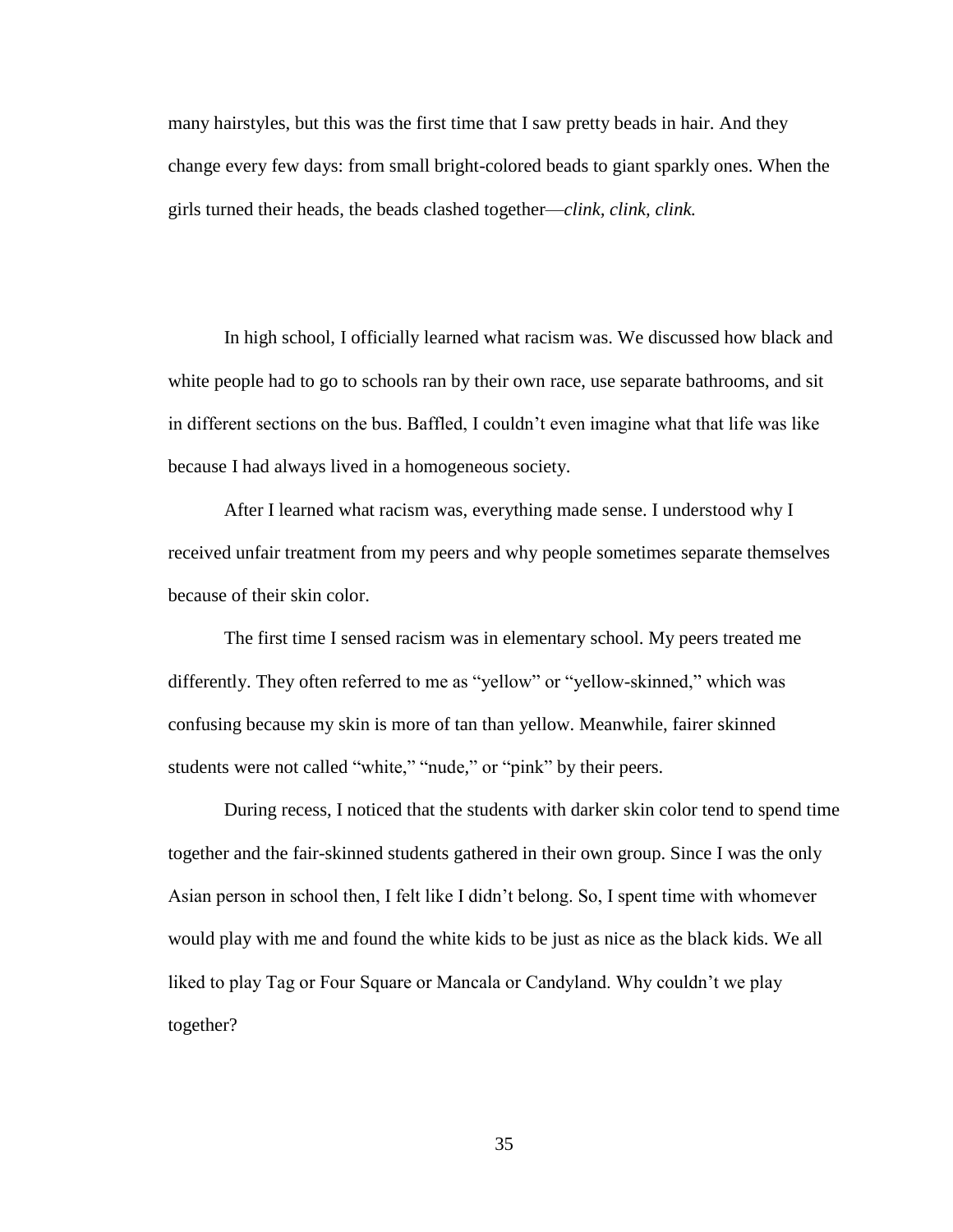What bothered me the most was when people in middle school called me, "Ching" Chong, Ching Chong." In their teenage minds, they probably thought it was funny, but I felt offended and annoyed that people were taunting me with noises that mimicked Chinese.

When I learned about racism in history class, I understood why the two groups of people didn't always get along. For years, their relationship had been filled with hatred, anger, belittlement, abuse, bullying, ignorance, and misunderstanding. No wonder why the two groups couldn't mix well together. And it's also because of ignorance that I was treated poorly. People just didn't understand.

As an immigrant who came from a homogeneous society, I had so many questions: why would people enslave other people and hit them and starve them? Why does my skin color mean that I'm a math genius while dark skin color signifies stupidity? And why did people have to go to different schools, have different teachers, and go to different bathrooms just because they have different melanin levels? After all, aren't we all the same biologically? Are we not all the same species? Why am I labeled "yellow," fair-skinned people "white," and dark-skinned people "black"? It's not just that I'm not even remotely close to yellow; "black" people aren't literally black and "white" people aren't literally white.

The biggest question I had was why it was socially acceptable for black people to call each other the N-word. This happened often in high school and college: I watched two black guys do a "dap" or a "bro hug" and say to each other, "What's up, nigga?" I've even seen an Eastern Asian or a Latino do that with a black person. That word always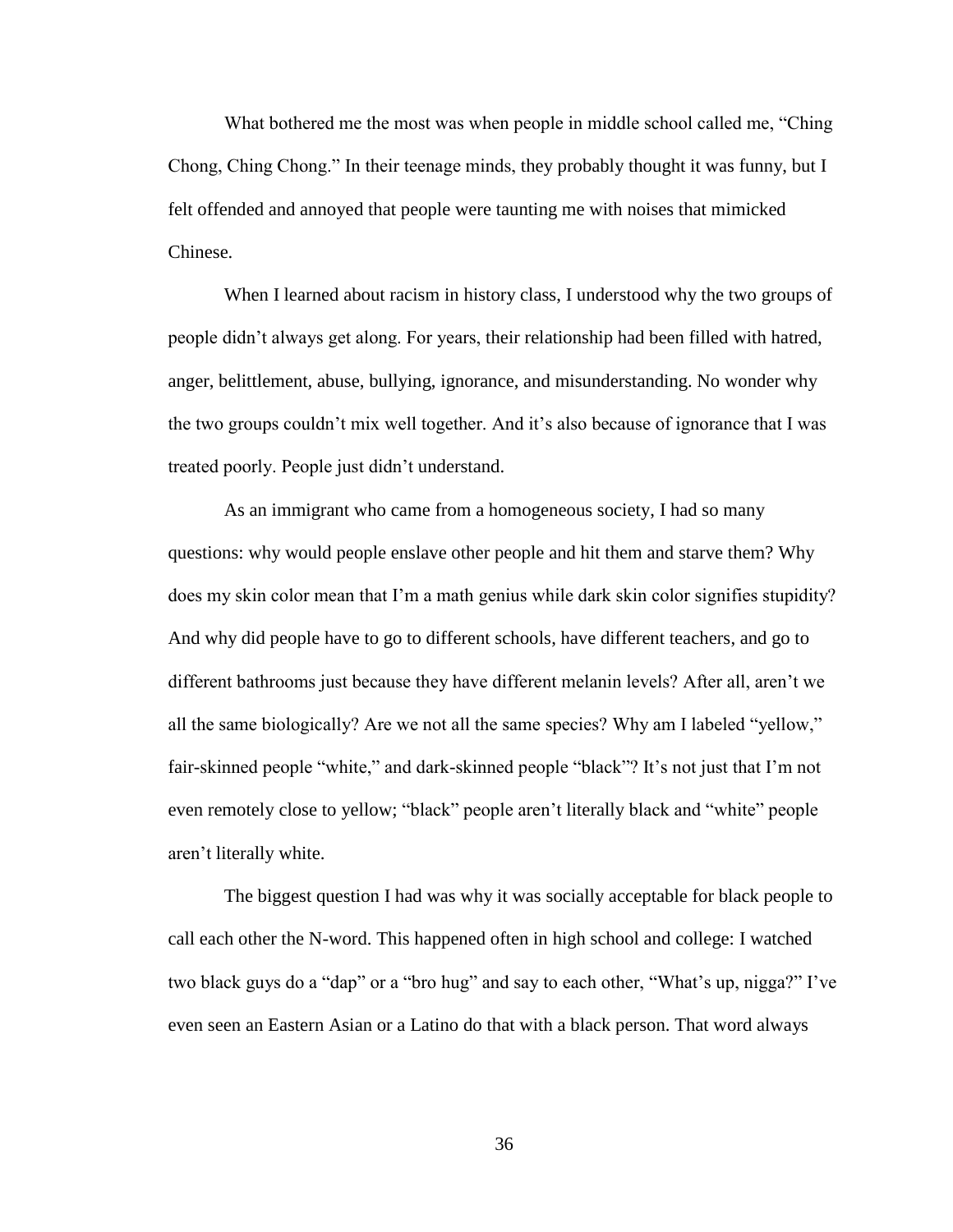made me uncomfortable, probably because it was used as a derogatory term to minimize someone's worth as a person.

The N-word also made my high school English teacher uncomfortable. Once he heard it in the hallway and told the student to stop.

"Doesn't matter," the student replied. "I can say what I want. I'm black."

Is that why people can say that? What about the Eastern Asians and the Latinos? Is it because they're not white? I was afraid to ask. I didn't know who to ask and if they even had answers to these questions. And I knew it was a sensitive topic, just like racism was. I often saw people acting like racism didn't exist anymore. Teachers talked about racism as if it ended after desegregation. But I still saw examples of it, especially as I got older.

When I was in high school, I was walking towards downtown Woburn. This middle-aged Caucasian man was talking on the phone on his front steps. As I walked by his house, he noticed me and sneered with disgust to the person on the phone, "This Chinese girl is walking by me."

I had never spoken to or met this person, yet my walking past his house disturbed him somehow. I was taken aback, hurt because I'm not Chinese and because I didn't know what I had done to receive such a negative reaction. I pretended like I didn't hear him and kept walking. But inside, I boiled with anger. This random guy didn't know me and had never spoken to me, yet he already made judgments about me based on how I look. What the hell!

In college, someone spray painted on a baseball bench, "Die, nigger." The incident made the local news. My school held an assembly to assert that racism would not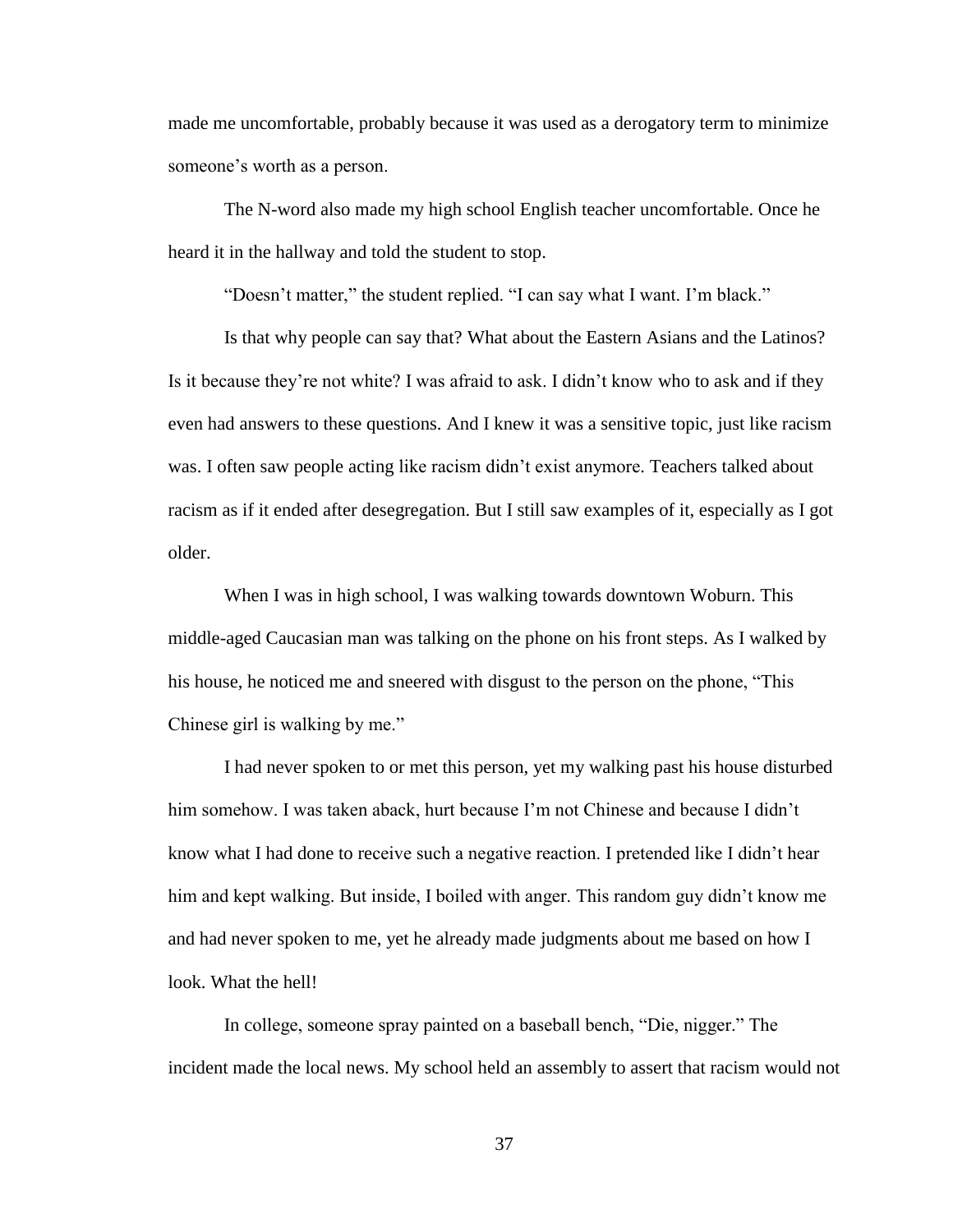be tolerated on campus. I thought that acceptance was common sense, that we were beyond hatred and ignorance. I thought we knew to take care of each other and be nice to each other. Even though everyone looked the same in Taiwan, I was always taught to treat everyone with respect and good manners.

Eventually, racism infected me. Around the time I was in middle school, I began to feel annoyance and dislike towards black people who have never done anything bad to me. I ignored them and stayed away from them. I started thinking that they were stupid and uneducated. But when I opened myself to communicate with black people, they were friendly and smart and all the things that I thought they weren't.

## *So why did I treat them like they were all bad?*

When I realized that racism was changing me, I quickly corrected my behavior and thinking. But it was a constant factor in my life, trying to excuse me to treat people poorly. I fought it every time, reminding myself not to judge someone before getting to know them.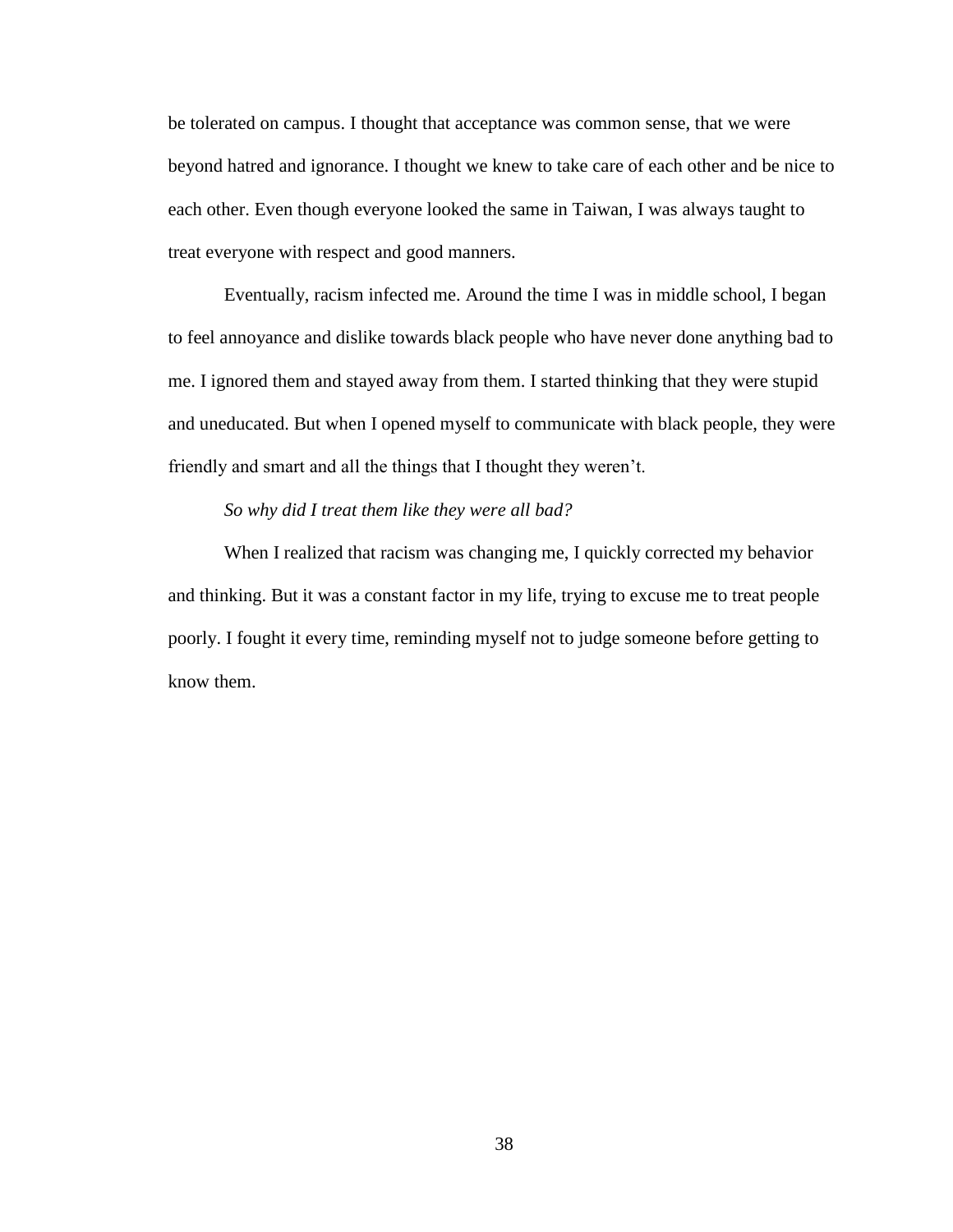When you say  $9/11$ , the first thing that Americans think of is one of the greatest tragedies that occurred in this country—the event that drastically impacted the United States' attitude on security, people from the Middle East, and immigration.

It happened in 2001, four years before I moved to America. I was so confused every time someone mentioned the date. In seventh grade, I learned about what happened from my homeroom teacher. We watched a documentary in class then had a discussion about the event.

I could see the impact it had on other people. I knew the facts and understood the pain: how two planes crashed into the World Trade Center. How the debris fell from the sky and some people on the street got hurt. How the Towers both eventually crashed. How people who were stuck in the buildings had to jump and commit suicide, because they were stuck in the buildings and could not get out. How many police and firefighters died in action. How terrified people were that their aunt or dad or best friend who worked in one of the buildings or nearby could have been hurt. How panicked people felt when they could not contact their loved ones. Watching footage from that day, I felt sad but not the same way Americans did.

To get a better grasp of how 9/11 impacted people, I interviewed many people who were between three and 36 years old when it happened. I wanted to understand what that day was like for people. Teachers at schools said they watched the live broadcast in the teachers' lounge. Stay-at-home parents stared at their television screens as the second plane crashed. Adults snatched up their phones and quickly dialed their loved ones to make sure they were safe. Teenagers and college students were shocked as the news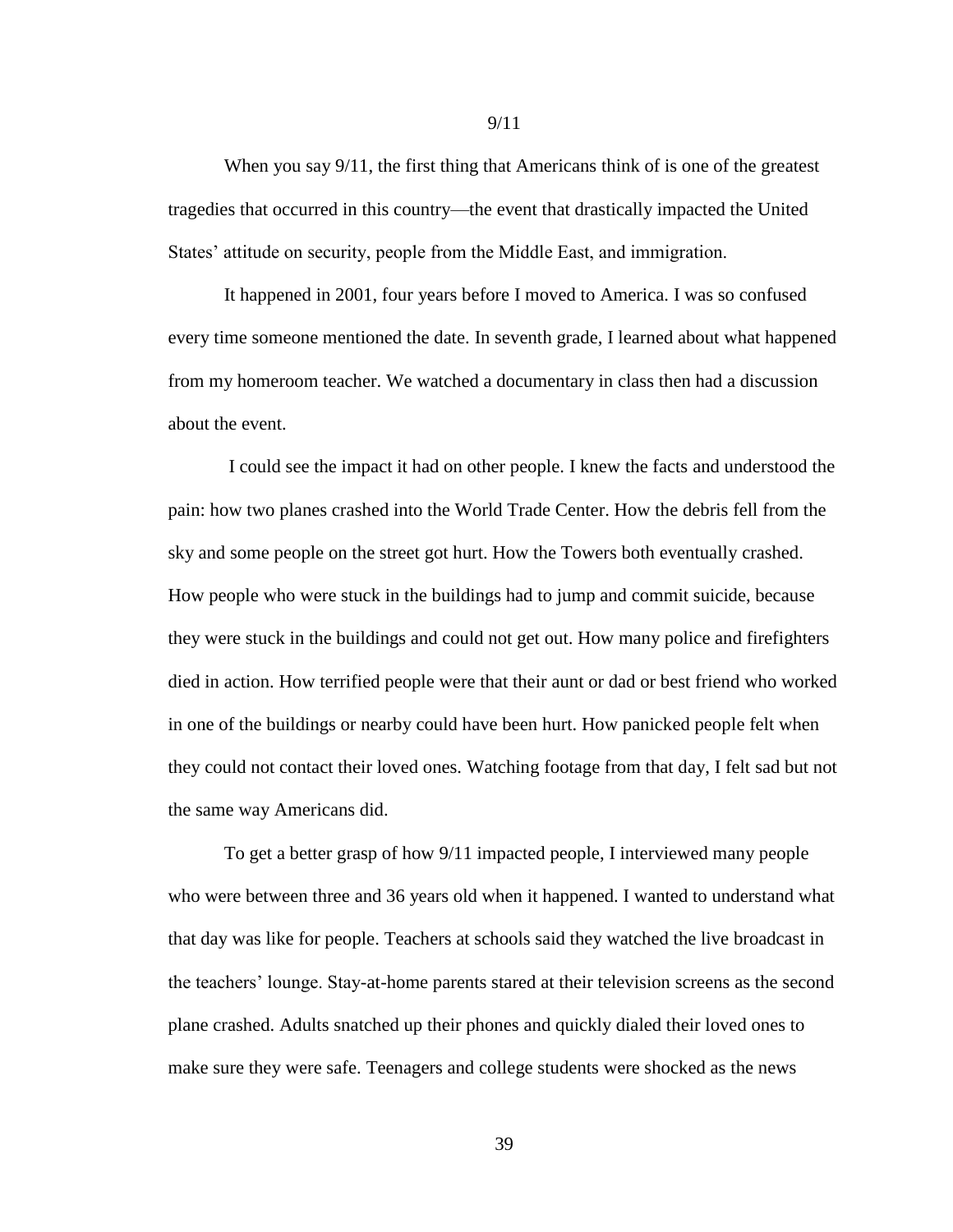spread from classroom to classroom. Many people thought it was an accident, especially when the first plane crashed. But then the second plane crashed, and they realized that there was intent—an attack. That day, people were silent and quiet, feeling hopeless and helpless.

People my age said they remembered their parents frantically picking them up from school. They watched the news and felt confused. Some said they were scared mostly because of their parents' reactions than by what they were told and what they saw on TV.

September 11, 2001 was a day filled with emotions, yet I felt nothing except awkward whenever people talked about it.

In my first semester of college, I took a first-year seminar music class with Professor Abraham "Abe" Finch. One of our classes fell on September 11<sup>th</sup>, so Abe had us nine or ten students reflect on 9/11 and write a poem about it.

I snuck a peek around the room. Everyone was scribbling intently or typing something on their smartphone. Meanwhile, I squirmed in my seat and stared at the blank Note screen on my iPod. *What do I write?* I tried to type a few phrases but deleted everything I wrote. No words fit. I was stuck. I had never been this clueless and hopeless in a creative writing piece before.

"Alright, let's share what we got," Abe said.

*Oh no, did time go by that fast?*

We went in a circle. The first person shared their poem. It was deep and heartfelt. *Why can't I write something like that?*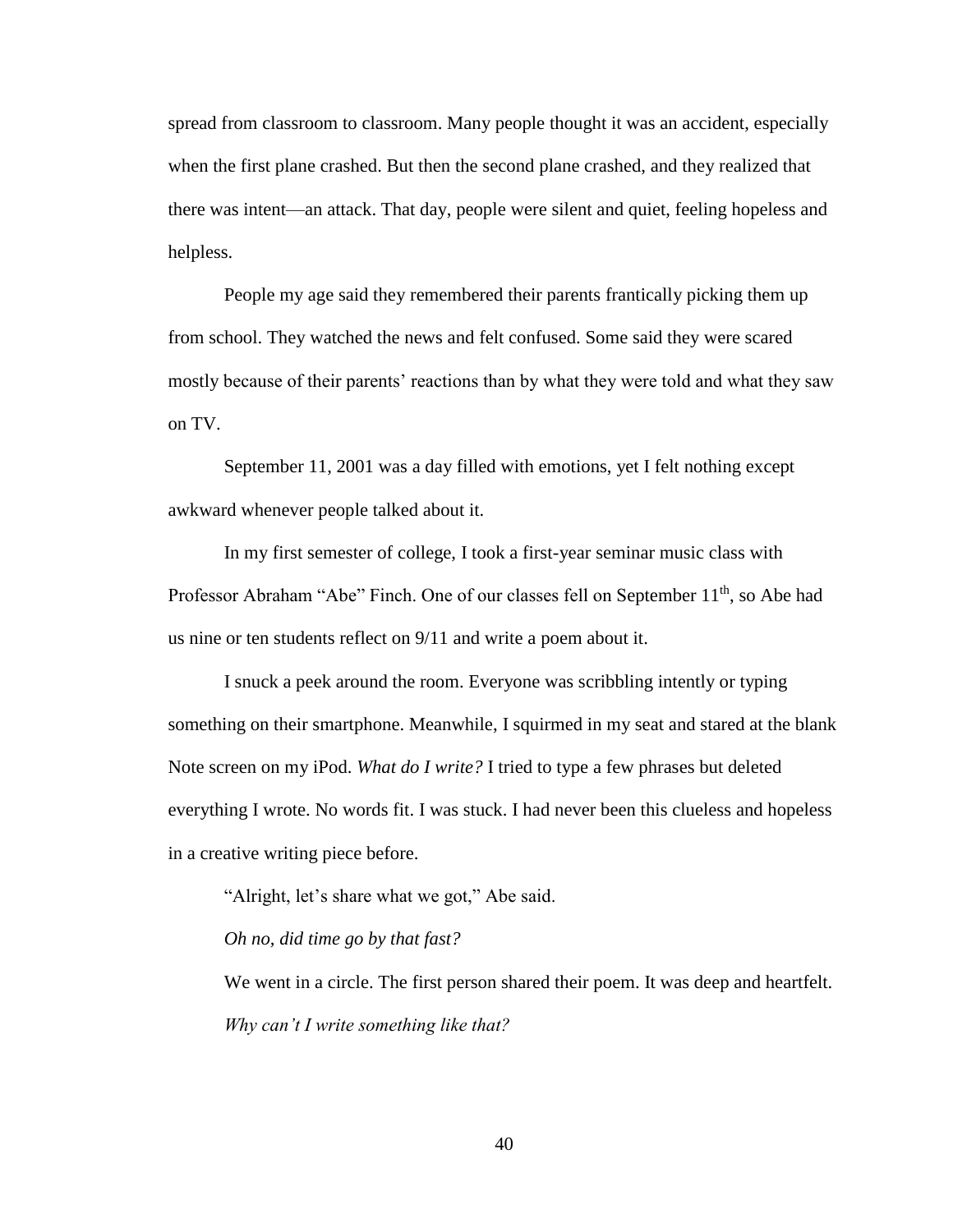The next person also wrote a wonderful poem, and I think someone teared up in response.

*Oh great. I'm going to look so stupid.* 

The girl beside me shared hers, which means it was my turn next. Her poem was beautiful.

*What do I say?*

"Jen?" Abe said. I felt all the eyes burning into me.

"I didn't know what to write," I practically whispered. "I wasn't in this country when it happened so... I don't really feel anything." I felt like I had to keep explaining myself or apologize profusely.

But all Abe said was, "That's okay." And he meant it.

We moved on. I felt a burden lift off my shoulders and I could breathe easily again. No one condemned me or made me feel more of a foreigner than I already felt.

This experience majorly impacted me. Yes, I am not born in the United States. Yes, I don't understand a lot of things, because I didn't grow up the same way Americans did. But I shouldn't have to feel bad for not having the same childhood as my peers. I shouldn't have to feel guilty for being a foreigner and not understanding American culture.

After all, America has always been so diverse, with people from all over the world who can speak different languages, have different cultures, grew up with different experiences. And I am just a part of that crowd that is different from the current definition of "Americans," a term that is constantly being redefined.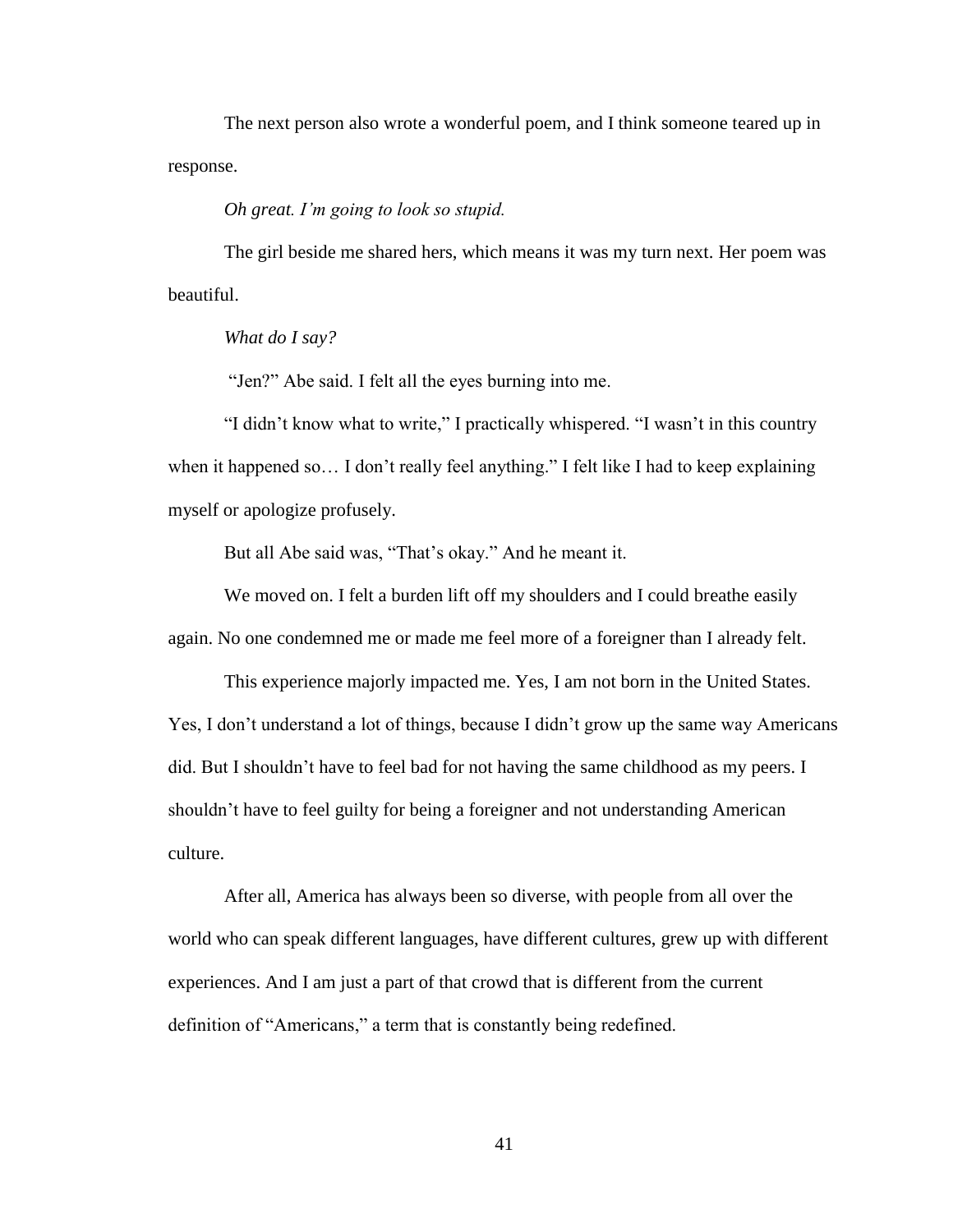#### Language is Funny

Language is funny.

I went from not knowing a single English word to knowing when to use slang words, like "cool" or "whatever," in a few years. My younger sister, Cindy, and I would gab on and on in English. Once, my mother heard us and said that we were like machine guns firing English words nonstop at a speed that she could not follow.

For a while, I was uncomfortable speaking to others. So, when we had reading class and each student had to read to their group, they always skipped my turn. One day, my small group wanted me to read. *Why not*, I thought. I only read a page. When I stopped, one of the girls, Kayla, yelled for the teacher to come over.

"What's going on?" Miss Ross asked.

"Jen read! She read a page!" she cried with excitement. But I just shrugged; I didn't think it was a big deal. "Do it again! Read the next page."

By then, the whole class was staring at me. I hated to be put on the spot like that, but everyone was waiting. I read the next page. It was awkward, especially when I stopped, and everyone celebrated and told me that I had done a good job.

I just wanted to stop feeling like a freak.

Accents are also funny. The older my family members are, the more of an accent they have when speaking English. My younger sister has none. My mother has a very thick accent, but she tries to speak English well and I can usually understand her. I used to have a very thick accent, but I have lost it for the most part, though it peeks through sometimes. *Th*'s are difficult for me sometimes, because the *s* wants to sneak out of my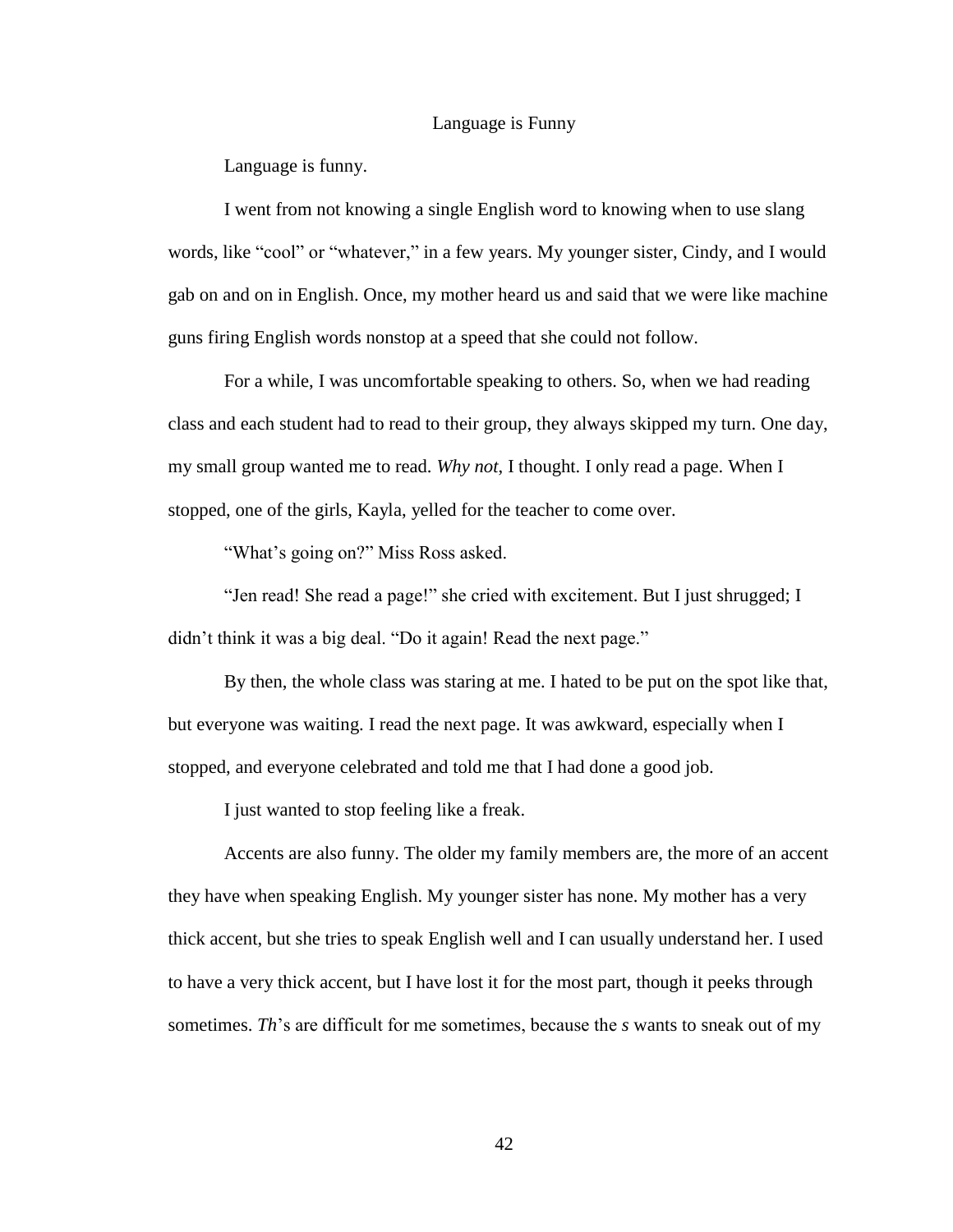mouth. My body still tenses up when I have to read out loud, and I try to slow down by enunciating every syllable carefully.

Accents are interesting because in  $5<sup>th</sup>$  grade, when I still didn't speak English well, my best friend said that I was like Miley Cyrus: when we sing, we lose our accents. Since she told me that, I wanted to always sing instead of speaking as if I were in a musical. I wanted to hide my awful accent somehow, especially because my peers made fun of my accent and the way I spoke.

In middle school, I would sometimes try to copy other singers' voices. Around eighth grade, I found Ellie Goulding. I quickly fell in love with her talented songwriting skills, her ability to sing a wide range and sing well live, and her hauntingly beautiful voice when she sang melancholy songs. I found it easier to sing her songs with a British accent the way she does. I knew I didn't necessarily sound like myself, but everyone thought that British accents sounded cool and that Eastern Asian accents were laughable.

Grammar is funny too because there are rules and also many exceptions to those rules. And nothing makes sense. Like if the plural of goose is geese, why isn't the plural of moose meese? And why is the verb tense after "if" correct in my last sentence, but sometimes I have to use the conditional verb tense after "if," for example, "If it weren't for you, we wouldn't have to cancel our plans." Even my Grammar and Style professor, who has been teaching the course for years, still does not know how to apply all the rules and when to use the exceptions. What's more frustrating is how poorly English grammar is taught in schools. Some of my peers and I shared that we have learned more about grammar in Spanish classes than I did in English.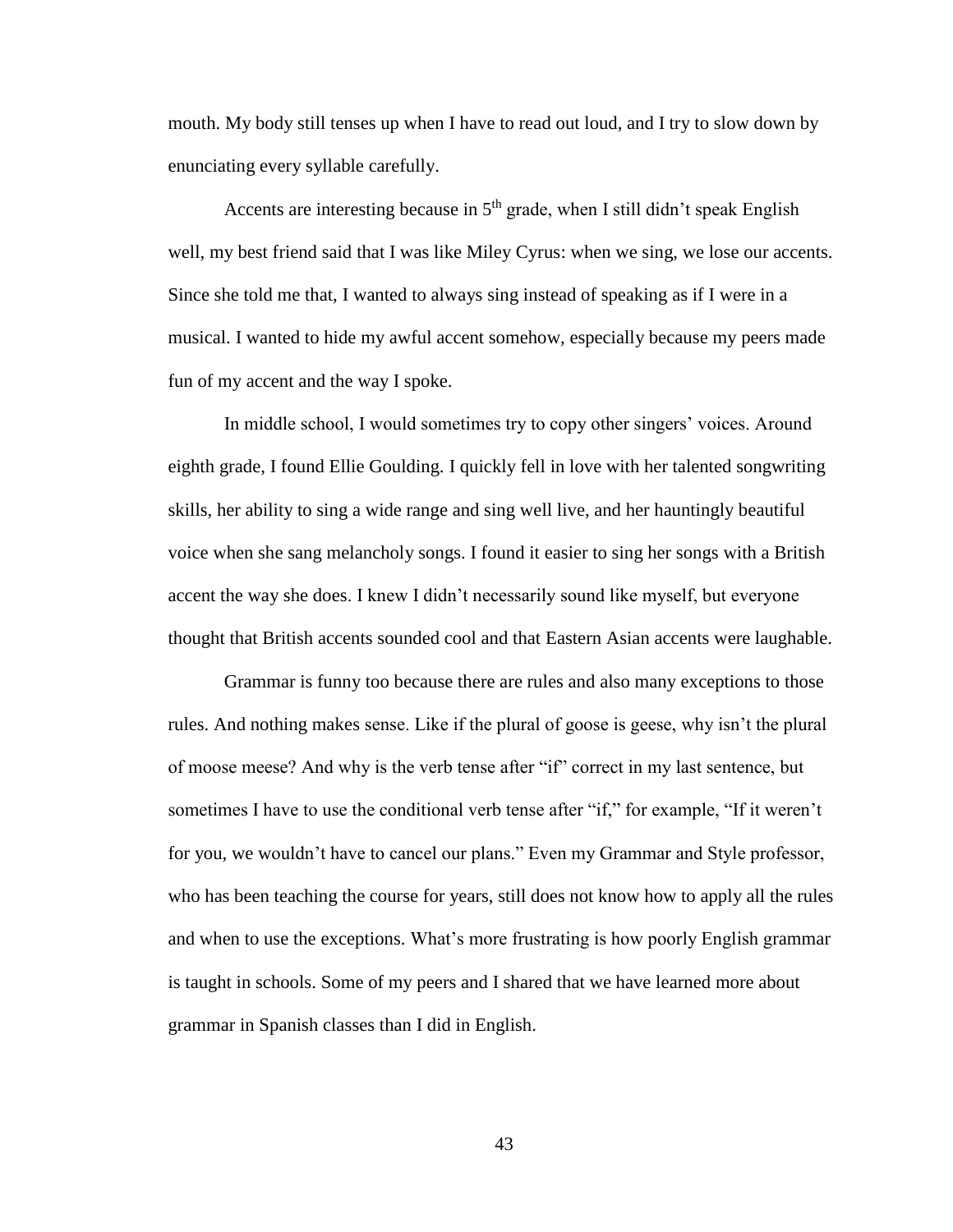When I first moved here, English grammar was difficult for me to grasp. Nothing made sense, and I found English grammar to be quite the opposite of Chinese grammar. For example, if you want to say, "You're always good at finding me," in Chinese, the direct translation from Chinese to English roughly means, "I every time immediately by you am found." When we ask people, "Okay?" or "Do you understand?" the direct translation from Chinese to English means, "Okay, not okay?"

But once I got used to using English grammar, I completely forgot how to apply Chinese grammar. One day, I was casually conversing in Chinese when my mother's roaring laughter stopped me.

"What?" I asked.

"You're using English grammar to speak Chinese," she exclaimed.

As I became fluent in English, I realized that I had forgotten how to read or write Chinese. Now, I can only speak very broken Chinese. Actually, everyone in my family, even my mom, speaks some Chinglish. Sometimes, it's because we forget the word in Chinese, so we have to use English. Other times, it's because we have a word or phrase in one language but not the other—at least not the same meaning. For example, we Taiwanese have a phrase that is used for when someone is parting ways with you and you want to wish them well in their travel back home. In English, the closest we can get to that is, "Get home safely," or, "I wish you well," but the Chinese two-word phrase contains both meanings. On the other hand, English has many expressions, like "cross your fingers" and "raining cats and dogs" that Chinese doesn't have.

Language is funny, because when my family doesn't want an English speaker to understand what we're talking about, they will switch to Chinese. When my mom met my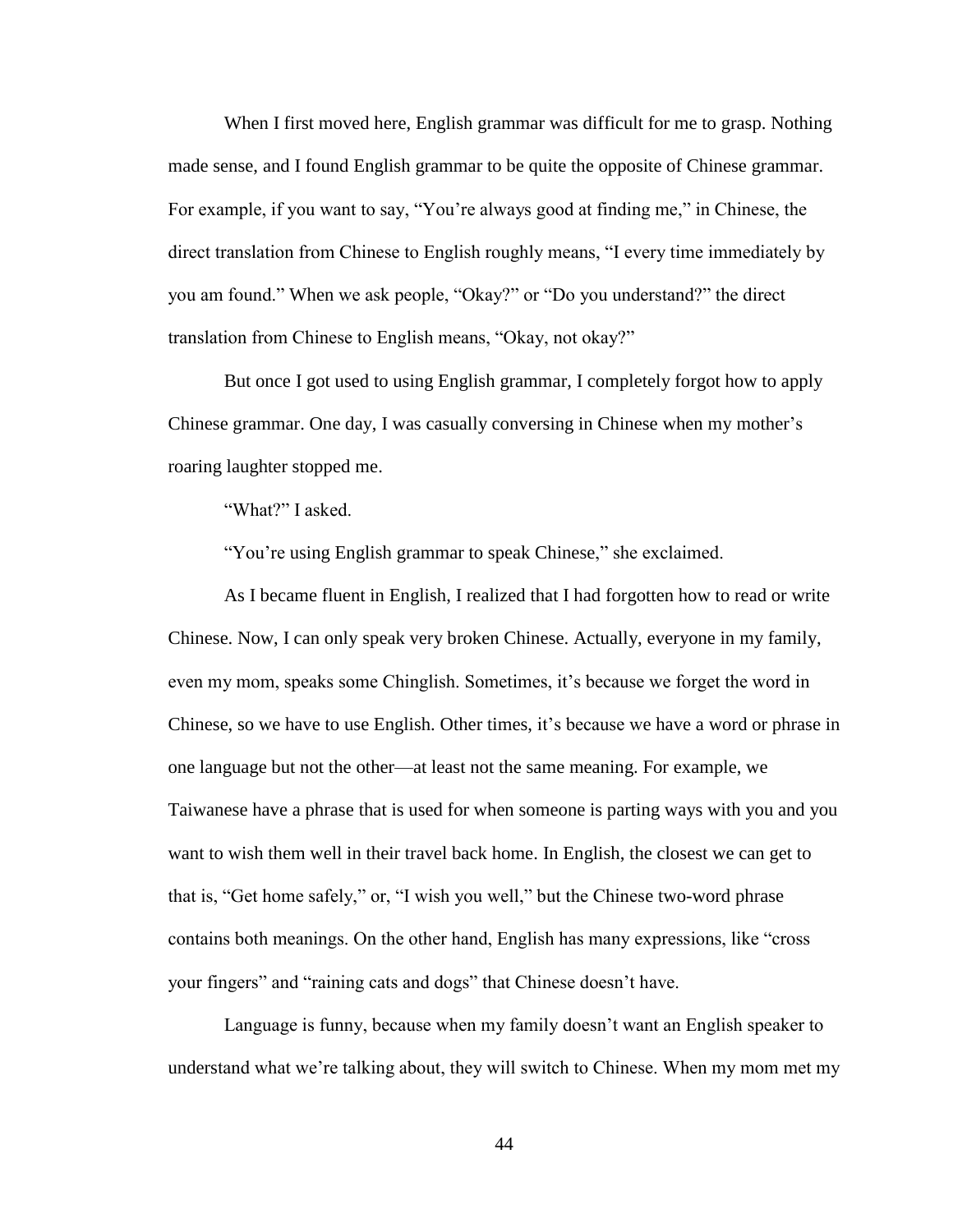college boyfriend, she was very warm and welcoming. But then, she pulled me aside and asked in Chinese if he smoked or did any drugs. I rolled my eyes and exclaimed in English, "Mom! No, he doesn't smoke or do drugs! That's the first thing *I* asked him. It's like you don't trust me sometimes."

Language is weird, because my mom has never sworn in Chinese but has in English. Once, we were driving and someone cut us off. My mom hit the brakes hard and called out, "Asshole!"

I turned to her in awe. "Mom!"

"It's true!" she said.

Accent are cool because now when I speak Chinese in the Taiwanese dialect, I don't have an American accent. I still have my Taiwanese accent, and I'm not sure how I am able to keep them separate. At the Chinese Christian church my family goes to, adults who spoke Chinese to me were surprised that I had no American accent. And when Americans learn that I used to be unable to speak English when I moved here, they are in awe of how perfectly I speak now.

Language is funny because when I tried teaching my boyfriend how to speak Chinese, he found it difficult to pronounce some sounds. He couldn't properly pronounce the second symbol of "nose"—"zi" with a "down" intonation. Like how I first had trouble saying "chicken" in English, I have witnessed people having trouble saying it in Chinese: "ji" with a "neutral" intonation. When I taught him Chinese words, I slowly said the word, enunciating every symbol clearly so that he could mimic the noise. Yet, he still struggled.

"I can't say it!"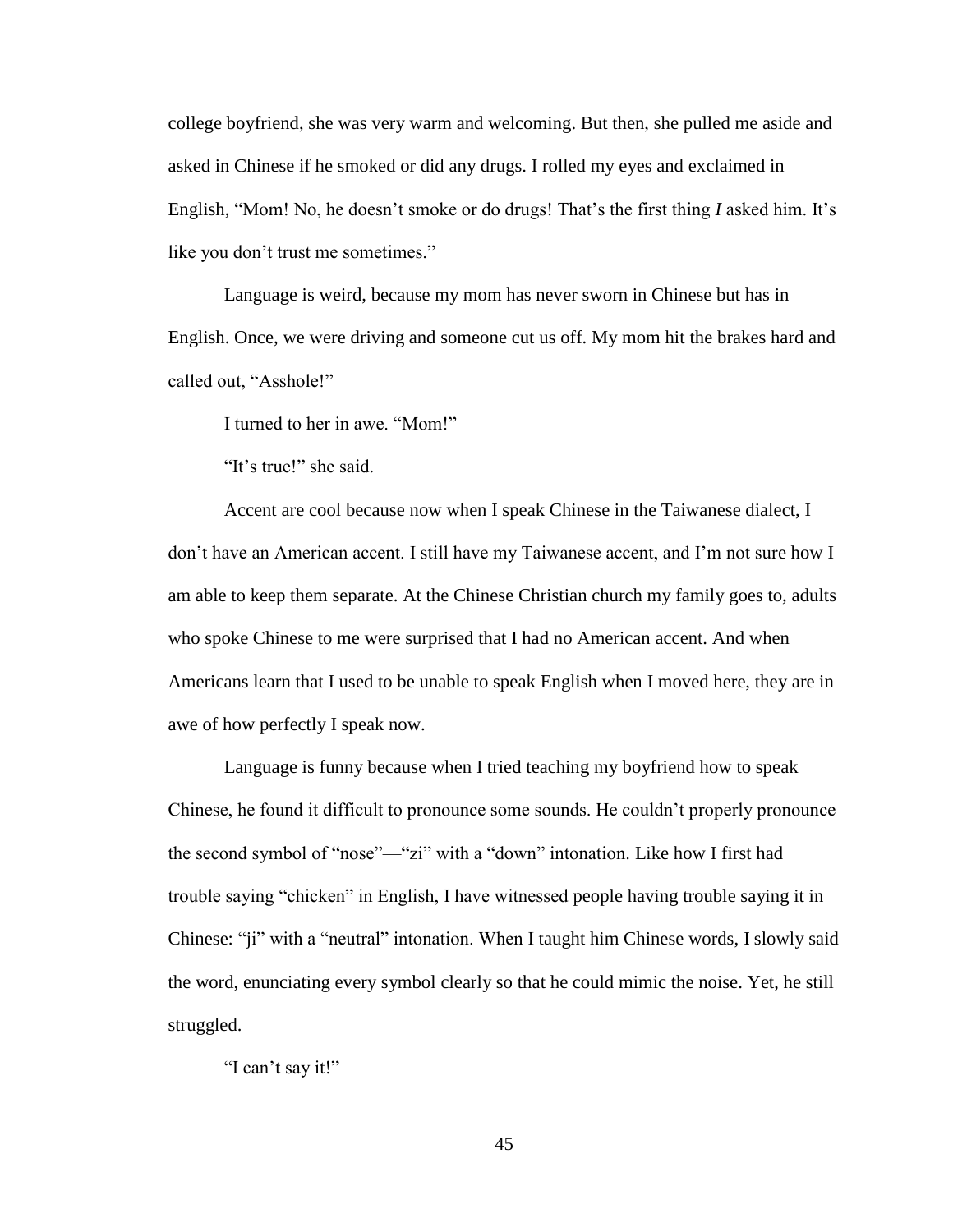"Imagine me then," I said. "That's why English was so difficult for me, because my mouth was not used to making these sounds."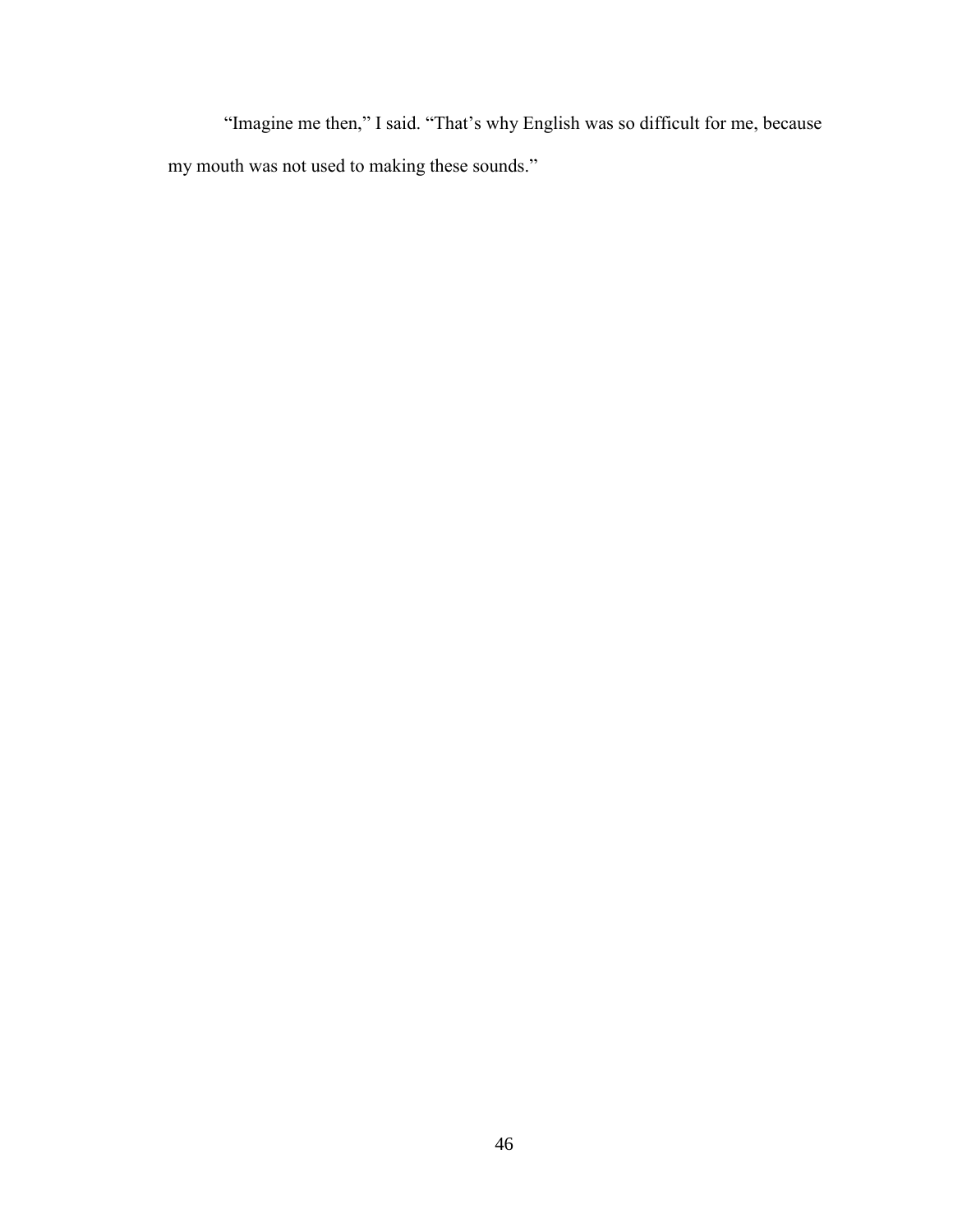#### Tiger Mom

A term coined by Yale Professor Amy Chua in her memoir, tiger mothers are strict parents who demand and expect high achievements from their children, especially academically. Having Eastern Asian parents often feels like you're in the army. They have a specific way they would like you to do things, and you must stick to their strict regimen. They also have high expectations of perfect performance. If you fail or disobey, parents use fear and insults to teach children not to step out of line and to motivate them to perform better. Tiger moms also dictate what you can do with your time. The only activities you can participate in beside schoolwork are activities that will win you something, like chess or piano recitals. You can't do things for fun, like spending time with friends or playing video games.

My mother was a tiger mom. She forced me to eat everything on my plate, be polite to my elders, do well in school, and be able to play instruments. And my mom was feared. She often screamed at us when we misbehaved. In Taiwan, corporal punishment is allowed; when we did something wrong, she demanded we put our hands out, then hit us with a ruler. Sometimes, she made us kneel on the ground or stand for hours. My mom scared us into behaving well, though it took me longer than my siblings because I was stubborn and mischievous, fighting her every step of the way.

When I was around three years old, my mother demanded a lot of me. She was feeding me lunch one day, and I refused to eat another bite. My mother, also stubborn, held her hand in the air with a spoonful of food.

"Open your mouth," she yelled. "Eat this."

"No," I screamed.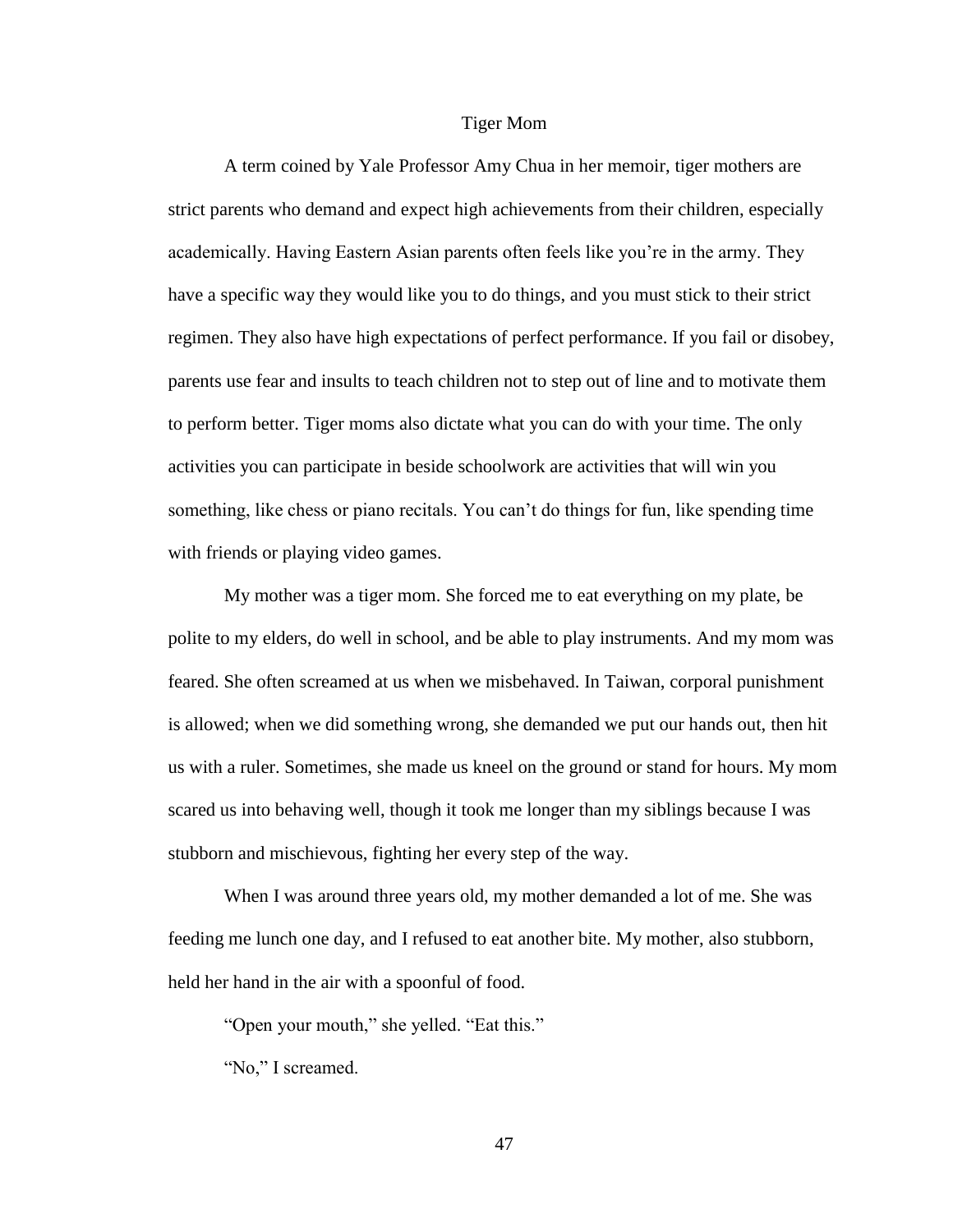I kept trying to dodge her spoon, and she kept trying to shove it in my mouth. The standoff continued until my mother cried. "You made me hurt my arm. Why didn't you just eat it?"

She gave up and left me in the kitchen. I didn't know what the big deal was; I just didn't want to have another bite.

Once when I was around five, I addressed my mother's friend by her first name. I didn't add the title "aunt," which could be used for non-family members in Chinese, because I wanted to imitate my mother's behavior. To my surprise, my mom immediately slapped me across the face. I wailed while she yelled at me to stop being rude.

When I was about six, I got home from school and wanted to watch TV or play computer games. But my mother made sure that I did my homework first.

"Work, then play," she'd always say.

I did my homework begrudgingly for a while, and then it became a habit.

Sometimes, my mother urged me to spend time with her.

"Come downstairs," she'd said. "Go out with me," she'd ask.

"No, I have homework."

That "work, then play" mentality became so strong that, in my first semester of college, I disappeared for a week. My psychology professor assigned a ten-page research paper, and I didn't hang out with my friends until I got it done.

It's a stereotype that Eastern Asian parents want their kids to practice piano until they die, but that is more true than racist. I have a photograph of my playing piano when I was five or six. I thought the upright Yamaha we had was a toy, smashing the keys to make noises.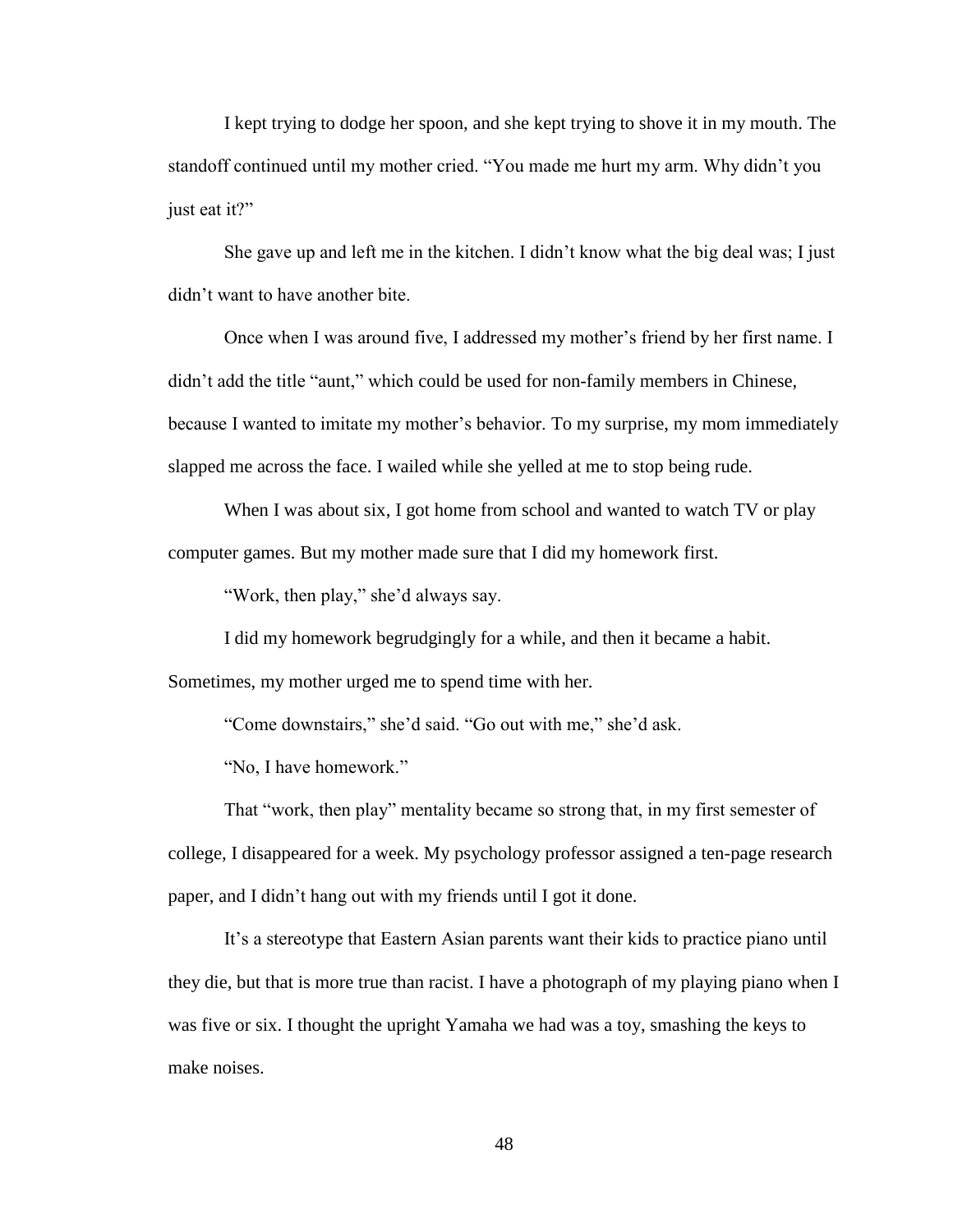At eight, I started taking piano lessons from a family friend who also taught all my siblings. My mother forced me to practice piano for at least one a day. Sixty minutes felt like eternity. I cried and fought with her every day because I wanted to quit.

When I was seven or eight, I played at my first and only piano recital. Hearing the size of the giant crowd, I thought I was going to faint. Gratefully, all I could see was the spotlight when I stepped onto the stage. I took a bow and sat down in front of the chair. I squirmed to get comfortable. It was *almost* like the seat at home, so I put my mind there. I took a deep breath and started playing.

It was my favorite song that I was learning at the time, upbeat and groovy. But, playing it on the stage, I didn't hear that. Instead, I focused on my fingers, trying to forget all the eyes that were on me. I had practiced enough not to look at my hands, but I couldn't help myself.

The ending of the song always gave me trouble. I had rehearsed that part thousands of times beforehand and was prepared. Then when I got to that part, I still messed up. I was ready to run off the stage, but they made me take another bow in front of the thunderous crowd. Everyone thought I did so great, especially for a little girl, but I hated myself for making mistakes that I shouldn't have. I should've practiced more.

When we moved, my mother didn't get another piano teacher. We shipped our Yamaha over, but it got severely out of tune on the way. Mom kept urging me to practice on it. I tried, but nothing sounded the same. Without a teacher and a functional piano, I gave up.

She hounded me for months. "You're gonna regret it. You need to play. Just practice a little bit every day. You're going to regret not being able to play."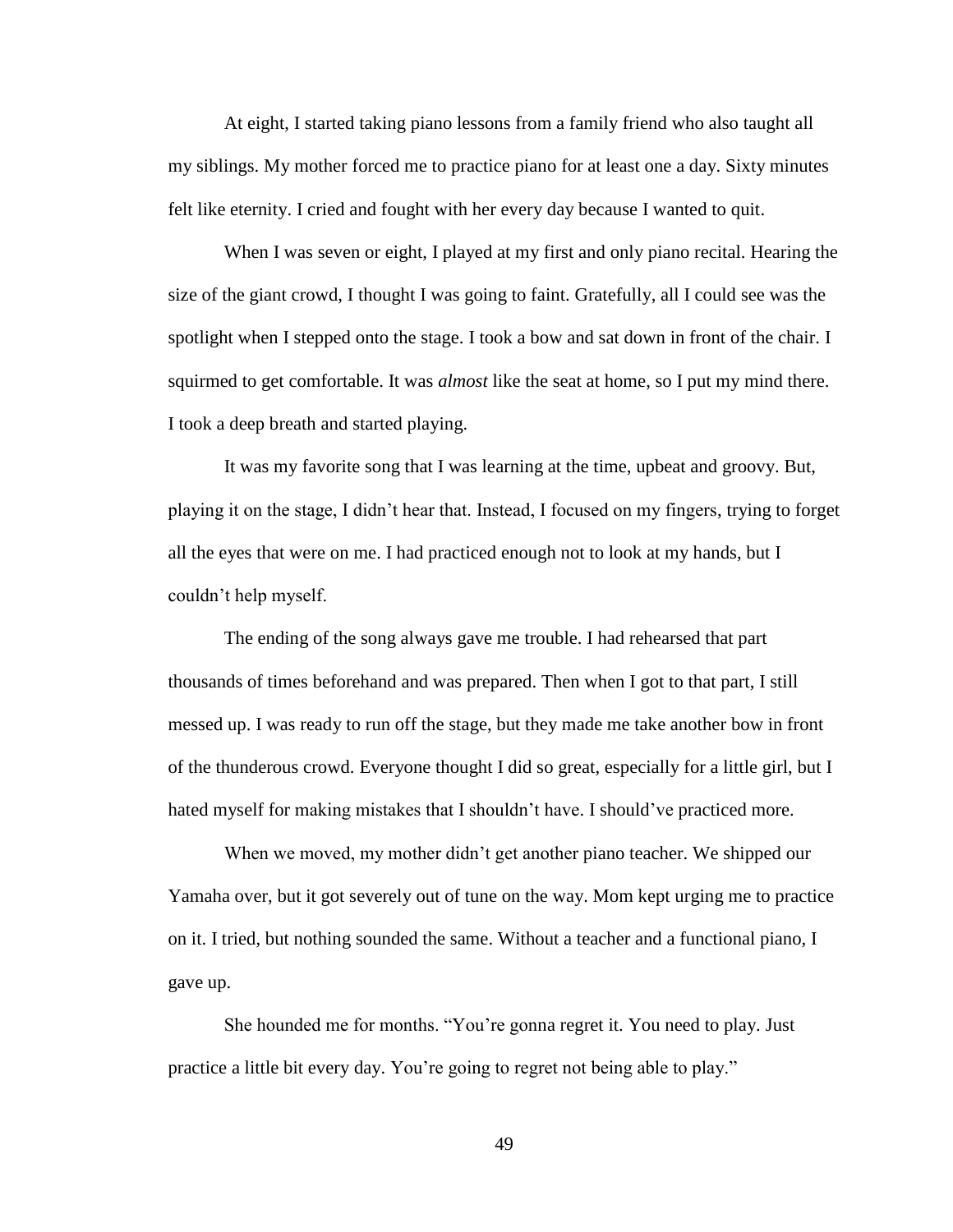I groaned and rolled my eyes. Her words went in one ear and out the other.

After our big move, my mom slowly shed her tiger mother identity. My father had passed away the year before we moved, so my mom transitioned from being just a mom to being a mom *and* a dad.

After a couple of years in America, she learned to drive and got a full-time job. On weekdays, she woke up between 5 to 6 a.m. to send me and my four siblings to school. Then, she worked a 9-to-5 job. When she came home, she cooked dinner and did laundry. Even though she didn't understand English, she worked hard to make a living for us and helped us as much as possible to adapt to our new lives. My mother was the Wonder Woman of all mothers.

Since she wasn't home as much, she couldn't monitor me as much and therefore couldn't be a tiger mom anymore. Yet, she still had high expectations for me. She's always wanted me to excel at school and play piano, and then she started nagging at me to learn Chinese.

"You'll regret it if you don't," she said. "All the businesses are done in Chinese. You can be a translator. Look at how many things are in Chinese. You already have the basics, you just need to keep practicing." She even gave me books that we brought from Taiwan. "You can use these to practice. Just copy the words. Practice reading and writing."

Eventually, I gave into her and tried to learn some Chinese myself. But it bored me, so I gave up and ignored her insistent nagging. After a few of years in America, I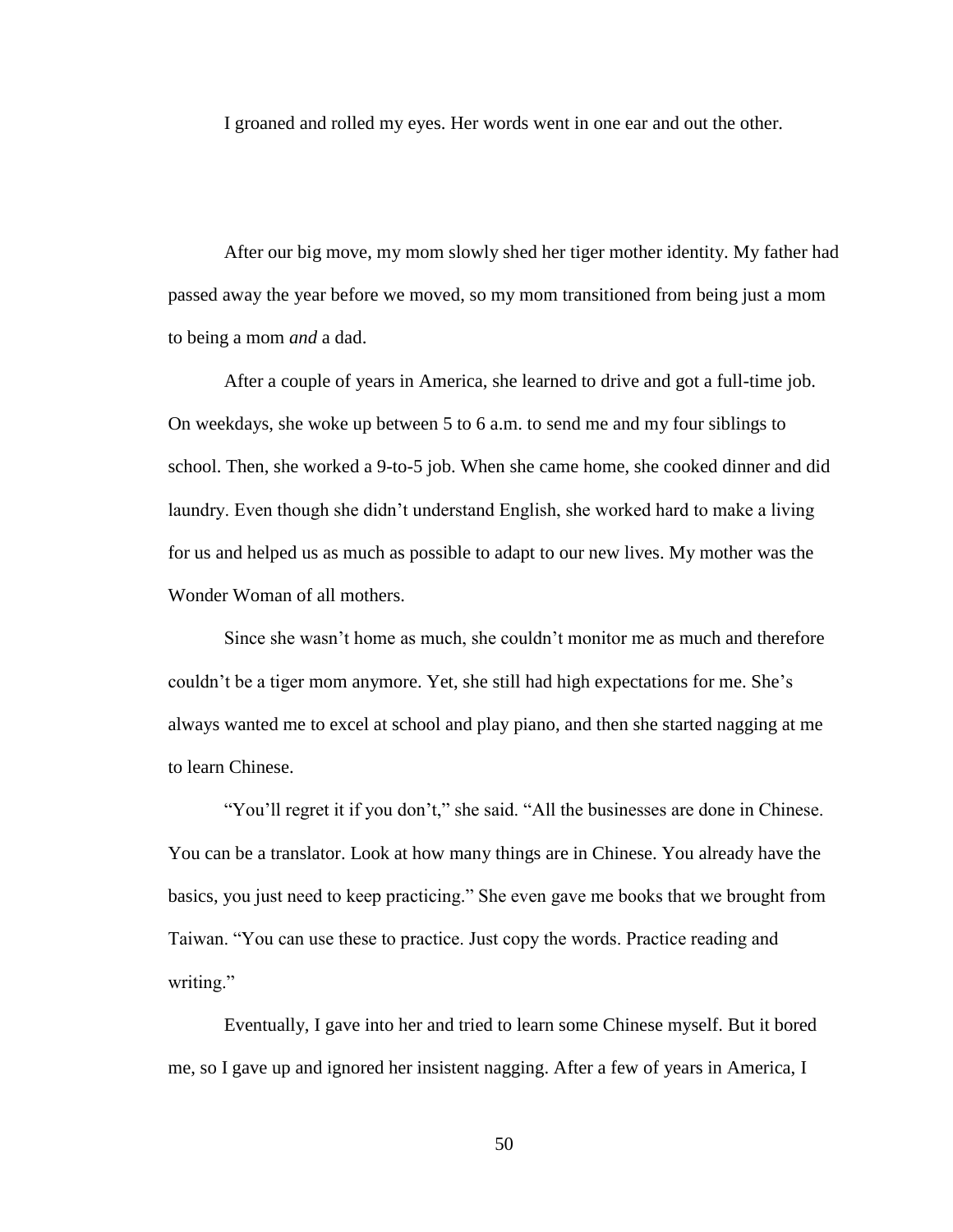completely forgot how to read and write Chinese, except for my name. If she weren't gone during the weekdays, the tiger mom in her would have had made sure I spent at least an hour writing and reading Chinese daily.

When I was in middle school, there was an instance when I realized my mother had completely lost the tiger mom identity. One night, she and my sister, Cindy, were in the bathroom. Cindy was filling the sink up with water and playing in it. By accident, she splashed some water outside. Mom saw it and yelled at her to think before doing something. Cindy was scared at first, but then Mom said, "You need to sink, sink, sink."

My sister burst into laughter. "Okay," she said and pretended to dunk her head into water.

She ran out of the bathroom and told me what happened. In my laughter, I realized that none of us would have dared to laugh while being disciplined. And while my older siblings and I got physically punished, Cindy never had to endure anything similar. My mother didn't have the ability to control us and dictate what we spend our time doing anymore.

Even though I was often frustrated with my mom, she taught me that hard work pays off. In college, I took a basic piano class to satisfy a general education requirement.

The second I sat down at a piano, instincts kicked in. I remembered to put my fingers on C, D, E, F, and G and to maneuver my thumb under my fourth finger to play A, B, and the next octave C. I remembered to sit up straight and leave my feet near the pedals in case I needed them. I remembered to relax my wrists and shoulders, so that I could jump to different places on the piano. My professor saw that I had some experience and gave me some harder pieces that required two hands to play.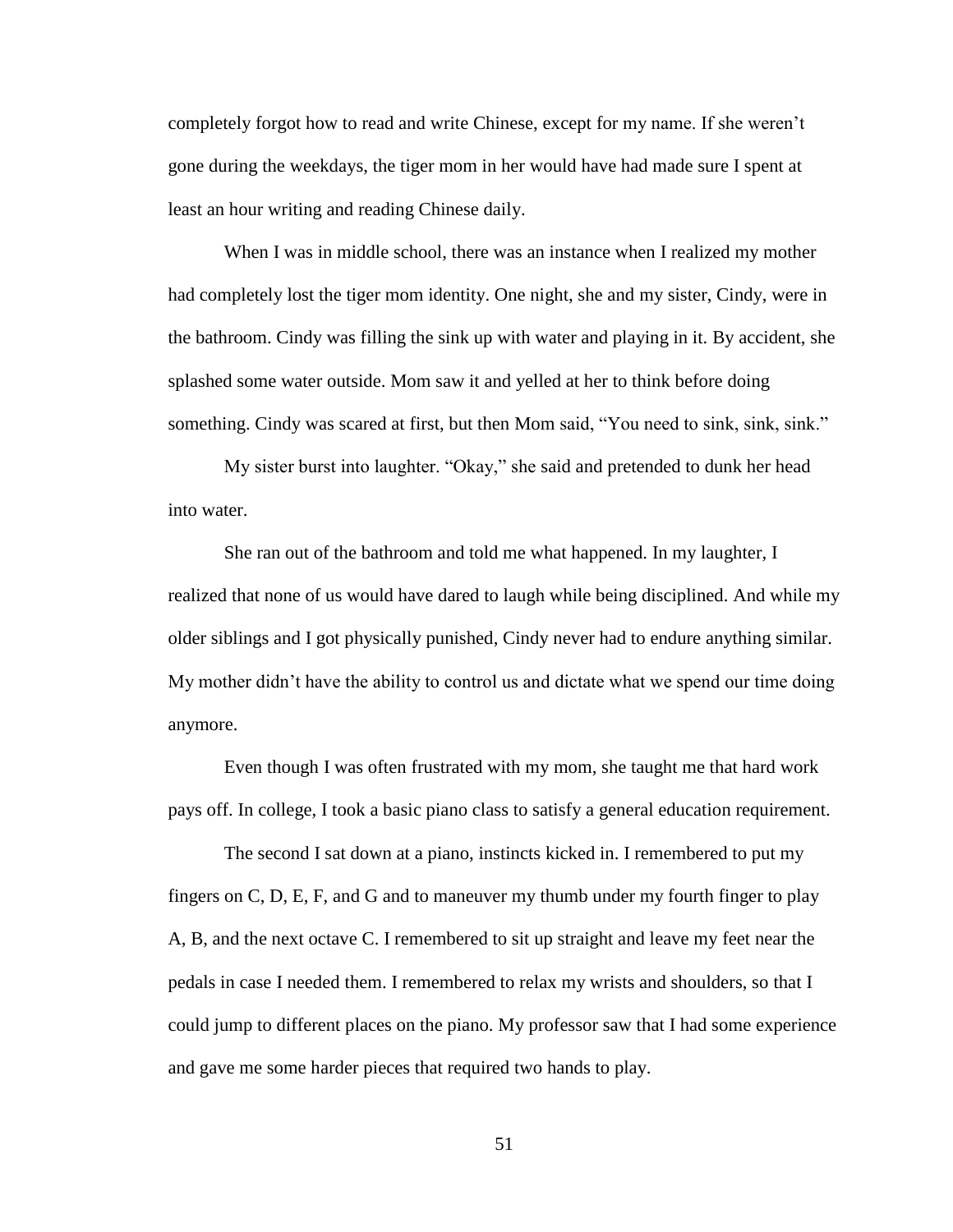Out of all the songs he gave me, I chose Johann Sebastian Bach's "Praeludium I." It sounded beautiful and relaxing, and it reminded me of my house in Taiwan when my sister played the song on our Yamaha. The first four measures gave me no trouble, but I struggled in the middle and the end, for my small hands stopped me from easily reaching some of the keys.

So, I practiced.

*You can't leave till you have mastered this part*, I said to myself.

I practiced until my hands hurts, took a break, and practiced more. I only left the practice room when I felt confident that I had improved.

At the end of the semester, I played "Praeludium I" in front of the entire class. The melody transformed the classroom into a magical wonderland. At the end, I felt proud of myself for mastering this song. Deep down, I knew that I owed my strong work ethic to my tiger mom.

But at the same time, I didn't need a tiger mom. Because without that side of her, I didn't have anyone watching my every move, so I learned to be independent and mature.

As a sixth grader, I knew how to cook without burning the kitchen down; after school ended, I would make a quick meal for Cindy and my older brother, Jeremy. Then, I helped Cindy with her homework and made sure that Jeremy or I cleaned the house. Because our mom wasn't home during the day, we had to wash all the dirty dishes and vacuum the whole house. If we didn't, she would be angry that we didn't do any chores. Although she no longer punished us in the ways she used to in Taiwan, we wanted to help relieve some of her stress when she got home from a long day of work. Therefore, my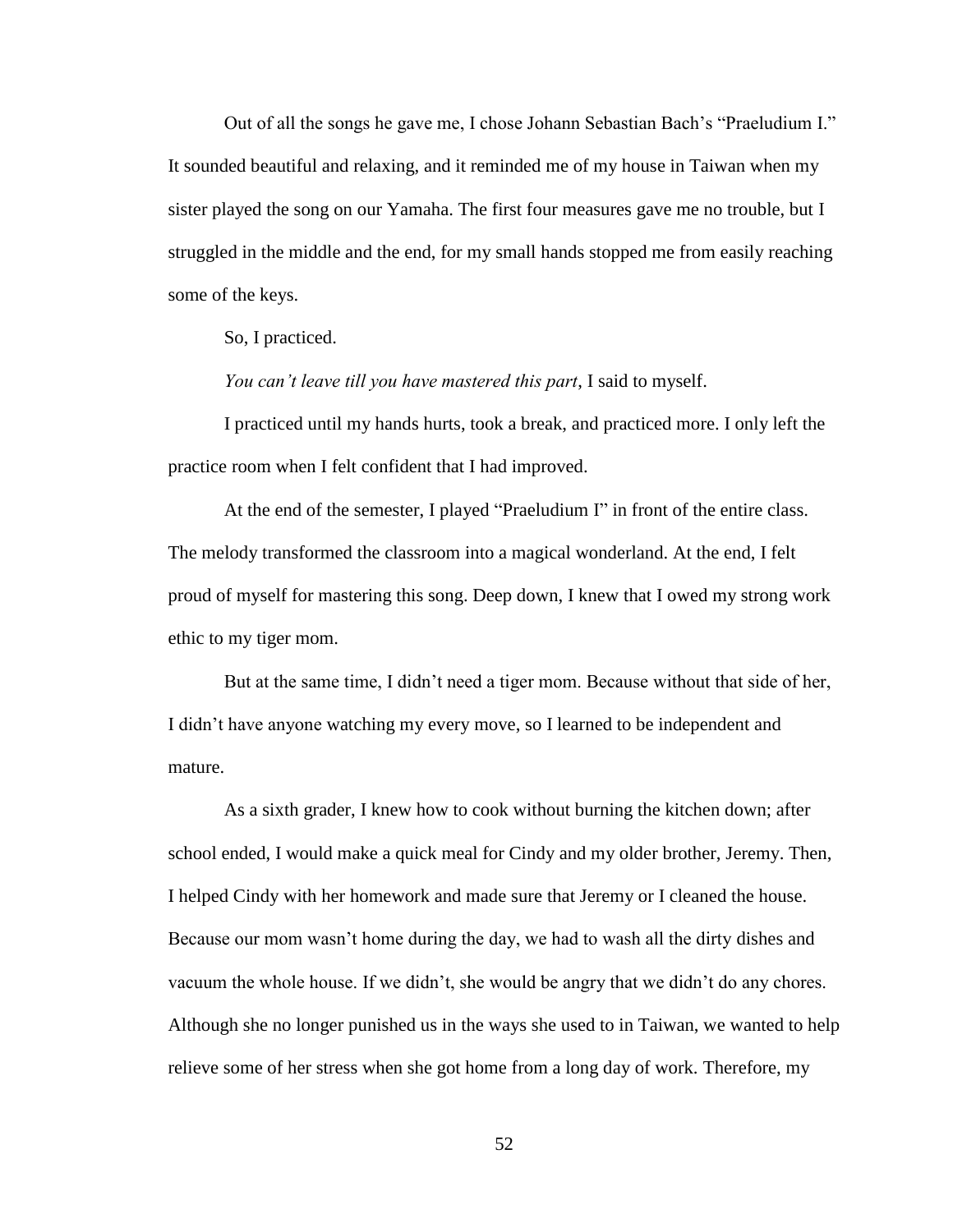brother and I always made sure we vacuumed at least half of the house. Eventually, Cindy volunteered to help out. An elementary school student, she saw vacuuming as fun. She even did the stairs, dragging the body of the vacuum up every few steps.

When I became fluent in English, my mother asked me to make calls with her. We spent hours in her bedroom or the kitchen, trying to sort things out with MassHealth or Comcast. I hated these phone calls because we were put on hold or bounced around to different representatives. And I felt as confused as my mother did, especially when we called MassHealth. Health insurance should not be a maze with innumerous twists and turns designed to confuse and trick you. After sitting through two calls with MassHealth, I couldn't deal with it anymore. I made up some excuse, usually about being busy with homework, when my mom asked me to take a call with her. I preferred that her be confused and ask them for a translator than to sit through another boring, lengthy call.

When my mom was trying to get her associate's degree in early childhood education, she asked me for help with her assignments. She brought home a giant book with readings, multiple-choice questions, and essay questions. She answered as many multiple-choice questions as she could and circled ones she couldn't figure out for me and Cindy to complete.

"Can you also write the essays for me?" she asked.

I didn't feel like that was right, especially when I wanted to be an English teacher. I was always told that plagiarism was a serious offense.

"No, but I'll edit them for you."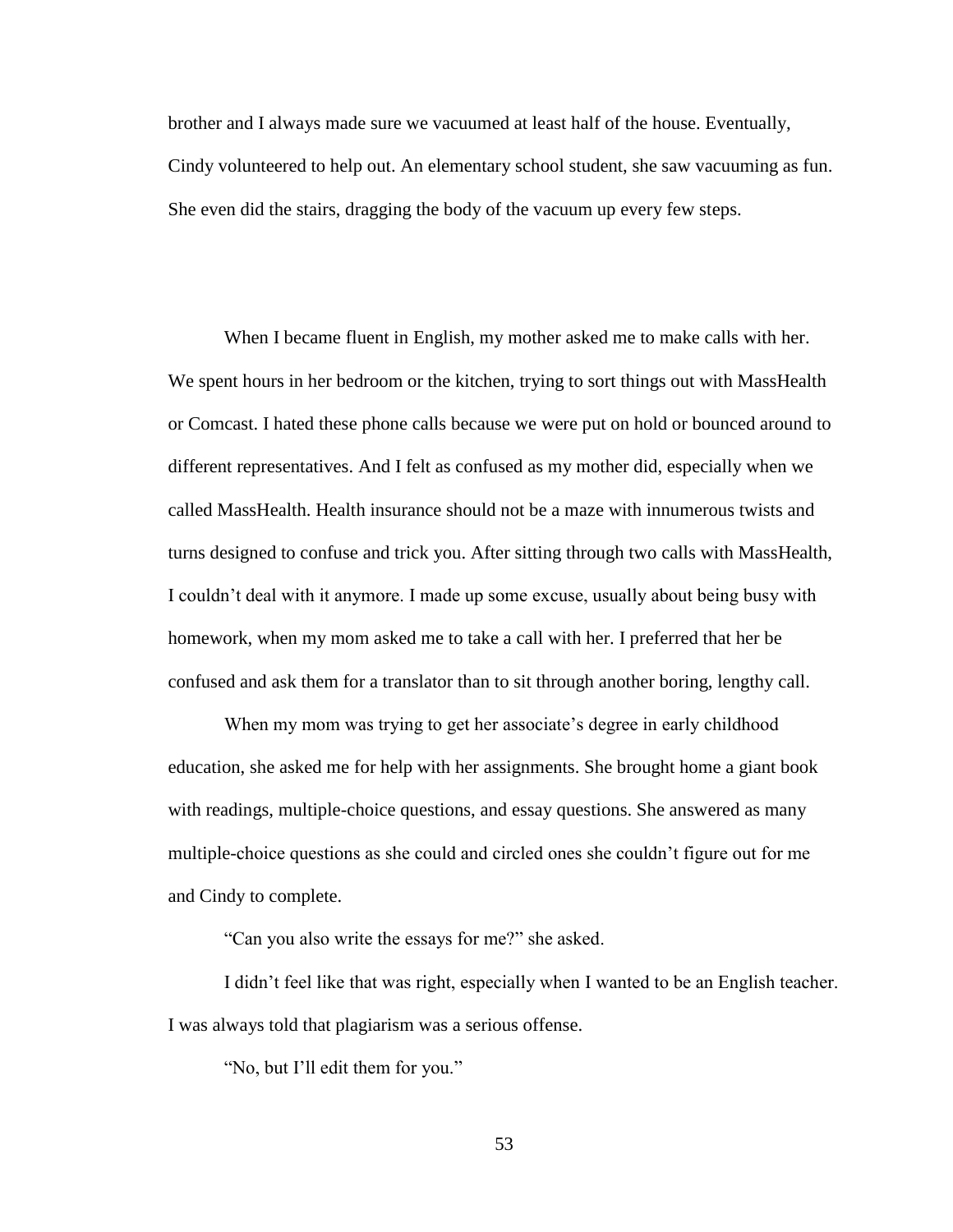Maybe she was upset that I didn't help her write her papers, but I wanted her to put some effort in, just as she wanted me to put effort into things that I didn't want to do. She whined and begged me to help her, but I didn't give in. She eventually wrote the essays herself.

After she got her associate's degree, she got a raise from her employer and thanked me and Cindy for helping her through the process. I felt so much like an adult then, equal to my mother in some ways.

By the time I was a high school senior, I had long forgotten what it was like to be a child. I worked at a bank, so that I didn't have to ask my mother for money to go out with friends. I took Cindy out to restaurants sometimes, just as my mother or my oldest sister would treat us to a meal. I had a folder of important documents like my social security card, my health care forms, and letters from my bank. And I had to apply to college by myself, which I thought was the norm. But then, I learned that most of my peers solicited help from their parents. Meanwhile, I had to research schools, send in applications, and complete FAFSA by myself.

Sometimes I wish that I were less independent. One day, I was discussing with my physics teacher the complicated process of FAFSA, hoping that he could help me out a bit. I mentioned that it was ridiculous to have to pay when you apply for financial aid.

"You don't have to pay," he said.

"*What?*"

"There is a free and official version. You shouldn't have to pay for FAFSA," he explained. "The paid versions are just trying to steal your money." While he gave me the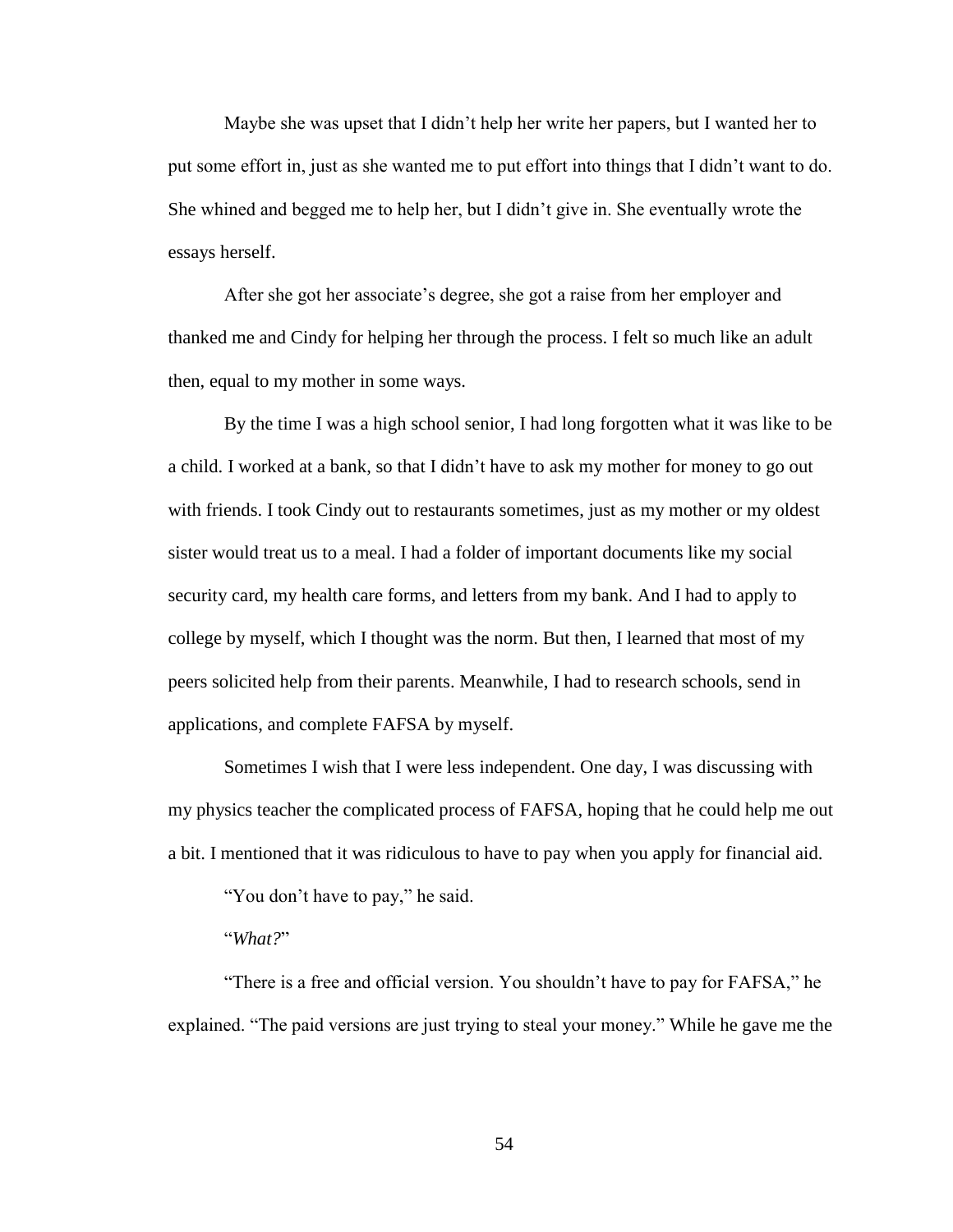correct address to use, I couldn't help but think that I wouldn't be so helpless if my mom had helped me.

As I became more American, my mother and I began to have opposite perspectives. She was old-school, traditional, and very religious while I adopted an American millennial perspective—lax, accepting of all people, focused on myself, and believing that I could be whoever I wanted to be. Our opposing views caused a rift in our relationship. For instance, she felt like I was rude for asking for rides to places without considering that she might have plans herself. She said that I was being self-centered, but I saw it as the norm. America emphasizes children and their welfare and needs while Taiwan values elders and respect for the older generation the most.

Even though she couldn't be a hardcore tiger mother anymore, she was still upset when I told her I wanted to major in English in college.

"Don't do that. You're not going to make any money," she warned. "You should study medicine or something more practical."

"Well, you're not paying for my school, so I can do whatever I want," I replied. I wanted to study something that I was passionate about and skilled at, not premed or prelaw.

When I was in high school, my mother and I disagreed the most. I often ran out of the house for a few hours because I found her unbearable. I was almost an adult, yet she still yelled at me about every little thing. "Don't wear that lipstick," "Change your outfit," "Don't be picky with food," "Don't spend your money on that." My mom was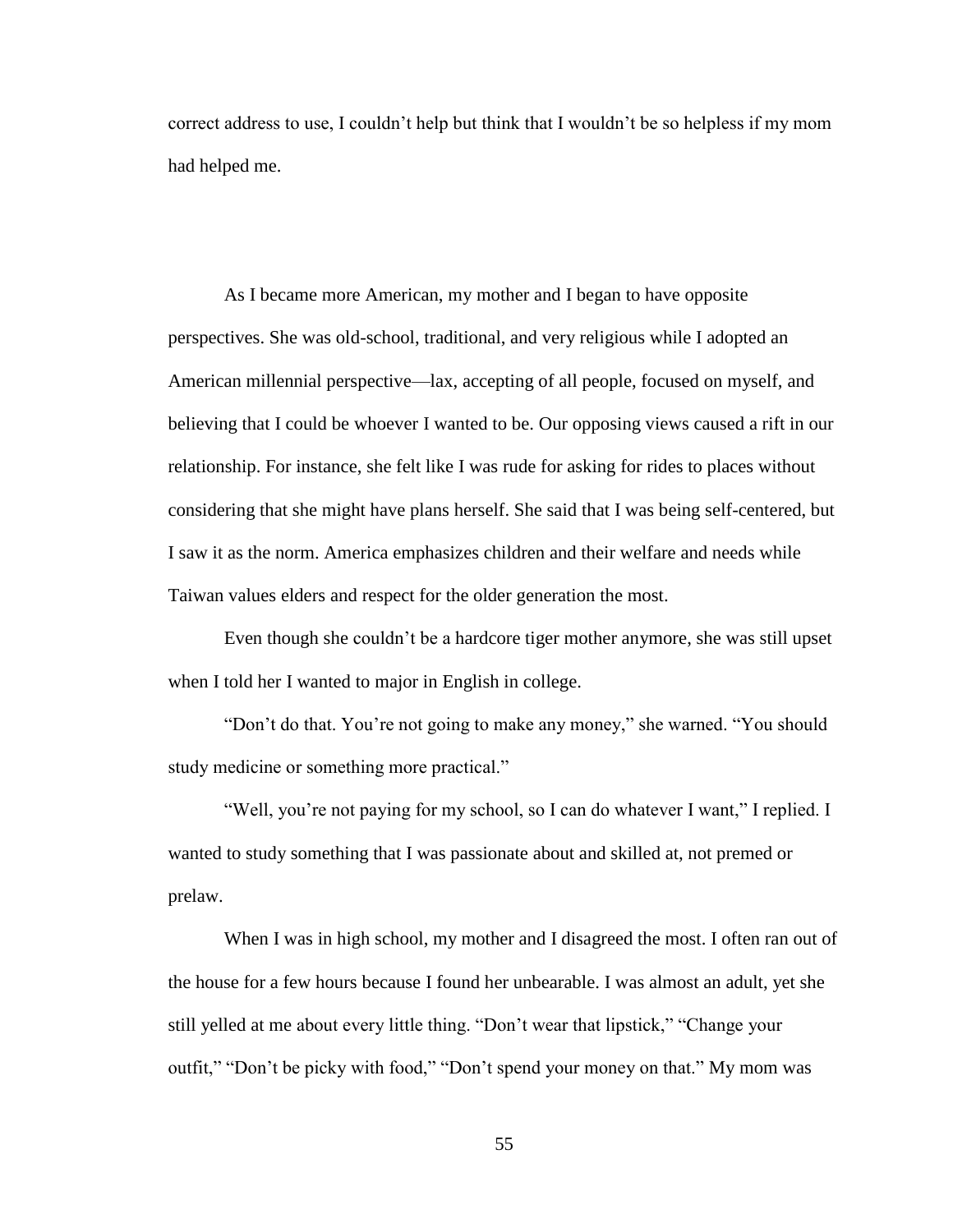trying to control every little part of my life without understanding the struggles I had to deal with.

One of those struggles was depression. When the school found out, they pulled me into the office and put me on suicide watch. I was 18 at the time, so they gave me the option to call my mother and tell her or not. Even though I specifically said no, they still did. She made a huge deal about it.

"Why are you sad?" she asked. "You should pray. Pray that God will make you happy."

On my behalf, the school counselor tried telling her that we need to try different methods like therapy, but she didn't understand it. She just wanted to pray. She had her way of doing things and didn't want to try other techniques. There was still some tiger mother in her that wanted to dictate what I do and how I should live.

Every time she insisted that I should pray, I ignored her. Meanwhile, the school counselor kept insisting that I see a counselor. I told them that I couldn't get a ride to a therapist's office because my mother was a nervous driver and hated going to new places. But, it was mostly because I didn't want to involve my mother since it was too complicated to talk to her. The school complied and had a therapist meet me during last period every week.

My therapist was a nice Russian woman. During one of our sessions, I told her that my mother and I were having difficulty communicating because she didn't understand my point-of-view. I felt like she only had criticism for me and not a single word of praise. The therapist suggested that I should use, "I feel," statements instead of, "You do this and that to me," to alleviate feelings of blame in our relationship.